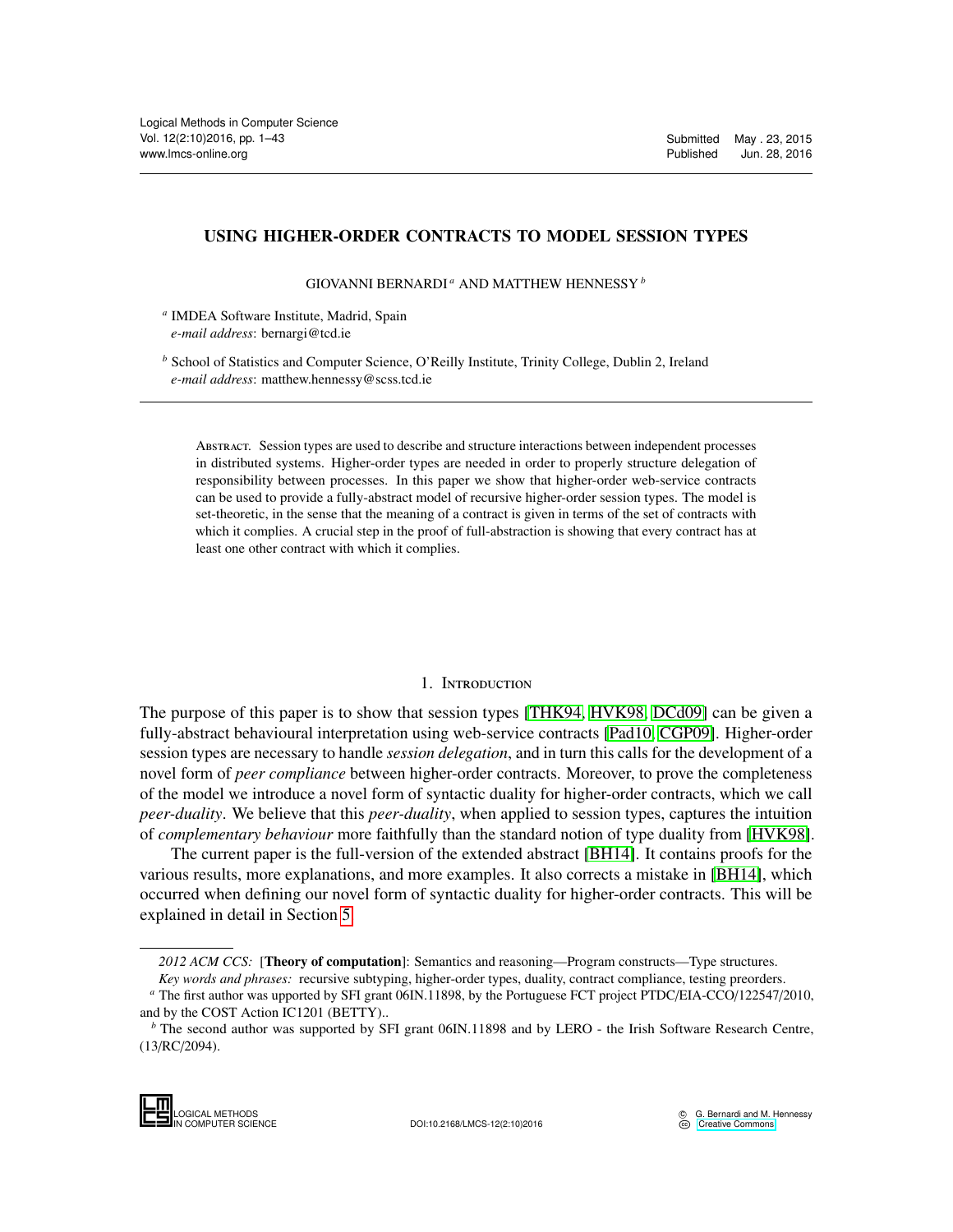Session types: The interactions between processes in a complex distributed system often follow a pre-ordained pattern. Session types [\[THK94,](#page-42-0) [HVK98\]](#page-42-1) have been proposed as a mechanism for concisely describing and structuring these interactions; they have been extensively studied [\[DCd09\]](#page-41-0) and are being put into practice [\[HMM](#page-42-3)<sup>+12]</sup>. As a simple example consider a system consisting of two entities

# $(vs)$  (urls? $(s^+ : S)$ .store  $||$  urls! $[s^+]$ .cstmr)

which first exchange a new private communication channel or *session*, *s*, over the public address of the store urls; using the conventions of [\[GH05\]](#page-42-4) the customer sends to the store one endpoint of this private session, namely *s* + , and keeps the other endpoint *s* − for itself. The session type *S* determines the nature of the subsequent interaction allowed between the two entities, each using its own exclusive endpoint of the private session *s*.

One form that the session type *S* could take is

<span id="page-1-0"></span>?(Id). 
$$
\& \langle 1_1 : ?(Addr).!(Int).T,
$$
  
\n $1_2 : ?(Addr).!(Int).T,$   
\n $1_3 : ?(Addr).!(Int).T \rangle$  (1.1)

where Int, Addr, Id are some base types of integers, addresses and credentials respectively, and  $\&\langle 1_1 : S_1, \ldots, 1_n : S_n \rangle$  is a *branch* type which accepts a choice between interaction on any of the predefined labels  $1_i$ , followed by the interaction described by the residual type  $S_i$ . Thus [\(1.1\)](#page-1-0) above dictates that **store** offers a sequence of four interactions on its end  $s<sup>+</sup>$  of the session, namely (i) reception of credential, (ii) acceptance of a choice among three commodities labelled by  $1_1$ ,  $1_2$ ,  $1_3$ , (iii) followed by the receipt of an address, and (iv) the transmission of a price, of type Int; subsequent behaviour is determined by the type *T*.

The behaviour of **cstmr** on the other end of the session, *s*<sup>−</sup>, is required to match the behaviour described by *S* , thus satisfying a session type which is intuitively dual to *S* . For example, the dual to [\(1.1\)](#page-1-0) above is

<span id="page-1-1"></span>
$$
!(\text{Id}). \oplus \langle 1_1 : !(\text{Addr}).?(\text{Int}).T',\n1_2 : !(\text{Addr}).?(\text{Int}).T',\n1_3 : !(\text{Addr}).?(\text{Int}).T'\rangle
$$
\n(1.2)

under the assumption that  $T'$  is the dual of  $T$ . Intuitively, input is dual to output and the dual to a branch type is a *choice* type  $\oplus$ ( $1_1$ :  $S_1$ , ...,  $1_k$ :  $S_k$ ), which allows the process executing the role described by the type to choose one among the labels l*<sup>i</sup>* . These two principles lead to a general definition of the *dual* of a session type *T*, denoted  $\overline{T}$  in [\[THK94,](#page-42-0) [HVK98\]](#page-42-1).

In order to allow flexibility to the processes fulfilling the roles described by these types a subtyping relation between session types,  $T \le S$ , is essential; see [\[GH05\]](#page-42-4) for a description of the crucial role played by subtyping. Intuitively  $T \leq S$  means that any process or component fulfilling the role dictated by the session type *S* may be used where one is required to fulfil the role dictated by *T*. Thus subtyping gives an intuitive *comparative semantics* to session types. However, to the best of our knowledge, subtyping for session types has only ever been given a purely syntactic definition; in Definition [2.3](#page-7-0) of Section [2](#page-6-0) we slightly generalise the standard definition of [\[GH05\]](#page-42-4), so as to account also for base types such as Int and Bool.

Recursive types: Sessions over which interactions have reached completion are described by the type END. Some sessions, though, may allow interactions between their endpoints to go on indefinitely. This is required for instance by processes that offer services or methods. To accommodate this, recursion has been added in some process calculi, for instance in [\[HVK98,](#page-42-1) [YV07,](#page-42-5) [DH11\]](#page-41-3). To show instances of such processes below, and also in Section [5.4,](#page-30-0) we use the syntax of [\[YV07\]](#page-42-5). The only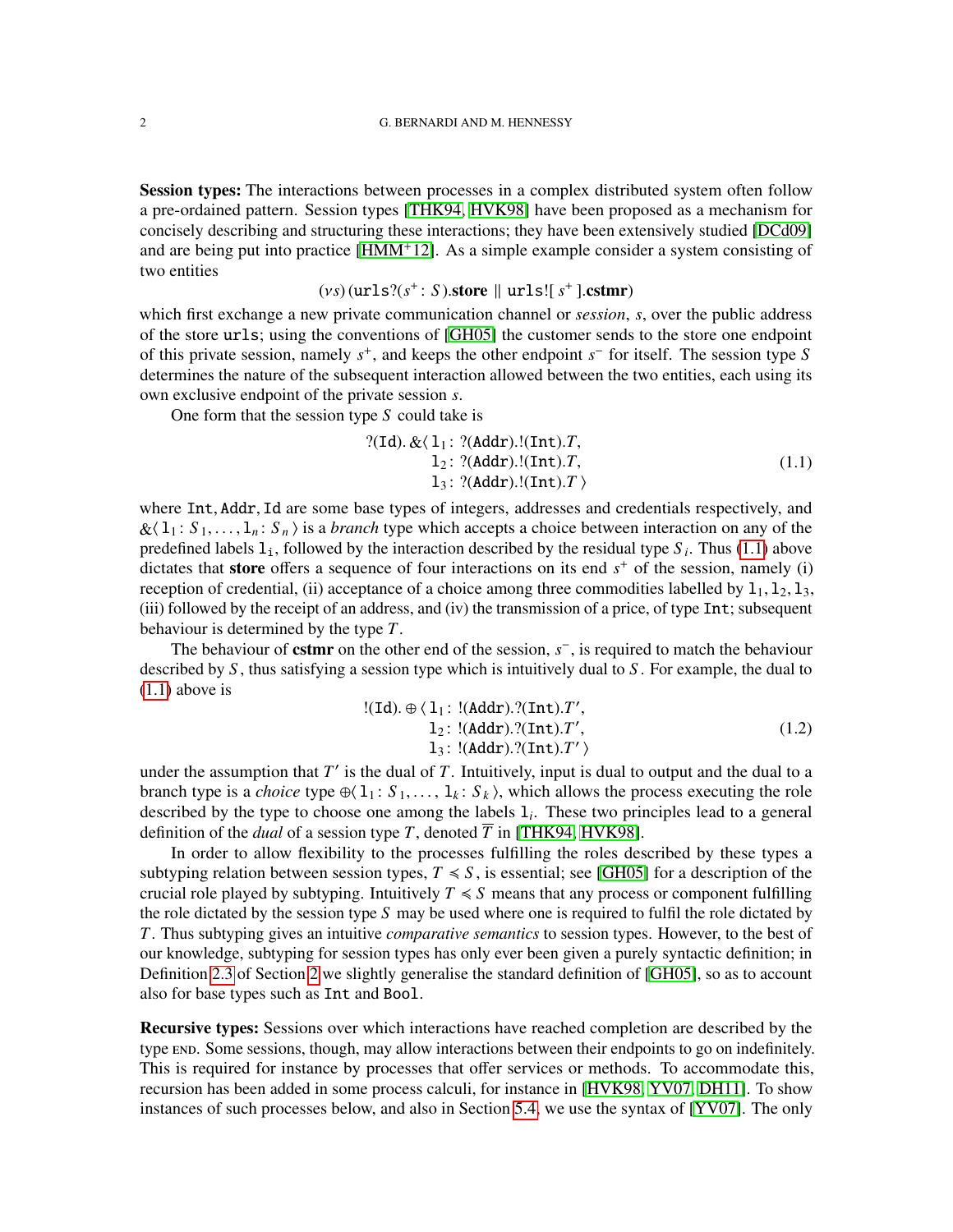non-standard constructs in that syntax are the two which describe session delegation, that is throw and catch. The process throw  $\kappa'$ [ $\kappa$ ]; *P* writes the endpoint  $\kappa$  over the endpoint  $\kappa'$ , and continues as *P*. The process catch  $\kappa'(z)$  in *X*[Q], on the other hand, inputs a name, say  $\kappa$ , over the endpoint  $\kappa'$ , and continues as the process  $O[z \mapsto \kappa]$ .

Example 1.1. [ An ever-lasting session ]

Here we use the syntax of [\[YV07\]](#page-42-5) to describe processes.

$$
D_s = X(y) := y \triangleright \{ \text{plus} : y?(x) \text{ in } y?(z) \text{ in } y! [x + z].X[y] \]
$$
  
\n
$$
\text{pos} : y?(z) \text{ in } y! [z > 0].X[y] \}
$$
  
\n
$$
D_c = Y(x) := x \triangleleft \{ \text{pos} : x! [ \text{ random}(x)].X?(z) \text{ in } Y[x] \}.
$$
  
\n
$$
P = (vx) (\text{def } D_s \text{ in } \text{def } D_c \text{ in } X[x^+] \parallel Y[x^-])
$$

The peer  $X[\kappa^+]$  defined by instantiating  $D_s$  accepts over  $\kappa^+$  the invocation of one of the two methods plus and pos, reads the actual parameters, sends the result of the chosen method and starts again. The peer *Y*[ $\kappa$ <sup>-</sup>] defined by instantiating  $D_c$  invokes via its endpoint  $\kappa$ <sup>-</sup> the method pos, sends a random number, reads the result of the invoked method, and also starts again. The composition of these two peers in *P* results in a never ending session in which interaction occurs between the two peers forever.

Note that the definition of  $D_s$  is a recursive version of the math server of [\[GH05\]](#page-42-4).

The type *T* that describes the behaviour of  $D_s$  on an endpoint  $k^+$  is intuitively a solution of the equation

 $T = \&\langle$  plus: ?(Int).?(Int).!(Int).*T*, pos: ?(Int).!(Int).*T*  $\rangle$ 

A natural way to express solutions to such equations is to use recursive types. For instance we could take the type *T* required above to be

 $\mu X. \&$  (plus: ?(Int).?(Int).!(Int).*X*, pos: ?(Int).!(Int).*X*  $\rangle$ 

The type equations that require recursive terms arise naturally in presence of recursive processes. The presence of recursive types justifies the coinductive definition of the subtyping (see Definition [2.3\)](#page-7-0), which follows the approach of [\[PS96\]](#page-42-6).

Contracts: Web services [\[Pad10,](#page-42-2) [CGP09\]](#page-41-1) are distributed components which may be combined and extended to offer services to clients. These services are advertised using *contracts*, which are high-level descriptions of the expected behaviour of services. These contracts come equipped with a *sub-contract* relation  $\text{cnt}_1 \subseteq \text{cnt}_2$ ; intuitively this means that the contract  $\text{cnt}_2$ , or rather a service offering the behaviour described by this contract, may be used as a service which is required to provide the contract  $cnt<sub>1</sub>$ . These abstract contracts are reminiscent of process calculi as CCS and CSP [\[Mil89b,](#page-42-7) [Hoa85\]](#page-42-8), and indeed the theory of these process calculi have been used to give a behavioural interpretation of contracts and the sub-contract preorder, [\[Pad10,](#page-42-2) [LP07\]](#page-42-9).

Contracts are very similar, at least syntactically, to sessions types; for example [\(1.2\)](#page-1-1) above can very easily be read as the following process description from CCS,

 $!(\mathtt{Id}).(?l_1.?Addr.!\mathtt{Int}.\mathtt{cnt'} + ?l_2.?Addr.!\mathtt{Int}.\mathtt{cnt'} + ?l_3.?Addr.!\mathtt{Int}.\mathtt{cnt'})$ 

In fact in Section [3](#page-9-0) we give a straightforward translation  $M$  from the language of session contracts to that of contracts. Via the mapping  $M$  it should therefore be possible to give a behavioural interpretation to session types, thereby explaining how session types determine process behaviour, at least along individual sessions. Indeed steps in this direction have already been made in [\[Bd10,](#page-40-0) [BH12\]](#page-41-4) restricting session types to the first-order ones, that is types that cannot express session delegation.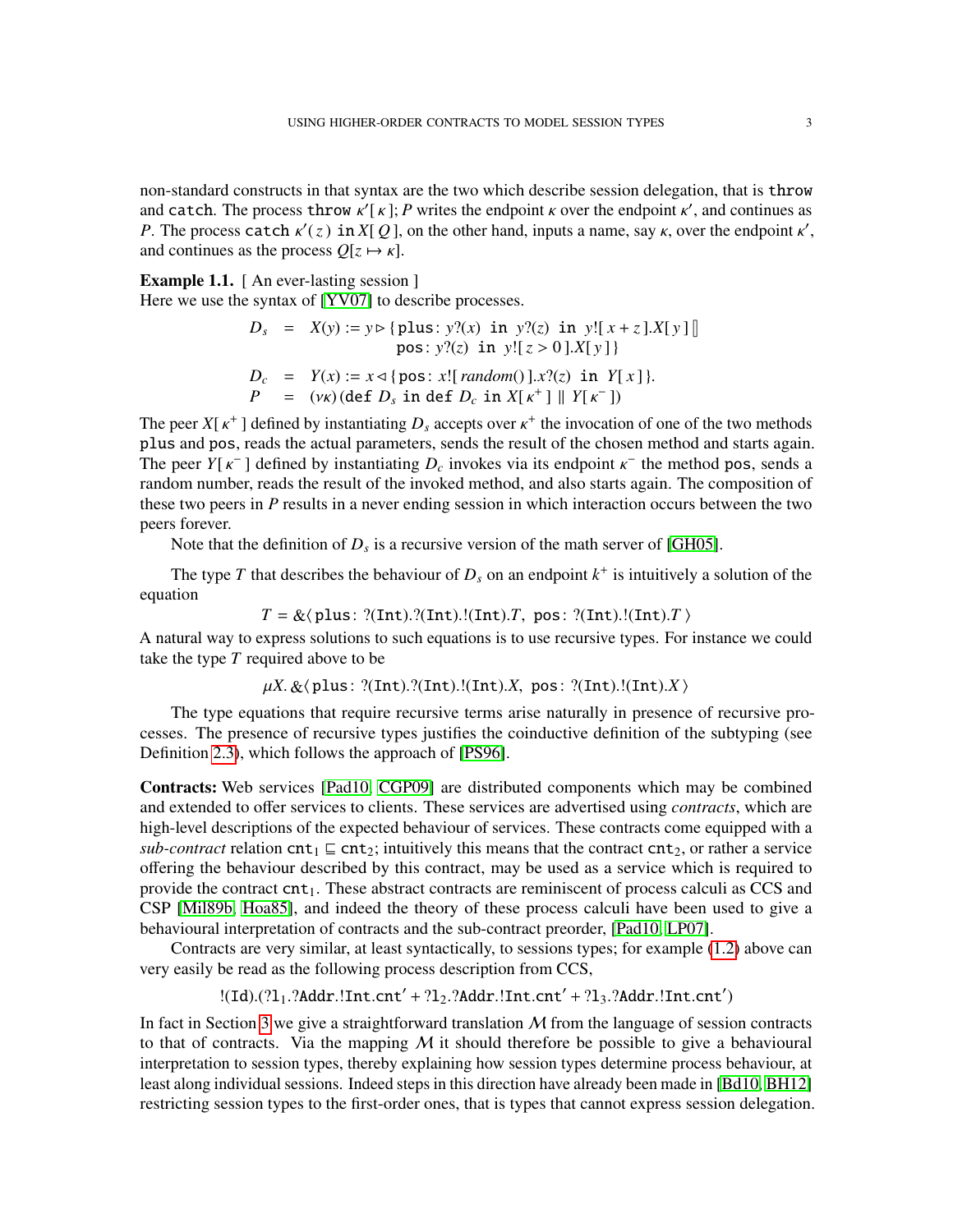But, as we will now explain, the use of delegation in session types requires the use of higher-order types, and in turn higher-order contracts, for which suitable behavioural theories are lacking.

Session delegation: Consider the following system where the costumer cstmr is replaced by girlf and there are now four components:

$$
(vs)(vp)(vb)(urls![s+].urlb![p+].urlb![b+].girlf||urls?(s+: S).store||urls?(p+: Sp).bank||urlbf?(b+: Sb).boyf)
$$

Here we model a scenario in which a girlfriend opens a connection to a store, lets her boyfriend choose a commodity, and then pays for the present. Three private sessions *s*, *p*, *b* are created and the positive endpoints are distributed to the **store, bank**, and **boyf** respectively. One possible script for the new customer girlf is as follows:

- (i) send credential to store: send id on session *s* −
- (ii) delegate choice of commodity to boyf: send session  $b^-$  on session  $s^-$
- (iii) await **delegation** from **boyf** to arrange payment: receive session  $s^-$  back on session  $b^-$ .

Thus the session type  $S_b$  at which the boyfriend uses the session end  $b^+$  must countenance both the reception and transmission of session ends, rather than simply data. In this case we can take  $S_b$  to be the higher-order session type

<span id="page-3-0"></span>
$$
? (T_1).!(T_2).END \t\t(1.3)
$$

where in turn  $T_1$  is the session type  $\oplus$ ( $1_1$ : ?(Addr).end  $\otimes$  and  $T_2$  must allow girlf to arrange payment through the **bank**. This in turn means that  $T_2$  is a higher-order session type as payment will involve the transmission of the payment session *p*.

The combination of delegation and recursion leads to processes with complicated behaviour which in turn puts further strain on the system of session types.

<span id="page-3-2"></span>**Example 1.2.** [ Everlasting generation of finite sessions ]

Consider the process *P* defined as follows,

$$
D := X(x, y) = (\nu \kappa_f) (\text{throw } x[\kappa_f^+]; \mathbf{0} \parallel \text{catch } y(z) \text{ in } X[z, \kappa_f^-])
$$
  

$$
P = (\nu \kappa_0) (\text{def } D \text{ in } X[\kappa_0^+, \kappa_0^-])
$$

Intuitively, at each iteration the code  $X[\kappa_0^+, \kappa_0^-]$  has the two endpoints of a pre-existing session,  $\kappa_0$ , generates a new *fresh* session,  $\kappa_f$ , delegates over the endpoint  $\kappa_0^+$  the endpoint  $\kappa_f^+$ , and then recursively repeats the loop using  $\kappa_f$  as pre-existing session.

According to the reduction semantics in [\[YV07\]](#page-42-5) the execution of *P* will never give rise to a communication error or a deadlock. But the endpoint  $\kappa_f^+$  can only be assigned a session type of the form  $\mu X$ .!(X). END. Such types are forbidden in [\[BdL13\]](#page-40-1) but they are allowed in the typing systems of [\[HVK98,](#page-42-1) [GH05,](#page-42-4) [YV07,](#page-42-5) [Vas12\]](#page-42-10); we discuss the type inference in Section [5.4.](#page-30-0)

If session types are to be explained behaviourally via the translation  $M$  into contracts, the target language of contracts needs to be higher-order. For instance, the type of  $(1.3)$  above is mapped by M to the contract ?(!1<sub>1</sub>.?(Addr).1).?(cnt<sub>2</sub>).1, where cnt<sub>2</sub> =  $\mathcal{M}(T_2)$ . This in turn means that we require a behavioural theory of higher-order contracts. This is the topic of the current paper. In particular we develop a novel sub-contract preorder, which we refer to as the *peer* sub-contract preorder  $\subseteq$  with the property that, for all session types,

<span id="page-3-1"></span>
$$
S \le T \text{ if and only if } \mathcal{M}(S) \subsetneq \mathcal{M}(T) \tag{1.4}
$$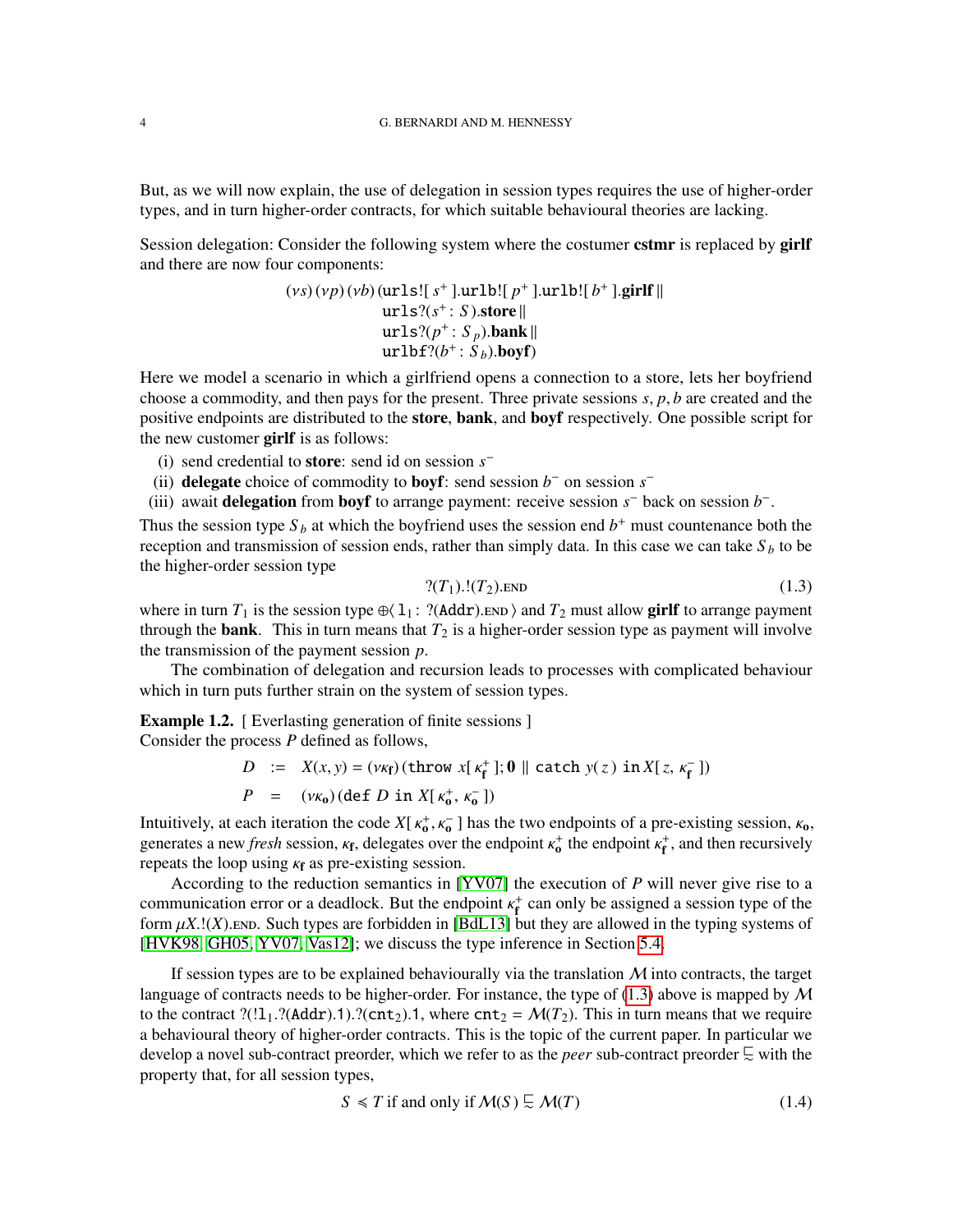On the left hand-side we have the subtyping preorder between session types, which determines when processes with session type  $T$  can play the role required by type  $S$ ; on the right-hand side we have a behaviourally determined sub-contract preorder between the interpretation of the types as higher-order contracts. This behavioural preorder is defined in terms of a novel definition of *peer compliance* between these contracts.

In the remainder of this Introduction we briefly outline how this sub-contract preorder is defined; we will refer to it as the *peer sub-contract preorder*. Intuitively  $\sigma_1 \subseteq \sigma_2$ , where  $\sigma_i$  are contracts, if every contract  $\rho$  which *complies* with  $\sigma_1$  also *complies* with  $\sigma_2$ . In turn the intuition behind *compliance* is as follows. We say that a contract  $\rho$  complies with contract  $\sigma$ , written  $\rho \dashv_{P2p} \sigma$ , if any pair of processes in the source language  $p, q$  which guarantee the contracts  $\rho, \sigma$  respectively, can interact indefinitely to their mutual satisfaction; in particular if no further interaction is possible between them, individually they both have reached *successful* or *happy* states. We call this relation, which is symmetric, *mutual* or *peer* compliance, as both participants are required to attain a *happy* state simultaneously. This is in contrast to [\[CGP09,](#page-41-1) [Pad10,](#page-42-2) [BH12\]](#page-41-4) where an asymmetric compliance is used, in which only one participant, the client, is required to reach a *happy* state.

In this paper, rather than discussing processes in the source language, how they can interact and how they guarantee contracts, we mimic the interaction between processes using a symbolic semantics between contracts. We define judgements of the form

<span id="page-4-0"></span>
$$
\rho \parallel \sigma \stackrel{\tau}{\longrightarrow} \rho' \parallel \sigma'
$$
\n(1.5)

meaning that if  $p, q$ , from the source language, guarantee the contracts  $\rho, \sigma$  respectively, then they can interact and evolve to processes  $p'$ ,  $q'$  which guarantee the residual contracts  $\rho'$ ,  $\sigma'$  respectively.

For example we will have the judgement

$$
!Int.\rho' \parallel ?Real. \sigma' \stackrel{\tau}{\longrightarrow} \rho' \parallel \sigma'
$$

On the right-hand side of the parallel constructor  $\parallel$  we have a contract guaranteed by a process which will accept a datum which can be used as a real; on the left-hand side there is a contract guaranteed by a process that supplies an Int. Since we are assuming that integers can be interpreted as reals, that is Int  $\leq_b$  Real, we know that an interaction described by the judgement above takes place.

However it is unclear when an interaction of the form

<span id="page-4-1"></span>
$$
!(\sigma_1)\rho' \parallel ?(\sigma_2)\sigma' \stackrel{\tau}{\longrightarrow} \rho' \parallel \sigma'
$$
 (1.6)

should take place. Here on the right is a contract satisfied by a process which provides a session endpoint that satisfies the contract  $\sigma_2$ ; on the left is a contract satisfied by one which is willing to accept any session endpoint which guarantees the contract  $\sigma_1$ . Intuitively the interaction should be allowed if  $\sigma_1$  is a sub-contract of  $\sigma_2$ , that is  $\sigma_1 \subsetneq \sigma_2$ . However the whole purpose of defining the judgements [\(1.5\)](#page-4-0) above is in order to define the preorder  $\subseteq$ ; there is a circularity in our arguments.

We break this circularity by supposing a predefined sub-contract preorder  $B$  and allowing the interaction [\(1.6\)](#page-4-1) whenever  $\sigma_1 \mathcal{B} \sigma_2$ . More generally we develop a parametrised theory, with interaction judgements of the form

$$
\rho \parallel \sigma \stackrel{\tau}{\longrightarrow}_{\mathcal{B}} \rho' \parallel \sigma'
$$

leading to a parametrised peer-compliance relation  $\sigma \oplus_{P2P}^B \rho$  which in turn leads to a parametrised sub-contract preorder  $\rho_1 \subseteq^B \rho_2$ . We then prove the main result of the paper, [\(1.4\)](#page-3-1) above, by showing:

There exists a preorder  $B_0$  over higher-order contracts such that  $S \le T$  if and only if  $\mathcal{M}(S) \sqsubseteq^{\mathcal{B}_0} \mathcal{M}(T)$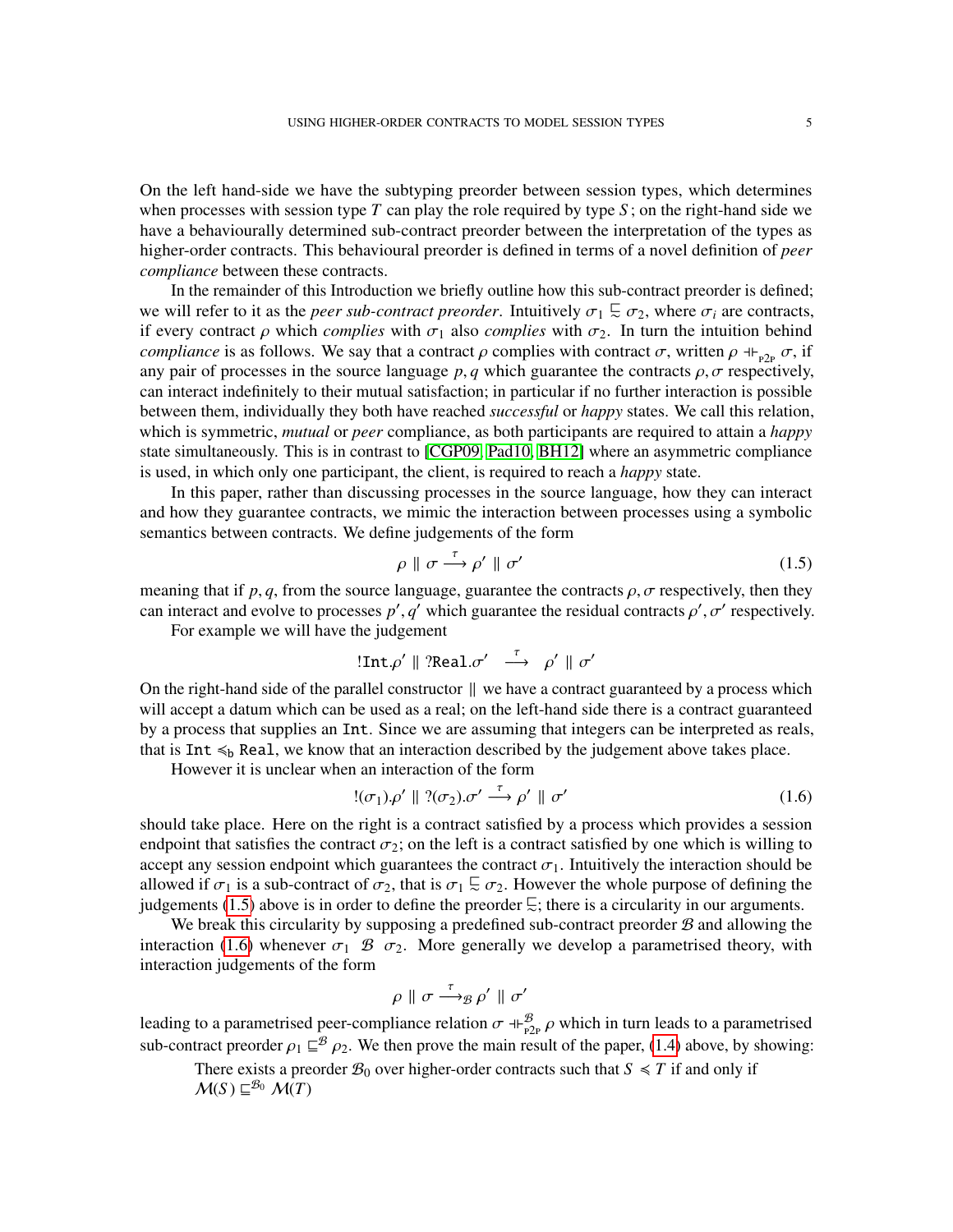This particular preorder  $\mathcal{B}_0$  which we construct, and which has been referred to in [\(1.4\)](#page-3-1) above as  $\subseteq$ , has a natural behavioural interpretation. It satisfies the behavioural equation

<span id="page-5-0"></span>
$$
\sigma_1 \mathcal{B}_0 \sigma_2 \text{ if and only if } \sigma_1 \sqsubseteq^{\mathcal{B}_0} \sigma_2 \tag{1.7}
$$

Moreover it is the largest preorder between higher-order contracts which satisfies [\(1.7\)](#page-5-0).

The proof of [\(1.7\)](#page-5-0) depends on an alternative syntactic characterisation of the set-based preorders  $\subseteq^{\mathcal{B}}$ . The proof of this syntactic characterisation relies in turn on a crucial property of the peercompliance relation:

for every contract 
$$
\sigma
$$
 there exists a complementary contract  $\rho$  which complies with it,  
\n $\sigma \dashv F_{P2P}^B \rho$ .

However constructing such complementary contracts is not straightforward. One possibility is to use the notion of the *dual* of a session type, [\[THK94,](#page-42-0) [HVK98\]](#page-42-1), already discussed informally on page [2.](#page-1-1) A formal definition may be found in Figure [5,](#page-21-1) and is readily adapted to contracts via the translation M; specifically we can define  $\overline{\sigma}$  to be  $\mathcal{M}(\mathcal{M}^{-1}(\sigma))$ .

However there are contracts  $\sigma$  which do not comply with their duals,  $\sigma \neq_{P2P}^B \overline{\sigma}$ . Moreover these are not esoteric contracts but occur naturally when modelling reasonable processes. A typical example is the contract  $\mu x$ .?(*x*).1, corresponding to the session type  $\mu X$ .!(*X*).end needed to type the process in Example [1.2.](#page-3-2) In Example [5.2](#page-21-2) we explain why this contract does not comply with its dual, assuming B satisfies some minimal requirements.

The problem occurs with recursive contracts in which recursion variables occur in message fields. Indeed in Theorem [5.7](#page-23-0) we show that  $\sigma \dashv_{P_{2P}}^{\mathcal{B}} \overline{\sigma}$  whenever  $\sigma$  has no such occurrences of recursion variables; again subject to minor conditions on B.

However for arbitrary contracts we need a more general method of constructing a complementary contract, which for example applies to useful contracts such as  $\mu x$ .?(*x*).1. In [\[BH14\]](#page-41-2) we used a function, cplmt(−), to fulfil this role; the same function was independently proposed in [\[BP12\]](#page-41-5), although with a different purpose in mind. But unfortunately this has the same defect as duality: there are also contracts  $\sigma$  such that  $\sigma \neq_{P2P}^{\mathcal{B}}$  cplmt( $\sigma$ ); see Example [5.21.](#page-29-0)

Here we propose another, more complicated, function prdual(−), see Definition [5.16;](#page-28-0) we refer to prdual( $\sigma$ ) as the *peer-dual* of the contract  $\sigma$ . The intuitive idea is that prdual( $\sigma$ )

- first syntactically transforms  $\sigma$  into another contract  $\sigma_{ok}$  which has no offending recursion variables, but is in some sense still functionally equivalent to the original  $\sigma$
- then returns the standard dual of  $\sigma_{ok}$ , namely  $\overline{\sigma_{ok}}$ .

In Theorem [5.17](#page-28-1) we prove that  $\sigma \dashv_{P2P}^{\mathcal{B}}$  produal( $\sigma$ ) for every session contract  $\sigma$ , thus establishing ( $\star$ ) above.

**Paper structure:** The remainder of the paper is organised as follows. In Section [2](#page-6-0) we recall the standard theory of session types, while Section [3](#page-9-0) is devoted to our exposition of higher-order contracts and our novel notion of parametrised peer sub-contract preorder  $\subseteq^{\mathcal{B}}$ . In Section [3.2](#page-13-0) we show that, although the definition of this preorder is set-theoretic, it can be characterised using only the syntactic form of contracts; this stems from the very restricted form that our higher-order contracts can take. Using this syntactic characterisation we can develop enough properties of the preorders  $\subseteq^B$  to ensure the existence of the particular preorder  $\mathcal{B}_0$  alluded to in [\(1.7\)](#page-5-0) above; this is the topic of Section [4.](#page-17-0)

As we have already stated, this result depends on being able to construct the complement of a contract. Our proposal, produal $(\sigma)$ , is discussed separately in Section [5.](#page-21-0) This section also contains explanations of the deficiencies of the previous proposals  $\overline{\sigma}$ , and cplmt( $\sigma$ ). It then finishes, in Section [5.4,](#page-30-0) with a discussion of how our proposed operator prdual(−) can be used to improve on the type-checking systems for session types in papers such as [\[YV07,](#page-42-5) [Vas12\]](#page-42-10).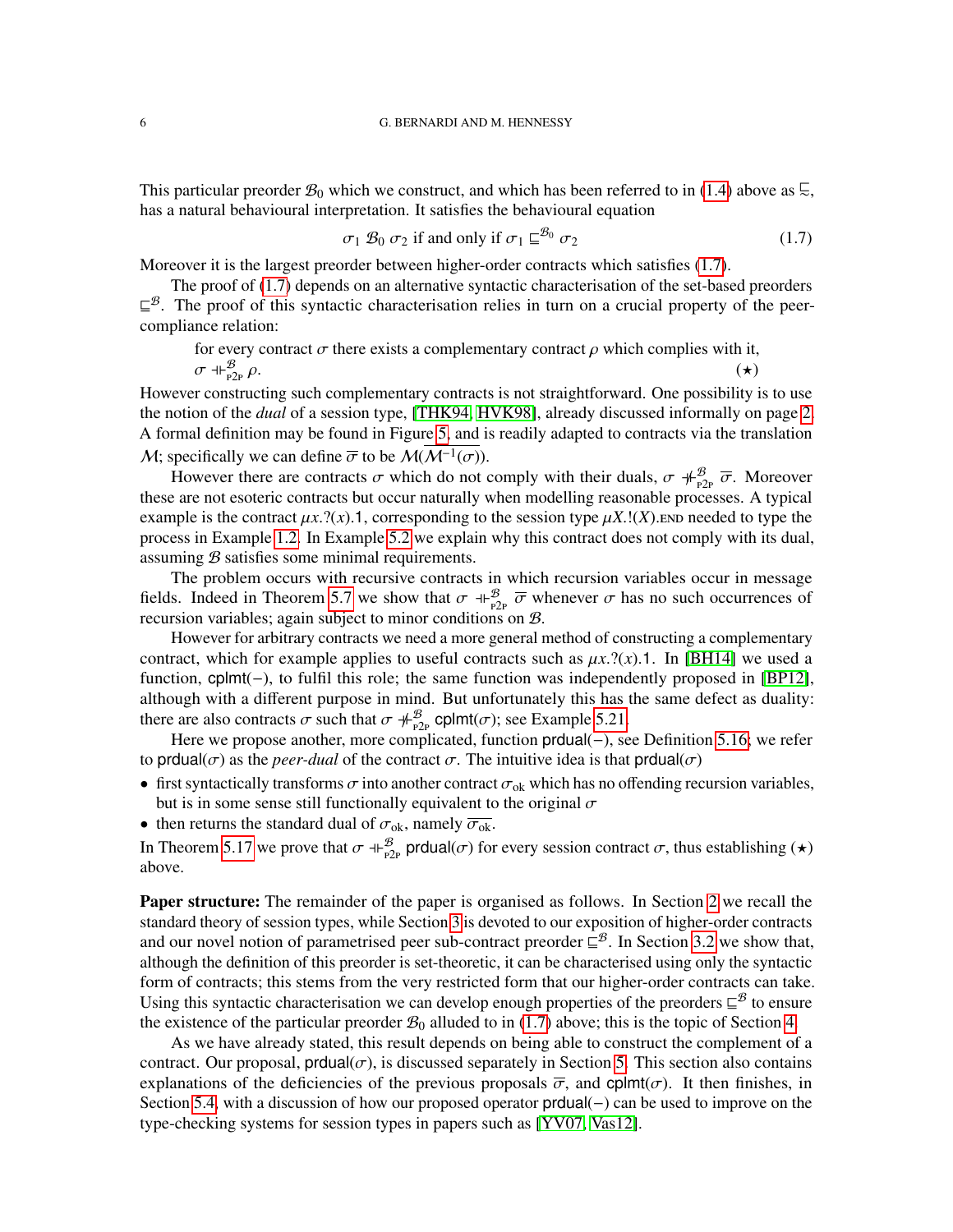| T, S | $\therefore =$ | <b>END</b><br>?(M).T<br>!(M).T<br>$\&\langle 1_1: T_1,\ldots,1_n: T_n\rangle$<br>$\oplus \langle 1_1 : T_1, \ldots, 1_n : T_n \rangle$ Choice, $n \geq 1$<br>$\mu X.T$<br>X | <b>Session types</b><br><i>Terminated session</i><br>Input<br>Output<br><i>Branch</i> , $n \geq 1$<br>Recursive session type<br>Type variable |
|------|----------------|-----------------------------------------------------------------------------------------------------------------------------------------------------------------------------|-----------------------------------------------------------------------------------------------------------------------------------------------|
| M, N | $\therefore =$ | T<br>t                                                                                                                                                                      | <b>Message types</b><br><b>Session Type</b><br>Base type                                                                                      |
| t    | $::=$          | Id.Addr.Int.Real                                                                                                                                                            | <b>Base types</b>                                                                                                                             |

<span id="page-6-1"></span>Figure 1: Grammar of types

Related work is then discussed in Section [6,](#page-32-0) and the appendices contain some standard material and some minor technical results.

## 2. Session types

<span id="page-6-0"></span>Here we recall, using the notation from [\[GH05\]](#page-42-4), the standard theory of subtyping for session types. The grammar for the language  $L_{STyp}$  of session type terms is given in Figure [1.](#page-6-1) That grammar uses a collection of unspecified base types BT, of which we enumerate a sample. It also uses a denumerable set of labels,  $L = \{1_1, 1_2, 1_3, \ldots\}$ , in the *branch* and *choice* constructs. Recall from the Introduction that  $\&\langle 1_1 : S_1, \ldots, 1_n : S_n \rangle$  offers different possible behaviours based on a set of labels  $\{l_1, l_2, l_3, \ldots l_n\}$  while  $\oplus \langle l_1 : S_1, \ldots, l_n : S_n \rangle$  takes a choice of behaviours; in both constructs the labels used are assumed to be distinct.

We use STyp to denote the set of session type terms in  $L_{STyp}$  which are *closed* and *guarded*, in other words the terms that contain only variables which are not free, and that appear at least after one non-recursive type constructor. The definitions of both concepts are standard, and they may be found in Appendix [A.](#page-36-0)

Subtyping is defined coinductively and uses some unspecified subtyping preorder  $\leq_b$  between base types, a typical example being  $Int \leq_b$  Real, meaning that an integer may be supplied where a real number is required. Intuitively subtyping between session types is determined by two principles:

- (a) *Branch*: a branch type  $T_1$  can be replaced with a branch type  $T_2$  that allows *more* choices than  $T_1$ .
- (b) *Choice*: a choice type  $T_1$  can be replaced with a choice type  $T_2$  that allows *fewer* choices than  $T_1$ . We give two examples of these principles.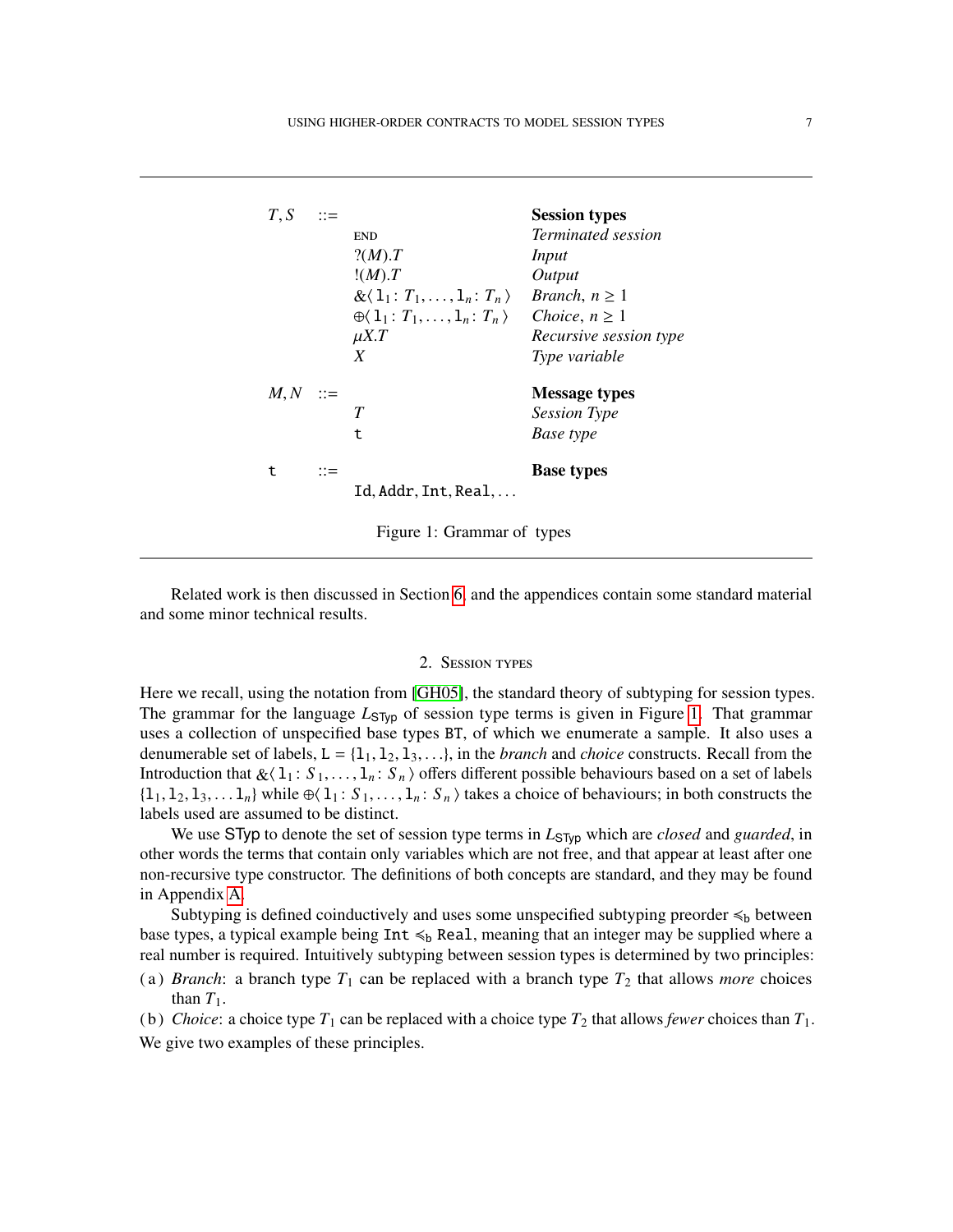**Example 2.1.** Let BARTENDER =  $\&$  (espresso:  $T_1$ ) and

$$
FancyBARTENDER = \& \langle \text{espresso: } T'_1,
$$

$$
\text{deka}\colon T_2',
$$

double − espresso: *T* 0  $\binom{1}{3}$ 

The type Bartender accepts the choice of only one option, espresso, so all the customers satisfied by Bartender, are satisfied by any other type that offers *at least* the label espresso. It follows that FancyBartender satisfy all the customers satisfied by the Bartender. This is formalised by the subtyping, which relates the two types

 $B$ artender  $\leq$  FancyBartender

as long as also the continuations  $T_1$  and  $T_1'$  $T_1$ <sup>'</sup> are related (ie.  $T_1 \le T_1'$  $_{1}^{\prime}).$ 

Example 2.2. Let ITALIANCUSTOMER describe the different coffees that a process may want to order when interacting with a bar tender.

$$
IralianCustomer = \oplus \langle \text{egpresso: } T_1,
$$

deka:  $T_2$ , double – espresso:  $T_3$   $\rangle$ 

All the bar tenders that are able to accept this range of choices, have to offer *at least* the three labels that appear in ItalianCustomer. Now consider the type

$$
\text{Customer} = \oplus \langle \text{ espresso: } T'_1 \rangle
$$

Since Customer chooses among fewer options than ItalianCustomer, a process that behaves according to Customer can be used in place of one that behaves as prescribed by ItalianCustomer. This is formalised by the subtyping relation as follows,

 $IralianCustOMER \leq CustOMER$ 

if also the continuations are related (ie.  $T_1 \leq T_1'$  $'_{1}$ ).

Added to the principles sketched above are the standard covariant and contravariant requirements on the input and output constructs. Recursive types are handled by a standard function unfold $(T)$ which unfolds all the first-level occurrences of  $\mu X$ . in the (guarded) type *T*. The formal definition of unfold in turn depends on the definition of substitution  $T[X \mapsto S]$ , the syntactic substitution of the term *S* for all free occurrences of *X* in *T*. The details may be found in Appendix [A.](#page-36-0)

<span id="page-7-0"></span>**Definition 2.3.** [ Subtyping ]

Let  $\mathcal{F}^{\preccurlyeq}$ :  $\mathcal{P}(\mathsf{STyp}^2) \longrightarrow \mathcal{P}(\mathsf{STyp}^2)$  be the functional defined so that  $(T, S) \in \mathcal{F}^{\preccurlyeq}(\mathcal{R})$  whenever:

- (i) if  $\text{unfold}(T) = \text{END}$  then  $\text{unfold}(S) = \text{END}$
- <span id="page-7-1"></span>(ii) if  $\text{unfold}(T) = ?(\textbf{t}_1) \cdot S_1$  then  $\text{unfold}(S) = ?(\textbf{t}_2) \cdot S_2$  and  $S_1 \mathcal{R} S_2$  and  $\textbf{t}_1 \leq \textbf{t}_2$
- <span id="page-7-2"></span>(iii) if  $\text{unfold}(T) = \{(t_1) . S_1 \text{ then } \text{unfold}(S) = \{(t_2) . S_2 \text{ and } S_1 \mathcal{R} S_2 \text{ and } t_2 \leq b t_1 \}$
- <span id="page-7-4"></span>(iv) if  $\text{unfold}(T) = \frac{1}{T_1} S_1$  then  $\text{unfold}(S) = \frac{1}{T_2} S_2$  and  $S_1 \mathcal{R} S_2$  and  $T_2 \mathcal{R} T_1$
- <span id="page-7-3"></span>(v) if  $\text{unfold}(T) = ?(T_1) \cdot S_1$  then  $\text{unfold}(S) = ?(T_2) \cdot S_2$  and  $S_1 \otimes S_2$  and  $T_1 \otimes T_2$
- <span id="page-7-5"></span>(vi) if  $\text{unfold}(T) = \&\langle 1_1 : T_1, \ldots, I_m : T_m \rangle$  then  $\text{unfold}(S) = \&\langle 1_1 : S_1, \ldots, 1_n : S_n \rangle$  where  $m \le n$ and  $T_i \mathcal{R} S_i$  for all  $i \in [1, \ldots, m]$
- <span id="page-7-6"></span>(vii) if  $\text{unfold}(T) = \bigoplus \{1_1 : T_1, \ldots, l_m : T_m\}$  then  $\text{unfold}(S) = \bigoplus \{1_1 : S_1, \ldots, 1_n : S_n\}$  where  $n \leq m$ and  $T_i \mathcal{R} S_i$  for all  $i \in [1, \ldots, n]$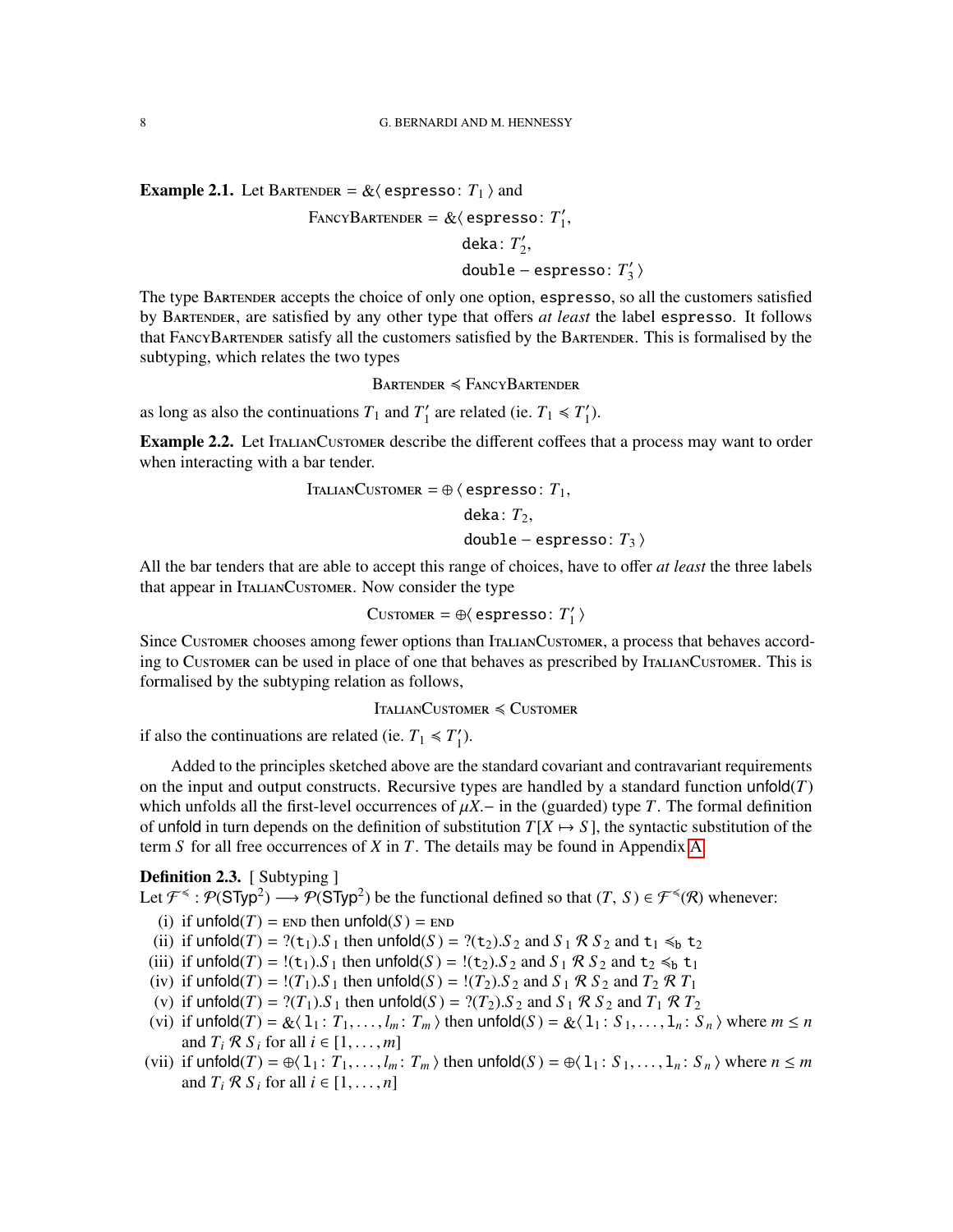If  $\mathcal{R} \subseteq \mathcal{F}^{\preccurlyeq}(\mathcal{R})$ , then we say that R is a *type simulation*. The monotonicity of  $\mathcal{F}^{\preccurlyeq}$  and the Knaster-Tarski Theorem [\[Tar55\]](#page-42-11) ensure that there exists the greatest solution of the equation  $\mathcal{R} = \mathcal{F}^{\leq}(\mathcal{R})$ ; we call this solution the *subtyping*, and we denote it  $\leq$ .

The cases [\(\(ii\)\)](#page-7-1) and [\(\(iii\)\)](#page-7-2) are not present in the original definition of [\[GH05\]](#page-42-4), so our subtyping relation is in fact slightly more general than the one of that paper. Note the use of covariance in the first argument in  $((ii))$ ,  $((v))$  and the contravariance in  $((iii))$  and  $((iv))$ ; the intuitions of (a) and (b) above are reflected in [\(\(vi\)\)](#page-7-5) and [\(\(vii\)\)](#page-7-6) respectively.

In the next example we show how to prove that two types are related by the subtyping.

**Example 2.4.** Let  $S = \mu X$ .?(*X*).*X* and  $T = \mu Y$ .?(*Y*).?(*Y*).*Y*. In this example we prove that  $\mu X$ .?(*X*).*X*  $\leq \mu Y$ .?(*Y*).?(*Y*).*Y* 

Thanks to the Knaster-Tarski Theorem, we need only exhibit a prefixed point of the functional  $\mathcal{F}^{\leq}$ , that contains the pair  $(S, T)$ . Consider the following relation

$$
\mathcal{R} = \{ (S, T), (?(S).S, ?(T).?(T).T), (?(S).S, ?(T).T), (S, ?(T).T) \}
$$

and let  $A = \mathcal{F}^{\preccurlyeq}(\mathcal{R})$ . The set inclusion  $\mathcal{R} \subseteq A$  follows from case [\(\(v\)\)](#page-7-3) of Definition [\(2.3\)](#page-7-0).

Now that we have defined the subtyping relation  $\leq$ , and shown a proof method for it, we discuss its meaning. In the context of  $\pi$ -calculus equipped with sessions, the relation  $\leq$  formalises two notions of safe substitutivity. Suppose that  $Int \leq b$  Real. If  $S \leq T$ , then both of the following are true:

(1) a session end-point  $\kappa_2$  at type *S* may safely be used in place of a session endpoint  $\kappa_1$  at type *T*. For example - using the standard  $\pi$  syntax - a process

 $P = c$ ?(*x* : ?(Real).*END*).*x*?(*y* : Real).*b*![ *y*/2 ].0

may safely receive along the channel  $c$  an endpoint  $\kappa_2$  that has type ?(Int). END, instead of the declared type ?(Real).END. Intuitively, this is the case because ?(Int).END  $\leq$  ?(Real).END, and thus if  $P$  can read over  $x$  a value of type Real, then it can read also a value of type Int.

<span id="page-8-0"></span>(2) a process *P* that uses an endpoint  $\kappa$  at type *T* may be safely used in place of a process *Q* that uses κ at type *S* . To sketch this phenomenon, we follow [\[GH05,](#page-42-4) Section 2] and discuss the following processes,

> clientbody(*x*) =  $x \triangleleft \{ \text{plus} : x! [2].x! [3].x?$ (*u*: Int).0 }.  $s$ erverbody<sub>1</sub>(*x*) = *x* $\triangleright$ {plus: *x*?(*z*: Int).*x*?(*y*: Int).*x*![*y* + *z*].0}  $\text{serverbody}_2(x) = x \triangleright \{\text{plus}: x?(z: \text{Int}).x?(y: \text{Int}).x![y+z].0\}$ mult: *x*?(*z*: Int).*x*?(*y* : Int).*x*![ *y* ∗ *z*].0 }

The session type at which serverbody<sub>1</sub>(*x*) employs *x* is  $S = \&$  (plus: *S'*), where

 $S' = ?(Int).?(Int).!(Int).END,$ 

while the type at which serverbody<sub>2</sub>(*x*) uses *x* is  $T = \&\langle$  plus: *S*', mult: *S*', and it is routine work to check that  $S \leq T$ . Now observe that - at least intuitively - the process

 $Q_1 = (\nu \kappa)$  (clientbody( $\kappa^{\text{-}}$ ) || serverbody<sub>1</sub>( $\kappa^{\text{+}}$ ))

is well-typed. Thanks to  $S \leq T$  and subsumption, one can adapt the type derivation for  $Q_1$  to prove that also the following process is well-typed,

 $Q_2 = (\nu \kappa)$  (clientbody( $\kappa$ <sup>-</sup>) || serverbody<sub>2</sub>( $\kappa$ <sup>+</sup>)).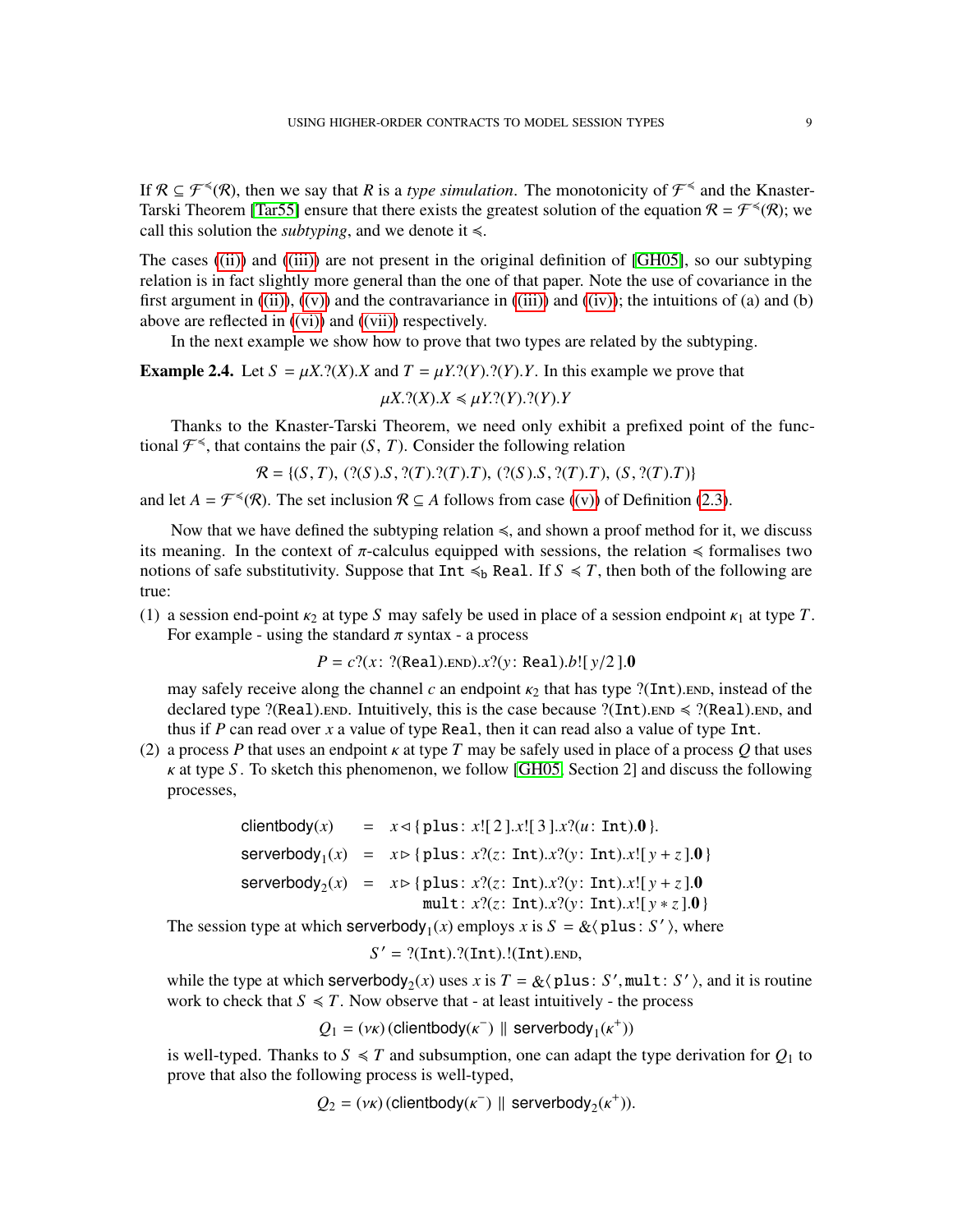| $\rho, \sigma$ ::= |                    | <b>Higher-order session contracts</b>                                            |
|--------------------|--------------------|----------------------------------------------------------------------------------|
|                    |                    | Satisfied contract                                                               |
|                    | $?$ t. $\sigma$    | Input                                                                            |
|                    | !t. $\sigma$       | Output                                                                           |
|                    | $!(\sigma).\sigma$ | Contract output,                                                                 |
|                    |                    | $?(\sigma).\sigma$ Contract input,                                               |
|                    |                    | $\sum_{i \in I} ?1_i \sigma_i$ <i>External sum I</i> non-empty, finite           |
|                    |                    | $\bigoplus_{i \in I} \mathbb{1}_{i} \sigma_{i}$ Internal sum I non-empty, finite |
|                    | $\mu x.\sigma$     | Recursive session contract                                                       |
|                    | $\boldsymbol{x}$   | Session contract variable                                                        |

<span id="page-9-1"></span>Essentially, by knowing that  $Q_1$  is well-typed and that  $S \le T$ , one can show that the process  $s$ erverbody<sub>1</sub>(*x*) can be safely replaced by the process  $s$ erverbody<sub>2</sub>(*x*), in the sense that also  $Q_2$ is well-typed.

The argument in [\(2\)](#page-8-0) above let us argue that serverbody<sub>2</sub>(*x*) may be used where serverbody<sub>1</sub>(*x*) is required. Since the behaviours of these processes are described respectively by the types *S* and *T*, we can reason directly on types, and argue that  $S \leq T$  means that processes adhering to the role dictated by *T* may be used where processes following the role dictated by *S* are required. Out aim is to formalise this intuition, by proving that the higher-order contracts determined by these types, respectively  $M(S)$  and  $M(T)$ , are related behaviourally using our notion of *peer* sub-contract preorder.

#### 3. Higher-order contracts

<span id="page-9-0"></span>In the first section we define higher-order session contracts and explain the set-based subcontract preorder on them; this uses the notion of *peer compliance* between them. In the following section we show that this set-based preorder can be characterised by comparing the purely syntactic structure of contracts, up-to a parameter B.

3.1. **Contracts and compliance.** The grammar for the language of contract terms  $L_{\text{Sט}}$  is given in Figure [1;](#page-6-1) there we assume the labels  $l_i$ s to be pairwise distinct. We use SCts to denote the set of terms which are guarded and closed. These will be referred to as higher-order session contracts, or simply contracts.

The operational meaning of contracts is given by viewing them as processes from a simple process calculus and interpreting them as states in a (higher-order) labelled transition system. To this end let

Act = { ?1, !1 | 1 ∈ L } ∪ { ?t, !t | *t* ∈ BT } ∪ { ?( $\sigma$ ), !( $\sigma$ ), |  $\sigma$  ∈ SCts }

be the set of prefixes, ranged over by  $\lambda$ . We use Act<sub>τ</sub>  $\lambda$  to denote the set Act ∪ { $\tau$ ,  $\lambda$ } to emphasise that the special symbols  $\tau$  and  $\sqrt{\tau}$  are not in Act. In Figure [3](#page-10-0) we give a set of axioms which define judgements of the form

$$
\sigma_1 \xrightarrow{\mu} \sigma_2
$$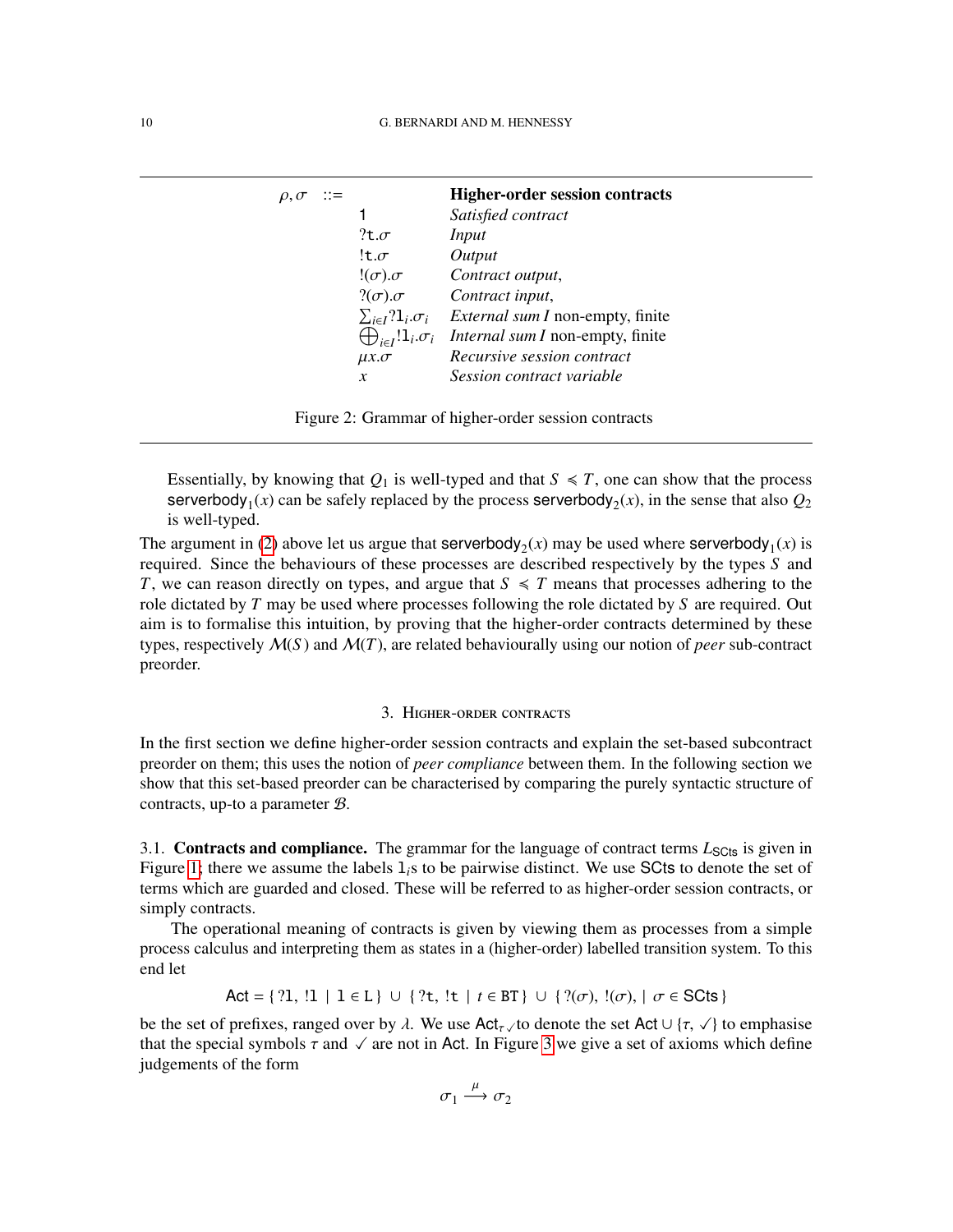

<span id="page-10-0"></span>Figure 3: The operational semantics of session contracts

where  $\mu \in \text{Act}_{\tau \vee}$  and  $\sigma_1, \sigma_2 \in \text{SCts}$ . Note that that terms like  $\mu \in \mathcal{A}$  are singleton internal sums and we infer their semantics by using the rule for prefixes, [A-PRE]; for example  $1 \cdot \sigma \stackrel{!1}{\longrightarrow} \sigma$ . The rule [A-UNFOLD] uses a form of substitution of a closed term  $\rho$  for free occurrences of a variable x in a term  $\sigma$ , denoted  $\sigma[x \mapsto \rho]$ . In [A](#page-36-0)ppendix A we give a more general definition of the application of a substitution s to a term  $\sigma$ , denoted  $\sigma$  s; then  $\sigma[x \mapsto \rho]$  corresponds to  $\sigma s_x$ , where  $s_x$  is a simple substitution which maps the variable *x* to the closed term  $\rho$ . We say that a contract  $\sigma$  is *stable* whenever  $\sigma \stackrel{\tau}{\rightarrow}$ .

In order to define *compliance* between two contracts  $\rho$ ,  $\sigma$ , we also need to say when two processes *p*, *q* satisfying these contracts can interact. This is formalised indirectly as a relation of the form

 $\rho \parallel \sigma \stackrel{\tau}{\longrightarrow}_{\mathcal{B}} \rho' \parallel \sigma'$ 

which, as explained in the Introduction, is designed to capture the informal intuition that if processes  $p, q$  satisfy the contracts  $\rho, \sigma$  respectively, then they can interact and their residuals will satisfy the residual contracts  $\rho'$ ,  $\sigma'$  respectively. This reduction relation is parametrised on a relation  $\sigma_1 \mathcal{B} \sigma_2$ between contracts, which determines when the contract  $\sigma_2$  can be accepted when  $\sigma_1$  is required. Using such a B we define an *interaction* relation between contracts as follows:

$$
\lambda_1 \bowtie_B \lambda_2 = \begin{cases}\n\lambda_1 = !1, \ \lambda_2 = ?1 \\
\lambda_1 = ?1, \ \lambda_2 = !1 \\
\lambda_1 = !t_1, \ \lambda_2 = ?t_2 \\
\lambda_1 = ?t_1, \ \lambda_2 = !t_2 \\
\lambda_1 = !(\sigma_1), \ \lambda_2 = ?(\sigma_2) \\
\lambda_1 = ?(\sigma_1), \ \lambda_2 = !(\sigma_2) \\
\sigma_2 \mathcal{B} \sigma_1\n\end{cases}
$$

Essentially the relation  $\bowtie_B$  treats  $\mathcal B$  as a subtyping on contracts; note that by definition  $\bowtie_B$  is symmetric, for any B.

The inference rules in Figure [4](#page-11-0) are now straightforward;  $\rho \parallel \sigma$  can proceed if either of the components  $\sigma$ ,  $\rho$  can proceed independently, or if the components can interact, as dictated by  $\bowtie g$ .

We are now ready to define our version of *(peer) compliance*.

<span id="page-10-1"></span>**Definition 3.1.** Let  $C^{P2P}$  :  $\mathcal{P}(\text{SCts}^2) \times \mathcal{P}(\text{SCts}^2) \longrightarrow \mathcal{P}(\text{SCts}^2)$  be the rule functional defined so that  $(\rho, \sigma) \in C^{p2p}(\mathcal{R}, \mathcal{B})$  whenever both the following conditions hold: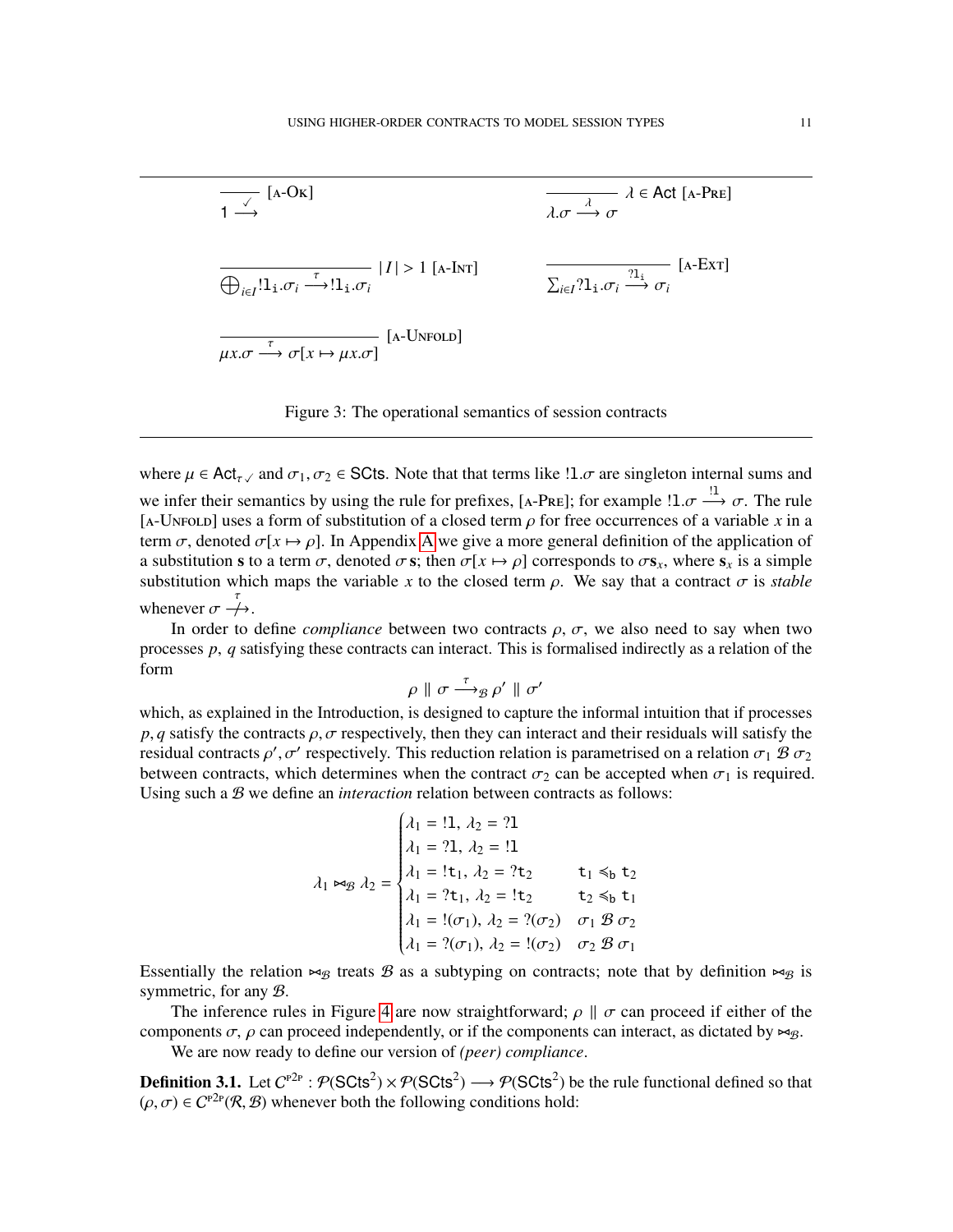$$
\frac{\rho \stackrel{\tau}{\longrightarrow} \rho'}{\rho \parallel \sigma \stackrel{\tau}{\longrightarrow}_{\mathcal{B}} \rho' \parallel \sigma} [\text{I-LEFT}] \qquad \frac{\sigma \stackrel{\tau}{\longrightarrow} \sigma'}{\rho \parallel \sigma \stackrel{\tau}{\longrightarrow}_{\mathcal{B}} \rho \parallel \sigma'} [\text{I-Right}]
$$
\n
$$
\frac{\rho \stackrel{\lambda_1}{\longrightarrow} \rho' \quad \sigma \stackrel{\lambda_2}{\longrightarrow} \sigma'}{\rho \parallel \sigma \stackrel{\tau}{\longrightarrow}_{\mathcal{B}} \rho' \parallel \sigma'} \lambda_1 \bowtie_{\mathcal{B}} \lambda_2 [\text{I-SynCH}]
$$

<span id="page-11-0"></span>Figure 4: Interacting session contracts

- <span id="page-11-1"></span>(i) if  $\rho \parallel \sigma \nightharpoonup_{\mathfrak{B}} \text{ then } \rho \stackrel{\checkmark}{\longrightarrow}$  and  $\sigma \stackrel{\checkmark}{\longrightarrow}$
- <span id="page-11-4"></span>(ii) if  $\rho \parallel \sigma \stackrel{\tau}{\longrightarrow} g \rho' \parallel \sigma'$  then  $\rho' \mathcal{R} \sigma'$

If  $\mathcal{R} \subseteq C^{p2p}(\mathcal{R}, \mathcal{B})$ , then we say that  $\mathcal{R}$  is a *B-coinductive peer compliance*. Fix a *B*. Standard arguments ensure that there exists the greatest solution of the equation  $X = C^{p2p}(X, \mathcal{B})$ ; we call this solution the *B-peer compliance*, and we denote it  $+_{P2p}^B$ .

The intuition here is that if  $\rho \perp_{P_2P}^B \sigma$  then pairs of processes satisfying these contracts can interact indefinitely, until such time that they can both simultaneously perform the success action  $\sqrt{ }$ . So the interaction between them can continue indefinitely, even forever; but if further interaction is not possible then condition [\(\(i\)\)](#page-11-1) ensures that both participants must have reached the *happy* state.

**Example 3.2.** We show the impact of the symmetric requirement in Definition [3.1](#page-10-1)[\(\(i\)\)](#page-11-1). Consider the contracts  $\rho = 1$ Int.1, and  $\sigma = \mu y$ .?Int.*y*. While  $\rho$  requires just one interaction to reach the satisfied state 1, the contract  $\sigma$  supports an infinite number of interactions, but never reaches a satisfied state. Under the reasonable assumption that Int  $\leq_b$  Int, after one interaction the composition  $\rho \parallel \sigma$ reduces to a stable state, in which the derivative of  $\sigma$  is not satisfied; therefore  $\rho \#_{P2p}^{\mathscr{B}} \sigma$ .

In general the properties of the compliance relation  $+\frac{B}{p2p}$  depends on those of the underlying relation B, and of the first-order subtyping relation  $\leq_b$ , for example !(0).1  $+\frac{\theta}{p2p}$ ?(1).1, while  $!(0)$ .1 +  $\bigoplus_{p\geq p}^{\mathcal{B}}$  ?(1).1 for  $\mathcal{B} = \{(0, 1)\}\)$ . The ability of a contract to comply with another depends not on its syntax but rather on its behaviour, which is determined by its operational semantics as given by the rules in Figure [3.](#page-10-0) To emphasise this point let us adapt the standard notion of *bisimulation equivalence* [\[Mil89a\]](#page-42-12) to our setting.

<span id="page-11-2"></span>**Definition 3.3.** [ Strong bisimulation ] A relation  $\mathcal{R} \subseteq$  SCts  $\times$  SCts is called a (strong) bisimulation if whenever  $\sigma_1 \mathcal{R} \sigma_2$  then

- (1)  $\sigma_1 \xrightarrow{\checkmark}$  if and only if  $\sigma_2 \xrightarrow{\checkmark}$ , and
- <span id="page-11-3"></span>(2) for every  $\mu \in \text{Act}_{\tau}$

(a)  $\sigma_1 \xrightarrow{\mu} \sigma'_1$  $\gamma_1'$  implies  $\sigma_2 \stackrel{\mu}{\longrightarrow} \sigma_2'$  $\frac{1}{2}$  for some  $\sigma_2'$  $\zeta_2$ , such that  $\sigma_1'$  $\frac{1}{1}R\sigma_2'$ 2

(b) conversely,  $\sigma_2 \xrightarrow{\mu} \sigma'_2$  $\frac{1}{2}$  implies  $\sigma_1 \xrightarrow{\mu} \sigma_1'$  $\frac{1}{1}$  for some  $\sigma_1'$  $\epsilon_1$ , such that  $\sigma_1'$  $\frac{1}{1}$  R  $\sigma_2'$  $\frac{1}{2}$ ,

We write  $\sigma_1 \sim \sigma_2$  whenever there is some bisimulation R such that  $\sigma_1 \mathcal{R} \sigma_2$ .

Our main interest in this strong form of bisimulation is encapsulated in Proposition [3.5,](#page-12-0) which in turn uses the next lemma.

<span id="page-11-5"></span>**Lemma 3.4.** Suppose  $\rho_1 \sim \rho_2$ . Then for every  $\sigma \in$  SCts and every B,  $\rho_1 \parallel \sigma \stackrel{\tau}{\rightarrow}$  *s* implies  $\rho_2 \parallel \sigma \stackrel{\tau}{\rightarrow} B$ .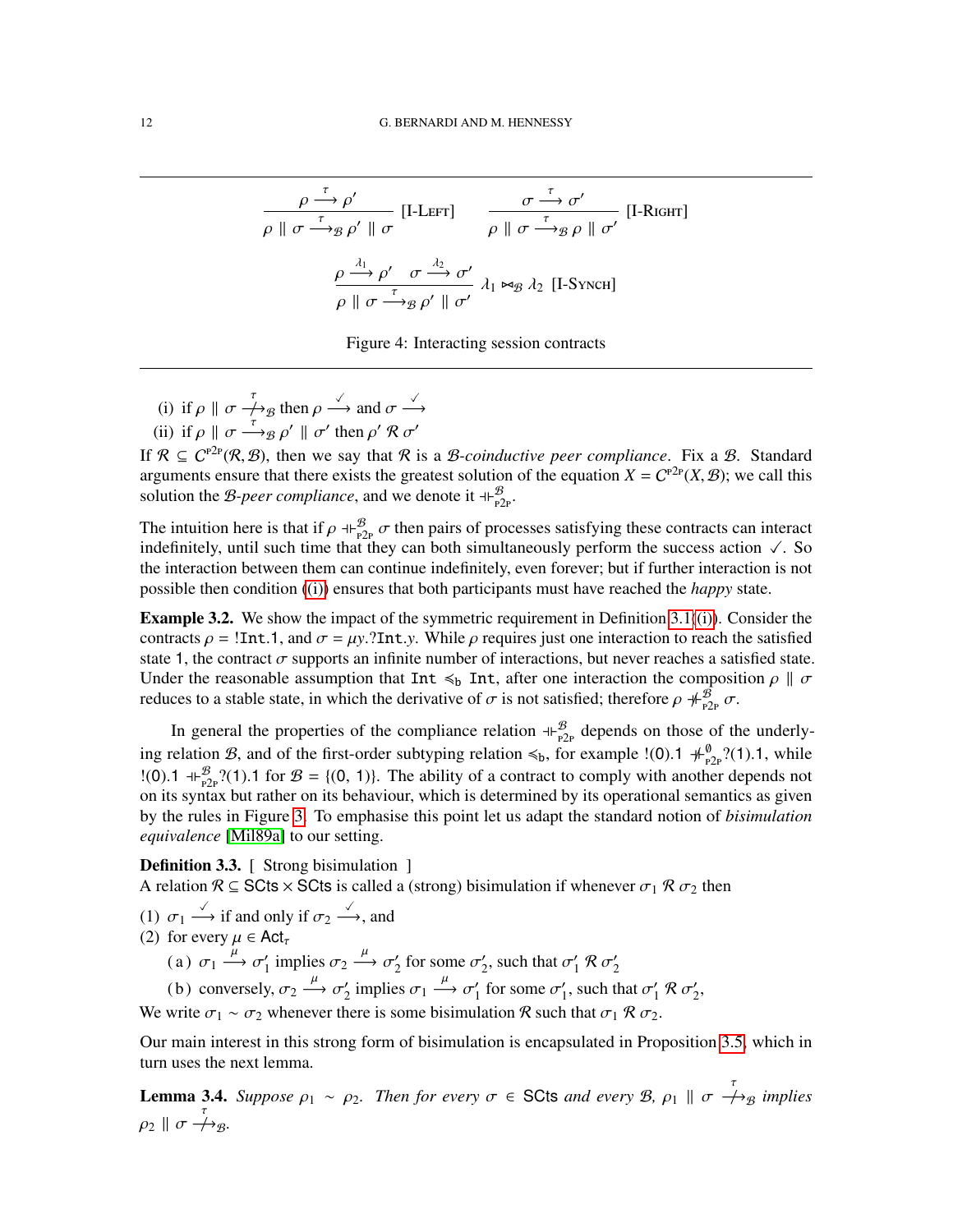*Proof.* The hypothesis  $\rho_1 \parallel \sigma \stackrel{\tau}{\rightarrow} B$  imply that both  $\rho_1$  and  $\sigma$  are stable. Definition [3.3](#page-11-2) ensures that  $\rho_2$  is also stable. To prove that  $\rho_2 \parallel \sigma \nightharpoonup \rightarrow_B$  it suffices to show that (a) if  $\rho_2 \stackrel{\lambda}{\longrightarrow}$  then  $\sigma \stackrel{\lambda'}{\longrightarrow}$  implies  $\lambda \not\sim_B \lambda'$ . Suppose that  $\rho_2 \stackrel{\lambda}{\longrightarrow}$  for some  $\lambda$ , part ((a)) of Definition [3.3](#page-11-2) and the hypothesis that  $\rho_1 \sim \rho_2$ guarantee that  $\rho_1 \stackrel{\lambda}{\longrightarrow}$ . The hypothesis that  $\rho_1 \parallel \sigma \nrightarrow_B$  and rule [I-Synch] in Figure [4](#page-11-0) ensure that  $\sigma \stackrel{\lambda'}{\longrightarrow}$  implies  $\lambda \not\rightsquigarrow_B \lambda'$ . In view of the assumption on  $\lambda$ , we have proven (a).  $\Box$ 

In the proof of the next proposition we denote the transitive closure of a relation R with  $\mathcal{R}^+$ , and the reflexive and transitive closure with  $\mathcal{R}^{\star}$ . We will use this notation throughout the paper.

<span id="page-12-0"></span>**Proposition 3.5.** Suppose  $\rho_1 \sim \rho_2$ . Then for every  $\sigma \in$  SCts and every  $\mathcal{B}$ ,  $\rho_2 \dashv_{P^2}^{\mathcal{B}} \sigma$  implies  $\rho_1$  +  $\vdash_{\text{P2P}}^{\mathcal{B}} \sigma$ .

*Proof.* We have to prove the inclusion  $\sim \pm \frac{B}{p^2}$   $\subseteq \pm \frac{B}{p^2}$ , and it suffices to show a relation R such that  $\sim$   $\cdot$  +  $\downarrow_{P2P}^{\mathcal{B}}$   $\subseteq \mathcal{R}$  and that  $\mathcal{R} \subseteq C^{P2P}(\mathcal{R}, \mathcal{B})$ . Let

 $\mathcal{R} = \{ (\rho', \sigma') \mid \text{ for some } \rho_1, \rho_2, \sigma \in \text{SCts such that } \rho_1 \stackrel{\tau}{\longrightarrow} \star \rho', \sigma \stackrel{\tau}{\longrightarrow} \star \sigma', \rho_2 \dashv \downarrow^{\mathcal{B}}_{p2p} \sigma, \rho_1 \sim \rho_2 \}$ The relation R contains by construction the relation  $\sim \pm \frac{B}{p_2p}$ , and in the rest of the proof we

show that  $\mathcal{R} \subseteq C^{p2p}(\mathcal{R}, \mathcal{B})$ .

Fix a pair  $\rho' \mathcal{R} \sigma'$ , the construction of  $\mathcal R$  ensures that there exist three contracts  $\rho_1, \rho_2, \sigma \in \mathsf{SCts}$ that enjoy the following properties

$$
\rho_1 \sim \rho_2
$$
,  $\rho_2 \dashv \vdash_{P2P}^{\mathcal{B}} \sigma$ ,  $\rho_1 \xrightarrow{\tau} \star \rho'$ ,  $\sigma \xrightarrow{\tau} \star \sigma'$ 

Definition [3.3,](#page-11-2)  $\rho_1 \sim \rho_2$ , and  $\rho_1 \stackrel{\tau}{\longrightarrow} \star \rho'$  imply that there exists a  $\rho'_2$ '<sub>2</sub> such that  $\rho_2 \stackrel{\tau}{\longrightarrow} \star \rho_2'$  $\frac{1}{2}$  and  $\rho' \sim \rho'_2$ 2. Part [\(\(ii\)\)](#page-11-4) of Definition [3.1,](#page-10-1)  $\rho_2 \dashv_{p2p}^{\mathcal{B}} \sigma$ , and  $\rho_2 \stackrel{\tau}{\longrightarrow} {}^{\star} \rho_2'$  $\frac{1}{2}$  let us prove that  $\rho'_2$  $y'_2$  +  $\vdash_{P2P}^{\mathcal{B}} \sigma'$ . Definition [3.1](#page-10-1) requires us to prove two facts, namely

- 
- <span id="page-12-1"></span>(i) if  $\rho' \parallel \sigma' \stackrel{\tau}{\longrightarrow}_{\mathcal{B}}$  then  $\rho \stackrel{\checkmark}{\longrightarrow}, \sigma' \stackrel{\checkmark}{\longrightarrow}$
- <span id="page-12-2"></span>(ii) if  $\rho' \parallel \sigma' \stackrel{\tau}{\longrightarrow}_B \rho'' \parallel \sigma''$  then  $\rho'' \mathcal{R} \sigma''$

To prove part [\(\(i\)\)](#page-12-1) suppose that  $\rho' \parallel \sigma' \stackrel{\tau}{\rightarrow} g$ . Since  $\rho' \sim \rho_2'$  $y_2'$ , we apply Lemma [3.4,](#page-11-5) and obtain that  $\rho'_2$  $\frac{1}{2} \parallel \sigma' \stackrel{\tau}{\longrightarrow}_{\mathcal{B}}$ . Since  $\rho'_2$  $\gamma_2'$  +  $\vdash_{P2P}^{\mathcal{B}}$   $\sigma'$ , part [\(\(i\)\)](#page-11-1) of Definition [3.1](#page-10-1) imply that  $\rho_2'$ 2  $\stackrel{\checkmark}{\longrightarrow}$  and  $\sigma' \stackrel{\checkmark}{\longrightarrow}$ . Now  $\rho' \sim \rho'_2$  $\gamma_2'$  and Definition [3.3](#page-11-2) ensure that  $\rho' \stackrel{\sqrt{\phantom{a}}}{\longrightarrow}$ , as required.

Now we prove part [\(\(ii\)\)](#page-12-2). Suppose that  $\rho' \parallel \sigma' \stackrel{\tau}{\longrightarrow}_{\mathcal{B}} \rho'' \parallel \sigma''$ , we have to show that  $\rho'' \mathcal{R} \sigma''$ . The argument is by case analysis on the rule of Figure [4](#page-11-0) used to derive the silent move at hand. If [I-Left] were applied, then  $\rho' \stackrel{\tau}{\longrightarrow} \rho''$  and  $\sigma' = \sigma''$ . It follows that  $\rho_1 \stackrel{\tau}{\longrightarrow} \star \rho''$ , thus the construction of R ensures that  $\rho''$  R  $\sigma''$ . If [I-RIGHT] was applied, we reason in the same manner. Suppose now that [I-Synch] was applied. In this case  $\rho' \stackrel{\lambda}{\longrightarrow} \rho''$  and  $\sigma' \stackrel{\lambda'}{\longrightarrow} \sigma''$  for some  $\lambda$  and  $\lambda'$  such that  $\lambda \Join_B \lambda'$ . To prove that  $\rho'' \mathcal{R} \sigma''$  we exhibit a contract  $\hat{\rho}'_2$  which enjoys the following two properties,

$$
\rho'\sim\hat{\rho}_2',\qquad\hat{\rho}_2'\dashv\vdash^{\mathcal{B}}_{\textrm{P2P}}\sigma'
$$

 $\gamma_2'$  and  $\rho' \stackrel{\lambda}{\longrightarrow} \rho''$ , Definition [3.3](#page-11-2) ensures that there exists a contract  $\hat{\rho}_2'$  $\stackrel{\lambda}{\longrightarrow} \hat{\rho}'_2$ Since  $\rho' \sim \rho_2'$  $\frac{1}{2}$  such that  $\rho'_2$ 2 2  $\sum_{2}^{\tau}$  ||  $\sigma' \stackrel{\tau}{\longrightarrow}$   $\beta_2$ and that  $\rho'' \sim \hat{\rho}'_2$  $\gamma_2'$ . The action performed by  $\rho_2'$ <sup>2</sup> lets us infer the hand-shake  $\rho'_2$  $\frac{1}{2}$   $\parallel$   $\sigma''$ . Now  $\rho'_2$  $\gamma_2'$  +  $\beta_{P2P}^{\mathcal{B}}$   $\sigma'$ , and part [\(\(ii\)\)](#page-11-4) of Definition [3.1](#page-10-1) ensure that  $\hat{\rho}_2'$  $\int_2^{\prime}$  +  $\int_{P2P}^{\mathcal{B}} \sigma''$ . Observe that  $\hat{\rho}'_2$  $\frac{1}{2}$  enjoys the two properties we required above, thus  $\rho''$   $\mathcal{R}$   $\sigma''$ .  $\mathbf{L}$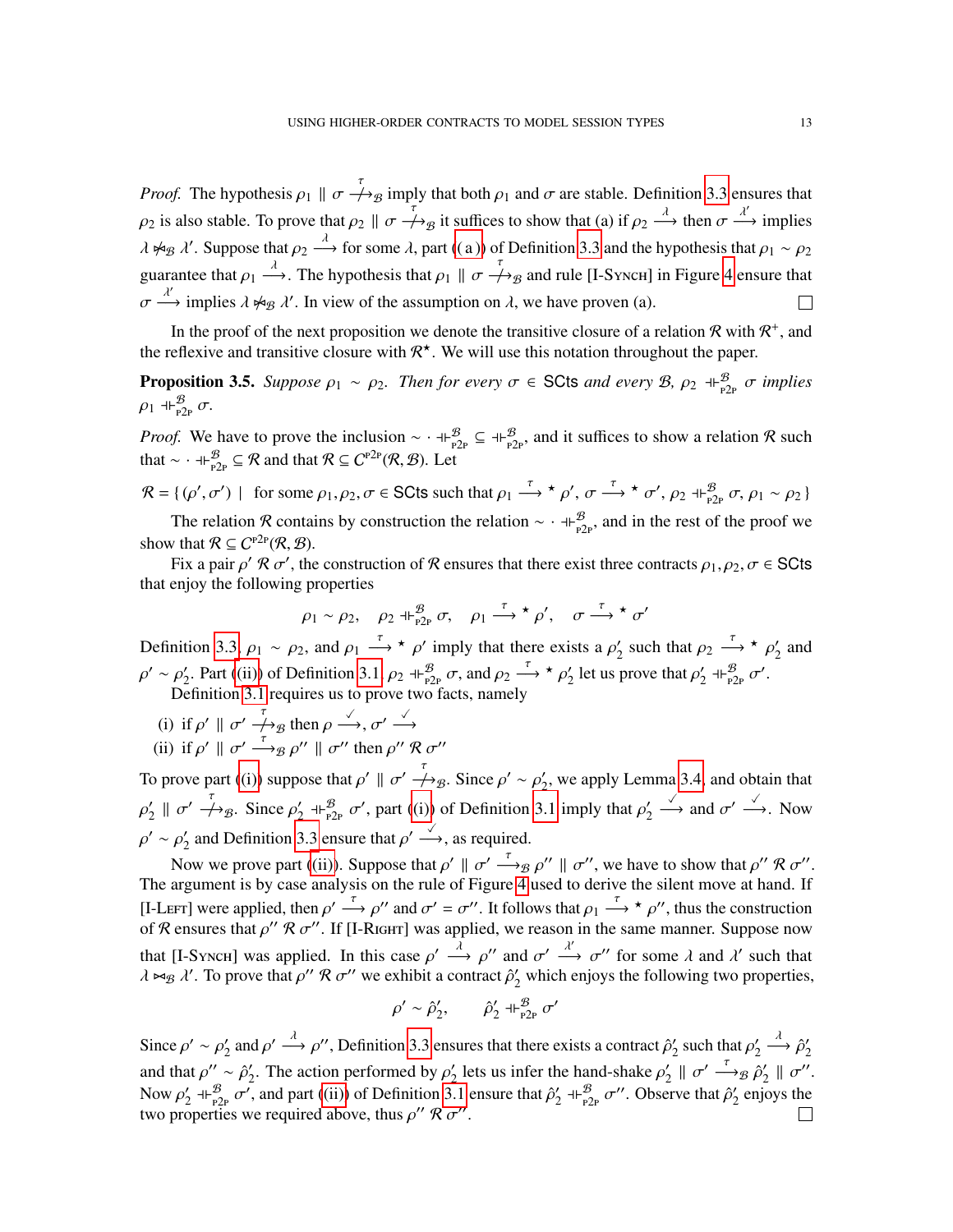<span id="page-13-8"></span>Definition 3.6. [ B-peer subcontract preorder ] For  $\sigma_1$ ,  $\sigma_2 \in \text{SCts}$  let  $\sigma_1 \sqsubseteq^{\mathcal{B}} \sigma_2$  whenever  $\rho \dashv_{P2_P}^{\mathcal{B}} \sigma_1$  implies  $\rho \dashv_{P2_P}^{\mathcal{B}} \sigma_2$ , for every  $\rho \in \text{SCts}$ . We use  $\sigma_1 = \frac{B}{P_1 P} \sigma_2$  to denote the equivalence associated to  $\mathcal{L}^B$ .

<span id="page-13-0"></span>3.2. **Syntactic characterisation.** The parametrised peer subcontract preorder  $\sigma_1 \sqsubseteq^B \sigma_2$  is set based, and quantifies over the result of all peers in B-compliance with  $\sigma_1$ . However, because of the restricted nature of higher-order contracts, Figure [2,](#page-9-1) it turns out that  $\subseteq^{\mathcal{B}}$  can be characterised by the syntactic structure of  $\sigma_1$  and  $\sigma_2$ , at least for relations B which satisfy certain minimal conditions.

Let  $S: \mathcal{P}(\text{SCts}^2) \times \mathcal{P}(\text{SCts}^2) \longrightarrow \mathcal{P}(\text{SCts}^2)$  be the functional such that  $(\sigma_1, \sigma_2) \in \mathcal{S}(\mathcal{R}, \mathcal{B})$ whenever one of the following holds:

- <span id="page-13-7"></span>(i) if unfold $(\sigma_1) = 1$  then unfold $(\sigma_2) = 1$
- (ii) if  $\text{unfold}(\sigma_1) = ?t_1 \cdot \sigma'_1$  then  $\text{unfold}(\sigma_2) = ?t_2 \cdot \sigma'_2$  and  $\sigma'_1 \mathcal{R} \sigma'_2$  and  $t_1 \leq b t_2$
- (ii) if unfold( $\sigma_1$ ) =  $!t_1 \sigma'_1$  then unfold( $\sigma_2$ ) =  $!t_2 \sigma'_2$  and  $\sigma'_1 \mathcal{R} \sigma'_2$ <br>(iii) if unfold( $\sigma_1$ ) =  $!t_1 \sigma'_1$  then unfold( $\sigma_2$ ) =  $!t_2 \sigma'_2$  and  $\sigma'_1 \mathcal{R} \sigma'_2$  $\int_1^{\cdot} \mathcal{R} \sigma_2^{\prime}$  $\frac{1}{2}$  and  $t_2 \leq b$   $t_1$
- <span id="page-13-4"></span>(iv) if  $\text{unfold}(\sigma_1) = \frac{1}{\sigma'_1}$ " $\int_1^{\prime\prime}$ ",  $\sigma'_1$  then unfold $(\sigma_2) = \frac{1}{2}(\sigma''_2)$  $\sigma'_2$  and  $\sigma'_1$  $\int_1^{\tau} \mathcal{R} \sigma_2^{\prime}$  $\sigma_2'$  and  $\sigma_2''$   $\mathcal{B}$   $\sigma_1''$
- (v) if unfold $(\sigma_1) = ?(\sigma_1'') \cdot \sigma_1'$  then unfold $(\sigma_2) = ?(\sigma_2'') \cdot \sigma_2'$  and  $\sigma_1' \otimes \sigma_2'$  and  $\sigma_1'' \otimes \sigma_2''$ <br>(v) if unfold $(\sigma_1) = ?(\sigma_1'') \cdot \sigma_1'$  then unfold $(\sigma_2) = ?(\sigma_2'') \cdot \sigma_2'$  and  $\sigma_1' \otimes \sigma_2''$  $t_1''$ ). $\sigma_1'$  then unfold( $\sigma_2$ ) = ?( $\sigma_2''$ )  $\sigma'_2$  and  $\sigma'_1$  $\frac{1}{1}R\,\sigma_2^2$  $\sigma_2'$  and  $\sigma_1''$  B  $\sigma_2''$
- (vi) if  $\text{unfold}(\sigma_1) = \sum_{i \in I} ?1_i \sigma_i^1$  then  $\text{unfold}(\sigma_2) = \sum_{j \in J} ?1_j \sigma_j^2$  where  $I \subseteq J$  and  $\sigma_i^1 \mathcal{R} \sigma_i^2$  for all *i* ∈ *I*
- (vii) if  $\text{unfold}(\sigma_1) = \bigoplus_{i \in I} 1_i \cdot \sigma_i^1$  then  $\text{unfold}(\sigma_2) = \bigoplus_{j \in J} 1_j \cdot \sigma_j^2$  where  $J \subseteq I$  and  $\sigma_j^1 \mathcal{R} \sigma_j^2$  for all *j* ∈ *J*

<span id="page-13-10"></span>Lemma 3.7. *The functional* S *is monotone in both arguments:*

- <span id="page-13-1"></span>(a) *Fix a B.* If  $\mathcal{R} \subseteq \mathcal{R}'$ , then  $\mathcal{S}(\mathcal{R}, \mathcal{B}) \subseteq \mathcal{S}(\mathcal{R}', \mathcal{B})$
- <span id="page-13-9"></span>(b) *Fix a*  $\mathcal{R}$ *. If*  $\mathcal{B} \subseteq \mathcal{B}'$ *, then*  $\mathcal{S}(\mathcal{R}, \mathcal{B}) \subseteq \mathcal{S}(\mathcal{R}, \mathcal{B}')$

*Proof.* The proofs of both a) and b) are straightforward.

#### <span id="page-13-5"></span>**Definition 3.8.** [ *B*-syntactic peer preorder ]

If  $\mathcal{R} \subseteq \mathcal{S}(\mathcal{R}, \mathcal{B})$ , then we say that  $\mathcal{R}$  is a *B-coinductive peer preorder*. Fix a *B*. Standard arguments based on part  $((a))$  of the previous lemma ensure that there exists the greatest solution of the equation  $\overline{X} = \mathcal{S}(X, \mathcal{B})$ ; we call this solution the *B*-syntactic peer preorder, and we denote it by  $\leq \mathcal{B}$ .

One immediate consequence of the syntactic nature of this preorder is that it is preserved by unfolding. This is the first part of the following lemma:

## <span id="page-13-6"></span>Lemma 3.9.

- <span id="page-13-2"></span>(1) *For every*  $\sigma \in \text{SCts}$ ,  $\sigma \leqslant^{\mathcal{B}}$  unfold $(\sigma) \leqslant^{\mathcal{B}} \sigma$ .
- <span id="page-13-3"></span>(2) If  $\sigma_1 \leqslant^B \sigma_2$  and  $\sigma_2$  is stable, then there exist some stable  $\sigma'_1$  $\frac{1}{1}$  such that  $\sigma_1 \stackrel{\tau}{\longrightarrow} \star \sigma_1'$  $\int_1'$  and that  $\sigma'_1$  $\frac{1}{1} \leqslant^{\mathcal{B}} \sigma_2.$

*Proof.* Part [\(1\)](#page-13-2) of the lemma follows from the fact that  $\rho S(R, B) \sigma$  if and only if unfold( $\rho S(R, B)$ ) unfold( $\sigma$ ). This property of  $S(-)$  in turn relies on the fact that unfold is idempotent, that is

unfold(unfold $(\sigma)$ ) = unfold $(\sigma)$ 

To prove part [\(2\)](#page-13-3) suppose  $\sigma_1 \leqslant^B \sigma_2$ . Part (1) ensures that unfold $(\sigma_1) \leqslant^B \sigma_2$ . If unfold $(\sigma_1)$  is not stable then it must be an internal sum of the form  $\bigoplus_{i\in I}!1_i\rho_i$  and since  $\sigma_2$  is stable it must be of the form  $!1_k \cdot \rho'_k$  for some  $k \in I$ . The required  $\sigma'_1$  $\frac{1}{1}$  in this case is  $!1_k \rho_k$ .  $\Box$ 

 $\Box$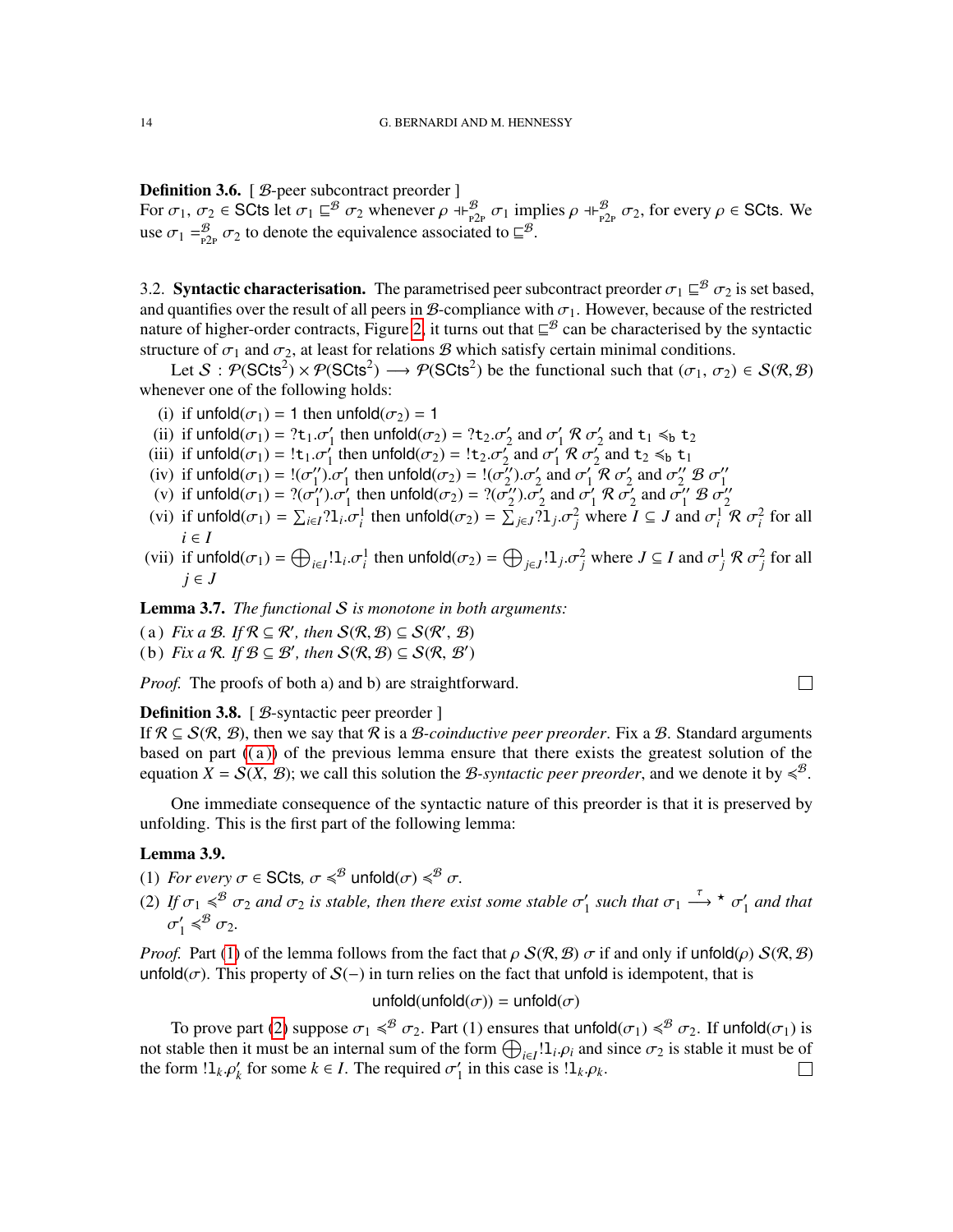The reflexivity of  $\leq$ <sup>B</sup> depends tightly on the reflexivity of B.

## **Lemma 3.10.** If  $B$  is reflexive then  $\leqslant^B$  is reflexive.

*Proof.* It suffices to prove that the identity relation  $I$  is contained in  $\leq^B$ . To prove this, we show that  $\mathcal{I} \subseteq \mathcal{S}(\mathcal{I}, \mathcal{B})$ . Fix a pair  $\sigma \mathcal{I} \sigma$ . The reasoning is by case analysis on  $\sigma$ , and the only two cases worthwhile involve a higher-order  $\sigma$ . We discuss one such case.

Suppose that  $\sigma = \alpha(\sigma^m) \cdot \sigma'$ . To show that  $\sigma S(I, \mathcal{B})$   $\sigma$ , we have to explain why  $\sigma' I \sigma'$  and  $\sigma^m \mathcal{B} \sigma^m$ . The first fact follows form the reflexivity of  $\mathcal{I}$ , and the second from the reflexivity of the relation B.  $\mathbf{L}$ 

In the previous lemma the hypothesis of  $\mathcal{B}$  being reflexive is not only sufficient, but also necessary for  $\leqslant^{\mathcal{B}}$  to be reflexive.

<span id="page-14-3"></span>**Example 3.11.** In this example we prove that if  $\mathcal{B}$  is not reflexive then  $\leq \mathcal{B}$  need not be reflexive.

Let  $\sigma =$  !(1).1. The empty binary relation  $\emptyset$  is not reflexive because (1, 1) is not in  $\emptyset$ , so we take  $\emptyset$  as our candidate  $\emptyset$ . In turn this implies that  $(\sigma, \sigma) \notin S(\leq \emptyset, \emptyset)$ , because 1 does not satisfy the conditions required by case [\(\(iv\)\)](#page-13-4) of Definition [3.8.](#page-13-5) Since  $\leq 0 \leq \leq 0$ , (0), it follows that  $\sigma \leq 0$ .

Our intention is to show that the set-theoretic relation  $\sigma_1 \subseteq^{\mathcal{B}} \sigma_2$  coincides with the syntactically defined relation  $\sigma_1 \leq \sigma_2$ , provided  $\mathcal B$  satisfies some simple properties. In one direction the proof requires the following technical lemma showing that  $\mathbb{E}^{\mathcal{B}}$  preserves the ability of contracts to interact.

<span id="page-14-0"></span>**Lemma 3.12.** Suppose  $\rho \dashv_{P2P}^{\mathcal{B}} \sigma_1$  and  $\sigma_1 \sqsubseteq^{\mathcal{B}} \sigma_2$  for some B, where all of  $\sigma_1, \sigma_2, \rho$  are stable. Then  $\rho \parallel \sigma_2 \stackrel{\tau}{\longrightarrow} g \implies \rho \parallel \sigma_1 \stackrel{\tau}{\longrightarrow} g.$ 

*Proof.* We know that  $\rho \parallel \sigma_2 \stackrel{\tau}{\longrightarrow}_B \rho' \parallel \sigma'_2$ '<sub>2</sub> for some pair  $\rho'$ ,  $\sigma'_2$ . Since  $\rho$ ,  $\sigma_2$  are stable this reduction must involve interaction between these contracts. That is the derivation of the reduction must end with an application of rule [I-Synch] from Figure [4.](#page-11-0) The side condition and the premises of the rule ensure that  $\rho \stackrel{\lambda_1}{\longrightarrow}$  for some  $\lambda_1$ . In turn this move can only be inferred by an application of rule [A-PRE] or [A-Ext] of Figure [3.](#page-10-0) In both cases one sees that  $\rho \nightharpoonup A$ . But by hypothesis  $\rho \nightharpoonup_{P^2P}^B \sigma_1$ , so part [\(\(i\)\)](#page-11-1) of Definition [3.1](#page-10-1) ensures that  $\rho \parallel \sigma_1 \stackrel{\tau}{\longrightarrow} g$ .

<span id="page-14-1"></span>**Corollary 3.13.** Suppose  $\sigma_1 \leq \sigma_2$  where B is transitive and  $\rho \oplus_{p_2p}^{\mathcal{B}} \sigma_1$ . Then  $\rho \parallel \sigma_2 \nightharpoonup_{\mathcal{B}}^{\tau}$  implies  $\rho \stackrel{\checkmark}{\longrightarrow}$  and  $\sigma_2 \stackrel{\checkmark}{\longrightarrow}$ 

*Proof.* We know that  $\rho$  and  $\sigma_2$  are stable, and we let  $\sigma_1$  $\frac{1}{1}$  be the stable contract guaranteed by the second part Lemma [3.9](#page-13-6) such that  $\sigma_1 \stackrel{\tau}{\longrightarrow} \star \sigma_1$  $\frac{1}{1}$  and  $\sigma_1'$  $\gamma_1' \leqslant^B \sigma_2$ . Simple properties of compliance ensure that  $\rho \dashv_{\mathbb{P}2\mathbb{P}}^{\mathcal{B}} \sigma_1'$ <sup>1</sup>/<sub>1</sub>. Therefore by Lemma [3.12](#page-14-0) we know that  $\rho \xrightarrow{\checkmark}$  and  $\sigma_1$ <sup>1</sup> 1  $\stackrel{\checkmark}{\longrightarrow}$ . This means that  $\sigma_1'$  $\gamma_1'$  is actually 1, so, since  $\sigma_1'$  $\gamma_1' \leqslant^B \sigma_2$  and  $\sigma_2$  is stable,  $\sigma_2$  must also be 1; that is  $\sigma_2 \xrightarrow{\checkmark}$  as required. **Theorem 3.14.** Let B be a transitive relation on session contracts. Then  $\sigma_1 \leqslant^B \sigma_2$  implies  $\sigma_1 \sqsubseteq^B \sigma_2$ . *Proof.* It suffices to show that the following relation is a *B*-coinductive peer compliance,

 $\mathcal{R} = \{(\rho, \sigma_2) \mid \rho + \beta_{P2P}^B \sigma_1, \sigma_1 \leq \beta \sigma_2, \text{ for some } \sigma_1 \in \text{SCts }\}$ 

<span id="page-14-2"></span>This requires establishing two properties.

(i) If  $\rho \parallel \sigma_2 \stackrel{\tau}{\longrightarrow}_B$  whenever  $\rho \mathcal{R} \sigma_2$  then  $\rho \stackrel{\checkmark}{\longrightarrow}$  and  $\sigma_2 \stackrel{\checkmark}{\longrightarrow}$ . This follows from Corollary [3.13.](#page-14-1)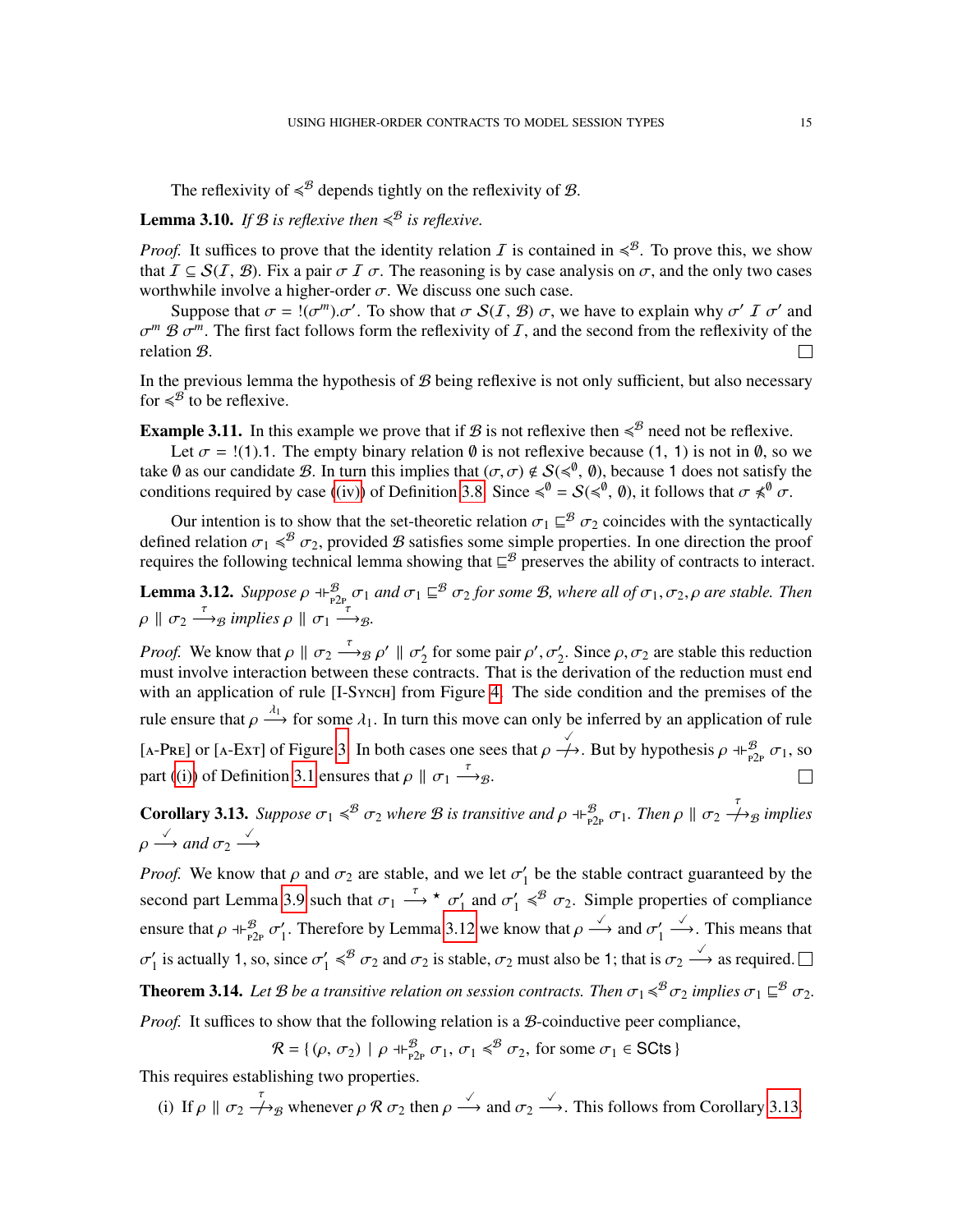(ii) Suppose  $\rho \parallel \sigma_2 \stackrel{\tau}{\longrightarrow}_{\mathcal{B}} \rho' \parallel \sigma'_2$ <sup>2</sup><sub>2</sub>, where *ρ R*  $\sigma$ <sub>2</sub>. We have to prove that *ρ' R*  $\sigma$ <sup>2</sup><sub>2</sub>  $\frac{1}{2}$ .

Because  $\rho \mathcal{R} \sigma_2$  we know there exists some  $\sigma_1$  such that  $\rho \dashv_{P2P}^{\mathcal{B}} \sigma_1$  and  $\sigma_1 \leq \mathcal{B} \sigma_2$ . We have to find some  $\sigma_1'$ <sup>2</sup><sub>1</sub> such that  $\rho'$  +  $\uparrow_{P2P}^{\mathcal{B}}$   $\sigma'_{1}$  $\frac{1}{1}$  and  $\sigma_1'$  $y'_1 \leqslant^{\mathcal{B}} \sigma'_2$  $\frac{1}{2}$ . The nature of  $\sigma_1'$  $\frac{1}{1}$  depends on the form of the reduction  $\rho \parallel \sigma_2 \stackrel{\tau}{\longrightarrow} B \rho' \parallel \sigma'_2$  $\frac{1}{2}$ .

If this is a silent move by  $\rho$  to  $\rho'$  we can take  $\sigma'$ '<sub>1</sub> to be  $\sigma_1$  itself, since  $\rho' \dashv F_{P2P}^{\mathcal{B}} \sigma_1$ . If it is a silent move by  $\sigma_2$  then there are two cases. If the move is inferred using the rule [A-UNFOLD] from Figure [3](#page-10-0) then unfold $(\sigma_2)$  = unfold $(\sigma_2')$  $\mathcal{L}_2$ ), which ensures that  $\sigma_1 \leq \mathcal{B} \sigma_2'$  $\frac{1}{2}$ .

The only other possible way for  $\sigma_2$  to do a silent move is by an application of rule [A-INT]. Here  $\sigma_2$  has the form  $\bigoplus_{i \in I} 1_i \sigma_i^2$  and  $\sigma_2'$  must be  $1_k \sigma_k^2$  for some  $k \in I$ . In this case again we can take  $\sigma_1'$ <sup>1</sup><sub>1</sub> to be  $\sigma_1$ , since  $\sigma_1 \leqslant^B \sigma'_2$  $\frac{1}{2}$ .

If the reduction is due to an interaction between  $\rho$  and  $\sigma_2$  then there are six cases to discuss. The argument for each of them is similar, so we discuss only one case involving higher-order communication. Suppose that  $\rho = ?(\rho^m) \cdot \rho'$ . Since  $\sigma_2$  engages in a communication with  $\rho$  it must be the case that  $\sigma_2 = 1(\sigma_2^m) \sigma_2'$  with  $\sigma_2^m \mathcal{B} \rho^m$ . Since  $\sigma_1 \leq \mathcal{B} \sigma_2$ , it follows that unfold $(\sigma_1) = !(\sigma_1^m) \cdot \sigma_1'$  with  $\sigma_1^m \mathcal{B} \sigma_2^m$  and  $\sigma_1'$  $y'_1 \leqslant^{\mathcal{B}} \sigma'_2$ 2. It remains to show that  $\rho' \dashv \vdash_{P2P}^{\mathcal{B}} \sigma_1'$  $\frac{7}{1}$ . The transitivity of B ensures that  $\sigma_1^m \mathcal{B} \rho^m$ , so we can infer  $\rho \parallel \sigma_1 \stackrel{\tau}{\longrightarrow} \frac{\star}{\mathcal{B}} \rho' \parallel \sigma_1'$  $\gamma$ <sub>1</sub>, which implies that  $\rho'$  +  $\vdash_{P2P}^{\mathcal{B}} \sigma'_1$  $\frac{1}{1}$ .  $\Box$ 

**Example 3.15.** We show that if B is not a transitive relation, then  $\leq$ <sup>B</sup> need not be contained in  $\sqsubseteq$ <sup>B</sup>, that is  $\leqslant^{\mathcal{B}} \nsubseteq \subseteq^{\mathcal{B}}$ .

Let  $B = \{(1, 1, 1, 1), (1, 1, 1, 1, 1)\}\$ . This relation is not transitive, because 1 B !1.1.1 and  $!1.11.1 \mathcal{B} !1.1$ , while  $(1, 1.11) \notin \mathcal{B}$ .

Let  $\sigma_1$  = !(!1.!1.1).1 and let  $\sigma_2$  = !(1).1. We show that  $\sigma_1 \leq \sigma_2$ . The witness of this fact is the relation  $\mathcal{R} = \{(\sigma_1, \sigma_2), (1, 1)\}\)$ . We are required to prove that  $\mathcal{R} \subseteq \mathcal{S}(\mathcal{R}, \mathcal{B})$ . This amounts in showing that a) 1  $S(R, B)$  1, and b)  $\sigma_1 S(R, B) \sigma_2$ . Point a) is true thanks to case [\(\(i\)\)](#page-13-7) of Definition [3.8,](#page-13-5) and point b) follows from case [\(\(iv\)\)](#page-13-4) of the same definition.

Now we prove that  $\sigma_1 \not\sqsubseteq^{\mathcal{B}} \sigma_2$ . We have to exhibit a session contract  $\rho$ , such that  $\rho \dashv_{P2p}^{\mathcal{B}} \sigma_1$ , and  $\rho \#_{p2p}^{\mathcal{B}} \sigma_2$ . Let  $\rho = ?(1.1)$ .1. To see why  $\rho \#_{p2p}^{\mathcal{B}} \sigma_1$ , note that the relation  $\{(\rho, \sigma_1), (1, 1)\}$  is a B-coinductive mutual compliance.

To conclude the example, we have to prove that  $\rho \#_{P2p}^B \sigma_2$ . The witness that  $\mathcal B$  is not transitive is the fact that  $(1, 1, 1) \notin \mathcal{B}$ . This implies that  $!(1) \not\approx_{\mathcal{B}} ? (1, 1)$ , and in turn that  $\rho \parallel \sigma_2 \not\rightarrow_{\mathcal{B}} S$ . Since  $\rho \stackrel{\checkmark}{\rightarrow}$ , it follows that  $\rho \not\downarrow_{P2P}^{\mathcal{B}} \sigma_2$ .

The converse to Theorem [3.14](#page-14-2) relies on following property of session contracts, whose proof is relegated to Section [5;](#page-21-0) see Theorem [5.17.](#page-28-1)

<span id="page-15-0"></span>Theorem 3.16. *Let* B *be a preorder on session contracts. For every session contract* ρ *there exists a session contract*  $\text{prdual}(\rho)$  *such that*  $\rho \dashv \biguplus_{p2p}^{\mathcal{B}} \text{prdual}(\rho)$ *.* 

<span id="page-15-1"></span>**Theorem 3.17.** Let B be a preorder on session contracts. Then  $\sigma_1 \subseteq^B \sigma_2$  implies  $\sigma_1 \leq^B \sigma_2$ .

*Proof.* Since  $\sigma_1 \subseteq^B \sigma_2$  implies that unfold( $\sigma_1$ )  $\subseteq^B$  unfold( $\sigma_2$ ), it is enough to prove that R is a B-coinductive peer preorder,  $\mathcal{R} \subseteq \mathcal{S}(\mathcal{R}, \mathcal{B})$ , where  $\mathcal{R}$  is given by

 $\mathcal{R} = \{(\sigma_1, \sigma_2) \mid \text{unfold}(\sigma_1) \sqsubseteq^{\mathcal{B}} \text{unfold}(\sigma_2)\}$ 

Pick a pair  $\sigma_1 \mathcal{R} \sigma_2$ . To show that  $\sigma_1 S(\mathcal{R}, \mathcal{B}) \sigma_2$  we reason by case analysis on the unfoldings of these contracts; the argument for many cases are similar, so we only discuss two cases.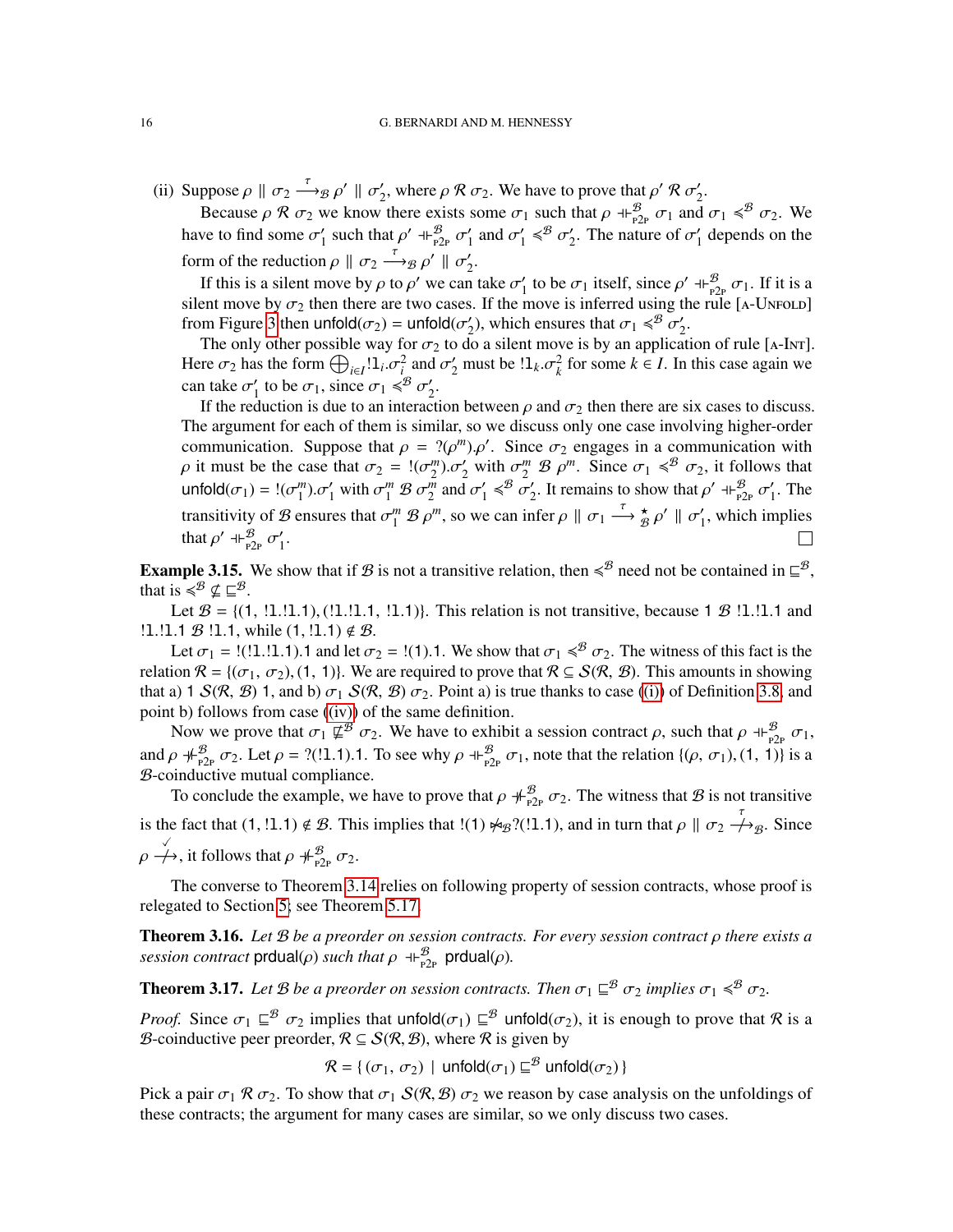- Suppose that unfold( $\sigma_1$ ) = 1. The relation {(1, 1)} is a coinductive *B*-mutual compliance, so 1  $+\frac{B}{p2p}$  unfold $(\sigma_1)$ . As unfold $(\sigma_1) \sqsubseteq^B$  unfold $(\sigma_2)$ , it follows that 1  $+\frac{B}{p2p}$  unfold $(\sigma_2)$ . A simple argument, based on the possible structure of  $\sigma_2$ , will show that unfold( $\sigma_2$ ) is stable, from which it follows that 1 || unfold( $\sigma_2$ )  $\stackrel{\tau}{\rightarrow}$ . Compliance now ensures that unfold( $\sigma_2$ )  $\stackrel{\checkmark}{\rightarrow}$ . Because of the restrictive syntax for contracts this is only possible if unfold( $\sigma$ <sub>2</sub>) is actually 1. It follows that  $\sigma_1$  S(R, B)  $\sigma_2$ .
- Suppose that  $\text{unfold}(\sigma_1) = \frac{1}{\sigma_1^m} \sigma_1'$ . We have to prove the equality

$$
\mathsf{unfold}(\sigma_2) = !(\sigma_2^m) . \sigma_2'
$$

where  $\sigma_2^m \mathcal{B} \sigma_1^m$ , and  $\sigma_1^{\prime}$  $\frac{1}{1}R\sigma_2'$  $\frac{1}{2}$ .

Theorem [3.16](#page-15-0) and the hypothesis on B ensures the existence of some contract produal( $\sigma_1$ )  $'_{1}$ ) such that  $\sigma_1'$  $_{1}^{\prime}$  -I $_{\rm P2P}^{\not B}$  prdual( $\sigma_{1}^{\prime}$ <sup>1</sup><sub>1</sub>). Let  $\rho = ?(\sigma_1^m)$ .prdual( $\sigma_1^{\prime}$  $_1'$ ) and let

$$
\mathcal{R}' = \{(\rho, \text{unfold}(\sigma_1))\} \cup \exists \vdash_{P2P}^{\mathcal{B}}
$$

the relation  $\mathcal{R}'$  is a  $\mathcal{B}$ -coinductive peer compliance. This is the case because the preorder  $\mathcal{B}$  is reflexive, thus there exists the derivation

$$
\rho \xrightarrow[]{?(\sigma_1^m)} \text{prdual}(\sigma_1') \quad \text{unfold}(\sigma_1) \xrightarrow[]{?(\sigma_1^m)} \sigma_1' \quad ?(\sigma_1^m) \bowtie_{\mathcal{B}} !(\sigma_1^m)
$$
\n
$$
\rho \parallel \text{unfold}(\sigma_1) \xrightarrow[]{\tau} \text{g} \text{ prdual}(\sigma_1') \parallel \sigma_1'
$$

and because, thanks to the symmetry of  $+\frac{B}{p2p}$ , prdual( $\sigma'_1$  $\sigma'_1$ )  $+_{P2P}^{\mathcal{B}} \sigma'_1$  $\frac{1}{1}$ .

It follows that  $\rho \dashv_{P2P}^{\mathcal{B}}$  unfold $(\sigma_1)$ , and since unfold $(\sigma_1) \sqsubseteq^{\mathcal{B}}$  unfold $(\sigma_2)$ , we obtain immediately that  $\rho \dashv_{\mathbb{P}2\text{P}}^{\mathcal{B}}$  unfold $(\sigma_2)$ .

Since  $\rho \stackrel{\checkmark}{\longrightarrow}$ , the composition  $\rho \parallel$  unfold( $\sigma_2$ ) performs a silent move. The syntax of session contracts ensures that unfold( $\sigma_2$ ) cannot be an internal sum, and therefore unfold( $\sigma_2$ ) has to interact with  $\rho$ . The definition of  $\bowtie_B$  ensures that unfold( $\sigma_2$ ) has to have the form  $!(\sigma_2^m).\sigma_2'$  where  $\sigma_2^m \mathcal{B} \sigma_1^m$ , our first requirement. Moreover  $\rho \parallel \text{unfold}(\sigma_2) \stackrel{\tau}{\longrightarrow}$ <sub>B</sub>  $\rho' \parallel \sigma_2'$ <sup>2</sup> from which  $\rho'$  +  $\vdash_{P2P}^{\mathcal{B}} \sigma_2'$ 2 follows.

To show the second requirement,  $\sigma_1$  $\frac{1}{1}$  R  $\sigma_2'$  $\gamma$ , let  $\rho'$  be any contract satisfying the condition  $\rho'$  ⊣⊦ $_{\rm P2P}^{\cal B}$  unfold( $\sigma'_{\rm 1}$ '<sub>1</sub>); we have to prove that  $ρ'$  +  $\frac{B}{P_{P2P}}$  unfold( $σ'_{2}$  $2$ ). Note that because of Lemma [3.9](#page-13-6)[\(1\)](#page-13-2) we can also assume that  $\rho'$  +  $\beta_{\text{p2p}}^B$   $\sigma'_1$ <sup>1</sup>. We repeat the above argument to establish that  $?(\sigma_1^m) \cdot \rho' \dashv_{P2p}^B$ unfold $(\sigma_2)$ , and since

$$
?(\sigma_1^m)\rho'\parallel\mathsf{unfold}(\sigma_2)\stackrel{\tau}{\longrightarrow}_\mathcal{B}\rho'\parallel\sigma_2'
$$

we know that  $\rho' \dashv_{P2P}^{\mathcal{B}} \sigma_2$ . The required  $\rho' \dashv_{P2P}^{\mathcal{B}}$  unfold( $\sigma'_2$  $\binom{1}{2}$  now follows by another application of Lemma [3.9\(](#page-13-6)[1\)](#page-13-2).  $\Box$ 

**Example 3.18.** We show that if B is not a reflexive relation, then  $\subseteq^{\mathcal{B}}$  needs not be contained in  $\leq^{\mathcal{B}}$ .  $\sqsubseteq^{\mathcal{B}} \nsubseteq \overline{\preccurlyeq^{\mathcal{B}}}$ .

Recall Example [3.11,](#page-14-3) and the session contract we employed there,  $\sigma =$  !(1).1. We know that  $\sigma \sqsubseteq^{\emptyset} \sigma$ , because no peer can interact with !(1), so no peer complies with  $\sigma$ . However in Example [3.11](#page-14-3) we have proven that  $\sigma \preccurlyeq^{\emptyset} \sigma$ .

<span id="page-16-0"></span>**Corollary 3.19.** For any preorder B over session contracts,  $\sigma_1 \leq \sigma_2$  if and only if  $\sigma_1 \sqsubseteq^B \sigma_2$ .

*Proof.* Follows immediately from Theorem [3.14](#page-14-2) and Theorem [3.17.](#page-15-1)

 $\Box$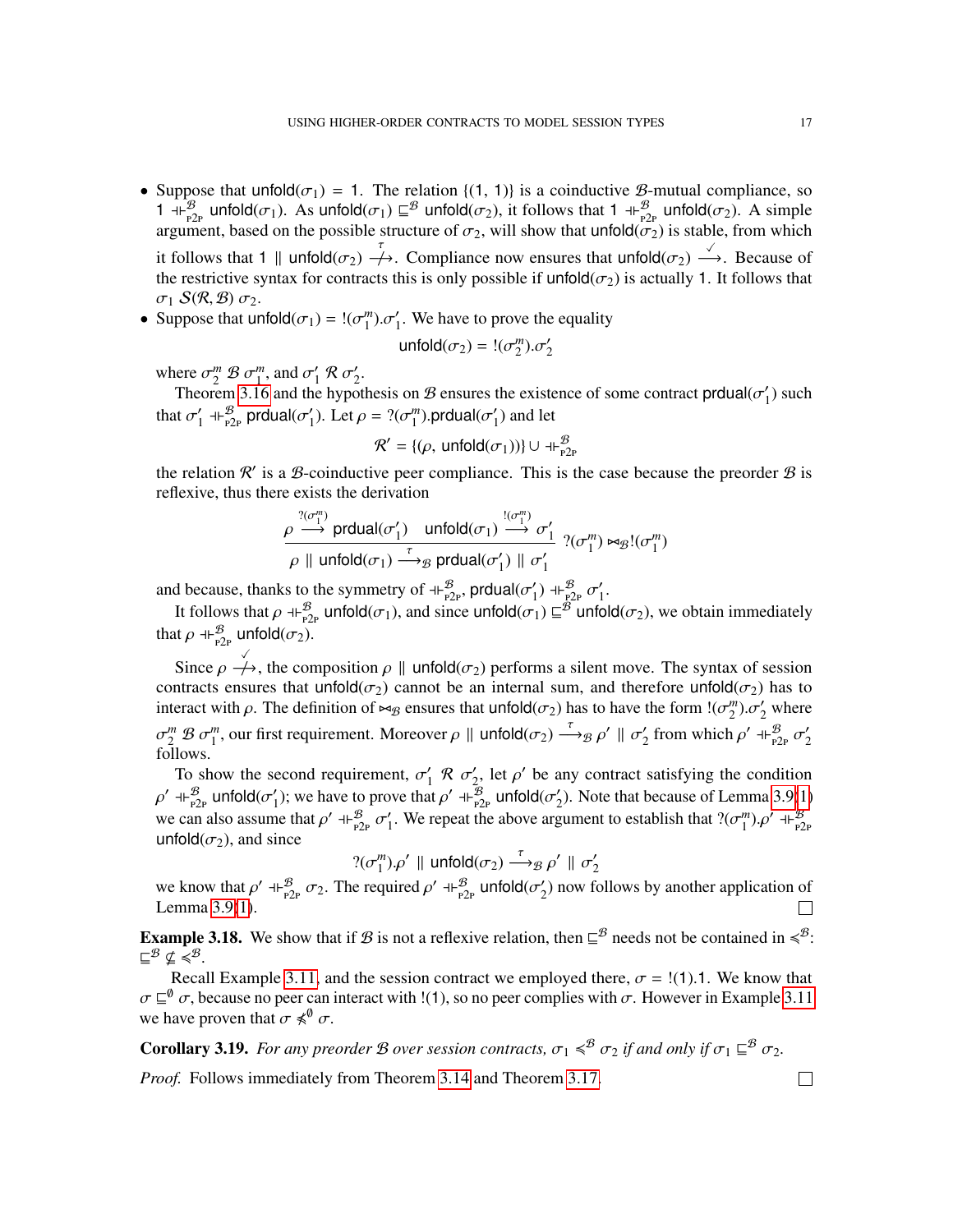## 4. Modelling session types

<span id="page-17-0"></span>In our treatment session types and contracts are obviously just syntactic variations on each other. We formalise the relationship between them as a function which maps session types from STyp to session contracts from SCts,

$$
\mathcal{M}: L_{\text{STyp}} \longrightarrow L_{\text{SCts}}
$$

We then show that the subtyping relation between session types,  $S \leq T$ , can be modelled precisely by the set-based contract preorder,  $M(S) \sqsubseteq^{\mathcal{B}} M(T)$ , for a particular choice of  $\mathcal{B}$ .

The interpretation of types into contracts is defined by the following syntactic translation:

$$
M(S) = \begin{cases} 1 & \text{if } S = \text{END}, \\ \{t.\mathcal{M}(S') & \text{if } S = !(t).S', \\ ?t.\mathcal{M}(S') & \text{if } S = ?(t).S', \\ !(\mathcal{M}(T)).\mathcal{M}(S') & \text{if } S = !(T).S', \\ ?(\mathcal{M}(T)).\mathcal{M}(S') & \text{if } S = ?(T).S', \\ \sum_{i \in [1,n]} ?1_i.\mathcal{M}(S_i) & \text{if } S = \& \{1: S_1, \ldots, 1_n: S_n\}, \\ \bigoplus_{i \in [1,n]} !1_i.\mathcal{M}(S_i) & \text{if } S = \bigoplus \{1: S_1, \ldots, 1_n: S_n\}, \\ \mu x.\mathcal{M}(S') & \text{if } S = \mu X.S', \\ x & \text{if } S = X \end{cases}
$$

The function  $\mathcal{M}^{-1}: L_{\text{S}Cts} \longrightarrow L_{\text{S}Typ}$  is the obvious inverse of  $\mathcal{M}$ , for instance

$$
\mathcal{M}^{-1}(!\mathsf{t}.\sigma) = !(\mathsf{t}).\mathcal{M}^{-1}(\sigma),
$$

and we omit its definition.

Because of the syntactic nature of M and  $\mathcal{M}^{-1}$  the following properties are easy to establish.

<span id="page-17-6"></span>**Lemma 4.1.** *For every*  $S, T \in L_{\text{STyp}}$  *and*  $\rho, \sigma \in L_{\text{SCts}}$ *,* 

<span id="page-17-1"></span>a) 
$$
\mathcal{M}(S[X \mapsto T]) = (\mathcal{M}(S))[ \mathcal{M}(X) \mapsto \mathcal{M}(T)]
$$

- <span id="page-17-2"></span>b)  $\mathcal{M}^{-1}(\rho[x \mapsto \sigma]) = (\mathcal{M}^{-1}(\rho))[ \mathcal{M}^{-1}(x) \mapsto \mathcal{M}^{-1}(\sigma)]$
- <span id="page-17-3"></span>c) unfold $(\mathcal{M}(T)) = \mathcal{M}(\text{unfold}(T))$
- <span id="page-17-4"></span>d) unfold $(\mathcal{M}^{-1}(\sigma)) = \mathcal{M}^{-1}(\text{unfold}(\sigma))$
- <span id="page-17-5"></span>e) unfold $(\mathcal{M}^{-1}(\sigma)) = T$  *iff* unfold $(\sigma) = \mathcal{M}(T)$

*Proof.* Part [\(a\)\)](#page-17-1) and part [\(b\)\)](#page-17-2) are proven by structural induction, respectively on *S* and  $\rho$ . Part [\(c\)\)](#page-17-3) uses rule induction on unfold $(T)$  together with an application of part  $(a)$ ). Part  $(d)$ ) is proven by rule induction on unfold( $\sigma$ ), and uses part [\(b\)\)](#page-17-2). Part [\(e\)\)](#page-17-5) is a consequence of [\(c\)\)](#page-17-3) and [\(d\)\)](#page-17-4). П

In order to find the appropriate B that captures the subtyping relation  $S \preccurlyeq T$  via the interpretation M, we need to develop some properties of functionals over contracts. Let P*re* denote the collection of preorders over the set of contracts SCts.

**Lemma 4.2.** ( $\mathcal{P}re \subseteq$ ) *is a complete lattice.* 

*Proof.* We have to show that all the subsets of  $Pre$  have infimum and supremum. Let  $X \subseteq Pre$ . The infimum of *X* is defined as the intersection of the elements of *X*, that is  $\bigcap X = \bigcap \{ \mathcal{B} \mid \mathcal{B} \in X \}$ . The supremum of *X* is defined as the transitive closure of the union of the elements of *X*, that is  $\Box X = (\bigcup \{ \mathcal{B} \mid \mathcal{B} \in X \})^+$ . It is routine work to check that  $\Box X \subseteq \mathcal{B}$  and  $\mathcal{B} \subseteq \Box X$  for every  $\mathcal{B} \in X$ .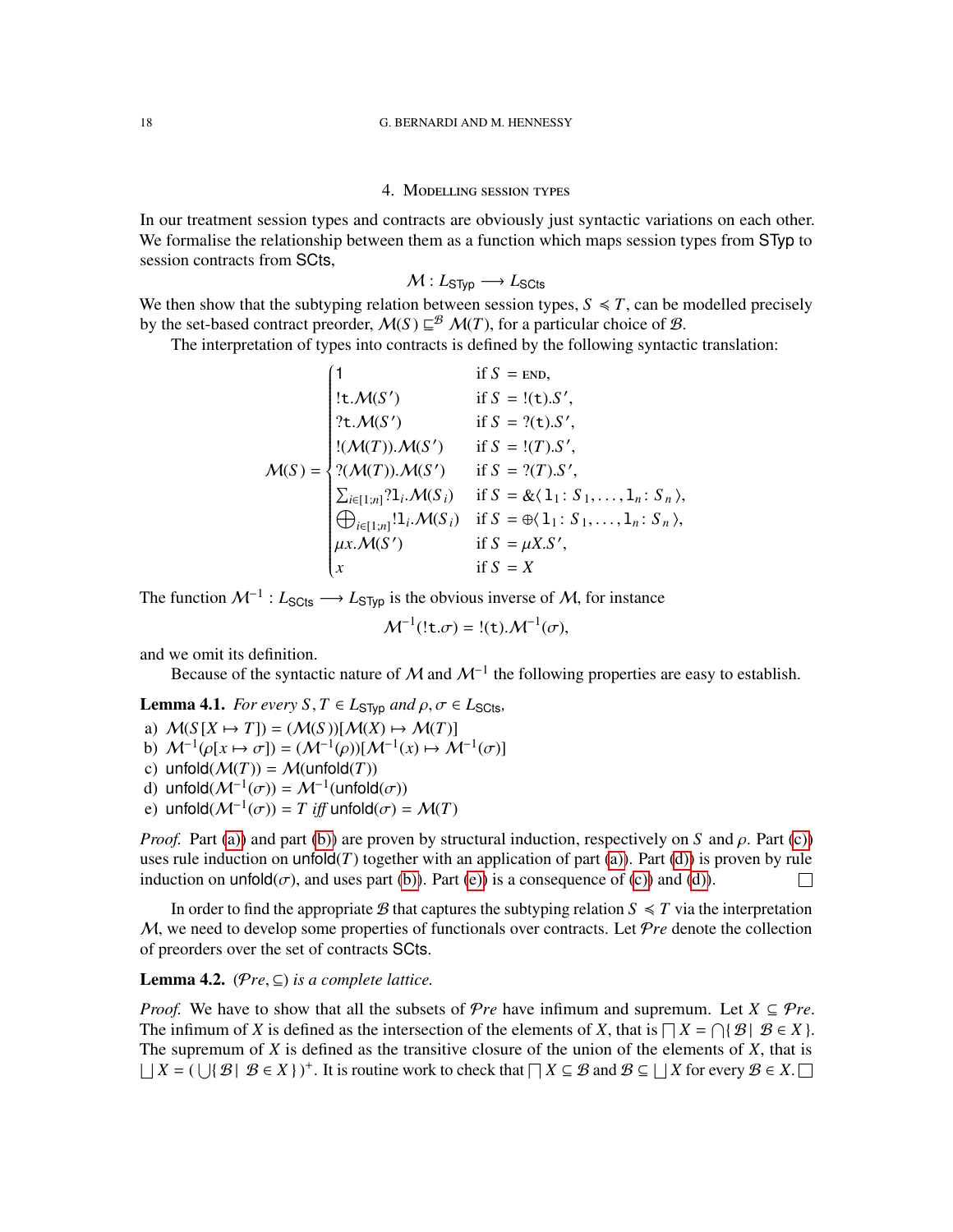Let  $\mathcal{F}^{\text{P2P}}$  :  $\mathcal{P}re \longrightarrow \mathcal{P}re$  be defined by letting  $\mathcal{F}^{\text{P2P}}(\mathcal{B})$  be  $\sqsubseteq^{\mathcal{B}}$ .

# <span id="page-18-0"></span>**Proposition 4.3.**  $\mathcal{F}^{\text{P2P}}$  is a monotone endofunction.

*Proof.* A priori there is no simple direct argument to show, using Definition [3.6,](#page-13-8) that  $\mathcal{F}^{\text{p2p}}$  is monotonic. But the result is now a direct corollary of part  $((b))$  of Lemma [3.7,](#page-13-10) and of Corollary [3.19.](#page-16-0)

 $\Box$ 

 $\Box$ 

### Definition 4.4. [ Peer subcontract preorder ]

We use  $\subseteq$  to denote  $vX.\mathcal{F}^{\text{P2p}}(X)$ , the greatest fixed point of the monotone function  $\mathcal{F}^{\text{P2p}}$ . The existence of this fixed point is guaranteed by Proposition [4.3.](#page-18-0) We refer to @∼ as the *Peer subcontract preorder*.

We also let  $\approx$  denote the *Peer equivalence* generated by  $\subseteq$  in the obvious way.

The properties of  $\subseteq$  alluded to in [\(1.7\)](#page-5-0) of the Introduction are now easy to establish.

**Proposition 4.5.**  $\subseteq$  *is the largest preorder B over* SCts *satisfying:*  $\sigma_1$  *B*  $\sigma_2$  *if and only if*  $\sigma_1 \sqsubseteq^B \sigma_2$ .

*Proof.* A direct consequence of the fact that  $\overline{\mathcal{L}}$  is the greatest fixed point of  $\mathcal{F}^{\text{P2P}}$ .

The proof that  $\subseteq$  provides a fully-abstract model of subtyping  $\le$  on session types, relies on another characterisation, which in turn uses a standard result from lattice theory [\[AN01,](#page-40-2) pag. 19].

## Lemma 4.6. *[ Golden lemma ]*

*Let L be a complete lattice and*  $f : L \times L \longrightarrow L$  *an endofunction monotone in both arguments. Then*  $vy.vx.f(x, y) = vx.f(x, x).$ <sup>[1](#page-18-1)</sup>

<span id="page-18-2"></span>**Lemma 4.7.**  $\subseteq$  =  $\nu X.S(X, X)$ .

*Proof.* By definition  $\overline{L} = vX \cdot \mathcal{F}^{P2p}(X) = vX \cdot \underline{\mathbb{Z}}^X$ . But by Corollary [3.19](#page-16-0) the preorder  $\overline{\mathbb{Z}}^B$  coincides with the relation  $\leq^{B}$  for any preorder B. Since  $\mathcal{F}^{P2P}$  is a function over  $\mathcal{P}re$ , we have  $\subseteq = \nu Y \leq^{Y}$ . Definition [3.8](#page-13-5) lets us expand  $\leq$ <sup>8</sup>, thereby obtaining the equality  $\subseteq$  = *vY.vX.S(X, Y)*. The result is now a consequence of the Golden lemma.  $\Box$ 

To obtain the full-abstraction result, we show how the prefixed points of the functionals  $S$ and  $\mathcal{F}^{\preccurlyeq}$  are related via M.

<span id="page-18-3"></span>**Lemma 4.8.** *Fix a relation*  $\mathcal{B}$  *such that*  $\mathcal{B} \subseteq \mathcal{S}(\mathcal{B}, \mathcal{B})$  *and let* 

$$
\mathcal{T} = \{ (\mathcal{M}^{-1}(\sigma_1), \, \mathcal{M}^{-1}(\sigma_2)) \mid \sigma_1 \mathcal{B} \, \sigma_2 \}
$$

*Then*  $\mathcal{T} \subseteq \mathcal{F}^{\preccurlyeq}(\mathcal{T})$ *.* 

*Proof.* (Outline) Fix a pair  $S_1 \mathcal{T} S_2$ . These types are the images via  $\mathcal{M}^{-1}$  of two session contracts, respectively  $\sigma_1$  and  $\sigma_2$ , such that  $\sigma_1 \mathcal{B} \sigma_2$ .

The proof proceeds by a case analysis on the structure of unfold $(M^{-1}(\sigma_1))$ ; we give the details of two cases.

• Suppose unfold $(M^{-1}(\sigma_1))$  = END. According to Definition [2.3](#page-7-0) we then have to show that unfold( $M^{-1}(\sigma_2)$ ) = END. Because of Lemma [4.1](#page-17-6)[\(e\)\)](#page-17-5) we know that unfold( $\sigma_1$ ) = 1; case [\(\(i\)\)](#page-13-7) of Definition [3.8](#page-13-5) ensures that  $\text{unfold}(\sigma_2) = 1$ , and Lemma [4.1](#page-17-6) therefore implies the syntactic equality unfold $(\mathcal{M}^{-1}(\sigma_2))$  = END.

<span id="page-18-1"></span><sup>&</sup>lt;sup>1</sup>The result proven in [\[AN01\]](#page-40-2) is more general; it pertains to both least and greatest fixed points of endofunctions.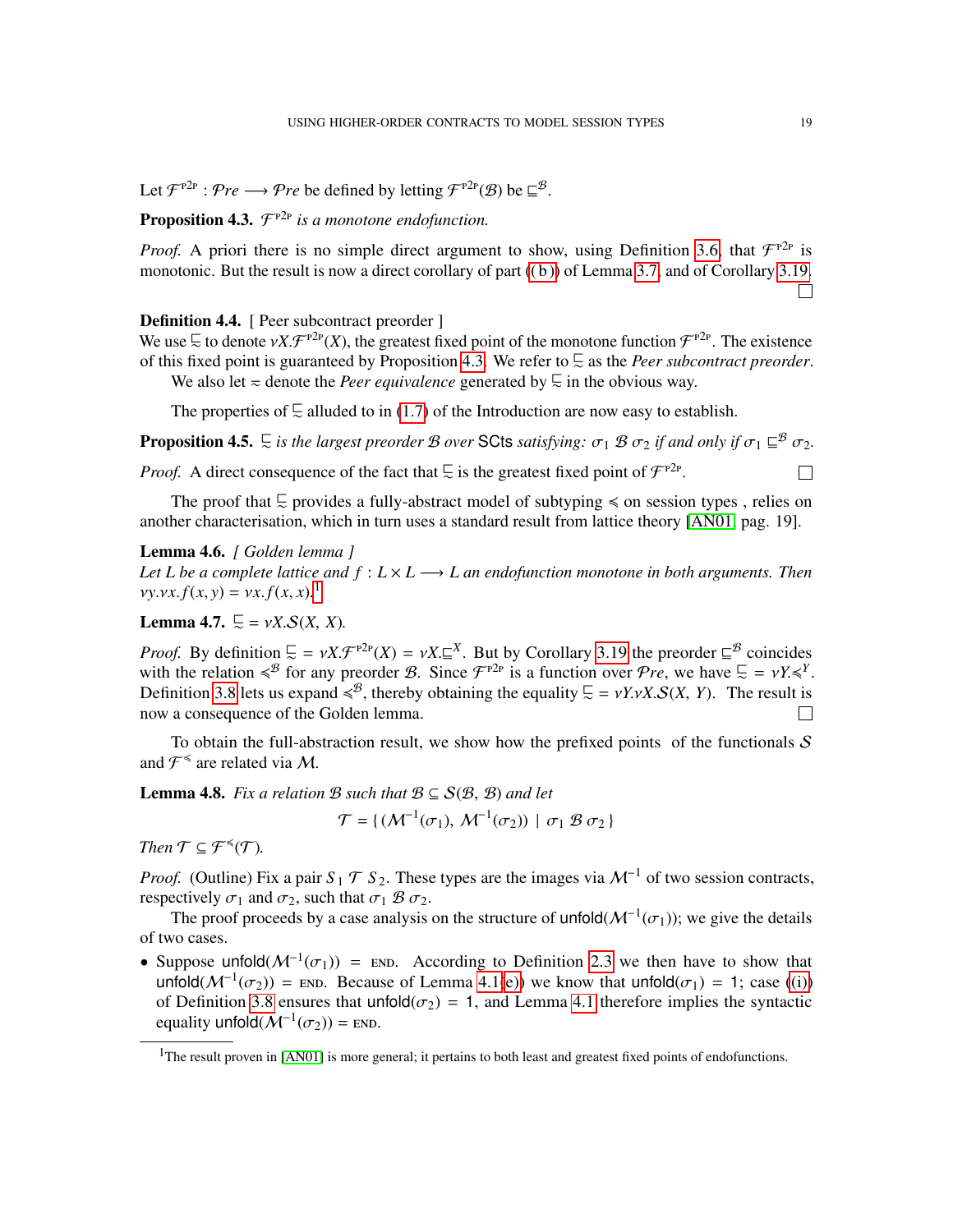• Suppose unfold $(M^{-1}(\sigma_1)) = \frac{!(T_1) . S_1}{s}$ . We are required to prove that

$$
unfold(M^{-1}(\sigma_2)) = !(T_2).S_2
$$
\n(4.1)

for some  $T_2$  and  $S_2$  such that  $T_2 \mathcal{T} T_1$  and  $S_1 \mathcal{T} S_2$ .

Lemma [4.1](#page-17-6)[\(e\)\)](#page-17-5) ensures that unfold $(\sigma_1) =$ ! $(M(T_1))$ .  $M(S_1)$ . Since we know that  $\sigma_1 \mathcal{B} \sigma_2$ , the hypothesis that  $\mathcal{B} \subseteq \mathcal{S}(\mathcal{B}, \mathcal{B})$  and Definition [3.8](#page-13-5) imply the equality

<span id="page-19-0"></span>
$$
\mathsf{unfold}(\sigma_2) = !(\sigma_2^m) . \sigma_2'
$$

with  $\sigma_2^m$  such that  $\sigma_2^m \mathcal{B} \mathcal{M}(T_1)$  and some  $\sigma_2^{\prime}$  $\sigma'_{2}$  such that  $\mathcal{M}(S_1) \mathcal{B} \sigma'_{2}$  $\frac{1}{2}$ . The construction of T implies that

$$
\mathcal{M}^{-1}(\sigma_2^m) \mathcal{T} T_1, \quad S_1 \mathcal{T} \mathcal{M}^{-1}(\sigma_2')
$$

Because of  $\sigma_2 = \mathcal{M}(S_2)$ , Lemma [4.1](#page-17-6) implies the syntactic equality unfold $(\sigma_2) = \mathcal{M}(\text{unfold}(S_2))$ , thus unfold( $S_2$ ) = !( $M^{-1}(\sigma_2^m)$ ). $M^{-1}(\sigma_2^m)$  $\chi$ <sup>2</sup>). This ensures that [\(4.1\)](#page-19-0) above is satisfied.

The proof for the remaining cases is similar to the argument already shown, and left to the reader.  $\Box$ 

<span id="page-19-1"></span>Lemma 4.9. *Let* T *be a type simulation, and*

$$
\mathcal{B} = \{ (\mathcal{M}(S), \mathcal{M}(T)) \mid S \mathcal{T} T \}
$$

*Then*  $B \subseteq S(B, B)$ *.* 

*Proof.* (Outline) Suppose  $\sigma_1 \mathcal{B} \sigma_2$ . By construction  $\sigma_1 = \mathcal{M}(S_1)$  and  $\sigma_2 = \mathcal{M}(S_2)$  for some  $S_1$  and *S*<sub>2</sub> related by  $\mathcal{T}$ . The proof is a case analysis on unfold( $\sigma_1$ ).

- If unfold $(\sigma_1) = 1$  we have to prove that unfold $(\sigma_2) = 1$ . An application of Lemma [4.1](#page-17-6)[\(e\)\)](#page-17-5) shows that unfold( $S_1$ ) = END. The hypothesis that  $\mathcal T$  is a type simulation ensures that unfold( $S_1$ ) = END, so another application of Lemma [4.1](#page-17-6) leads to unfold $(\sigma_2) = 1$ .
- If  $\text{unfold}(\sigma_1) = ?(\sigma_1^m) \cdot \sigma_1'$  we have to show that

$$
\text{unfold}(\sigma_2) = ?(\sigma_2^m) . \sigma_2'
$$

with  $\sigma_1^m \mathcal{B} \sigma_2^m$  and  $\sigma_1' \mathcal{B} \sigma_2'$  $\frac{1}{2}$ . We apply Lemma [4.1\(](#page-17-6)[e\)\)](#page-17-5) and obtain the equality

$$
\text{unfold}(S_1) = ?(\mathcal{M}^{-1}(\sigma_1^m)).\mathcal{M}^{-1}(\sigma_1')
$$

By hypothesis the relation  $\mathcal T$  is a type simulation, so  $S_1 \mathcal T S_2$  let us deduce that

$$
\text{unfold}(S_2) = ?(T_2).S_2'
$$

with

$$
\mathcal{M}^{-1}(\sigma_1^m) \mathcal{T} T_2, \quad \mathcal{M}^{-1}(\sigma_1') \mathcal{T} S_2'
$$

This implies that

$$
\sigma_1^m \mathcal{B} \mathcal{M}(T_2), \quad \sigma_1' \mathcal{B} \mathcal{M}(S_2')
$$
  
Lemma 4.1,  $unfold(S_2) = ?(T_2).S_2'$ , and  $\sigma_2 = \mathcal{M}(S_2)$  ensure the equality  
 $unfold(\sigma_2) = ?(\mathcal{M}(T_2)).\mathcal{M}(S_2').$ 

The other cases are analogous and left to the reader.

 $\Box$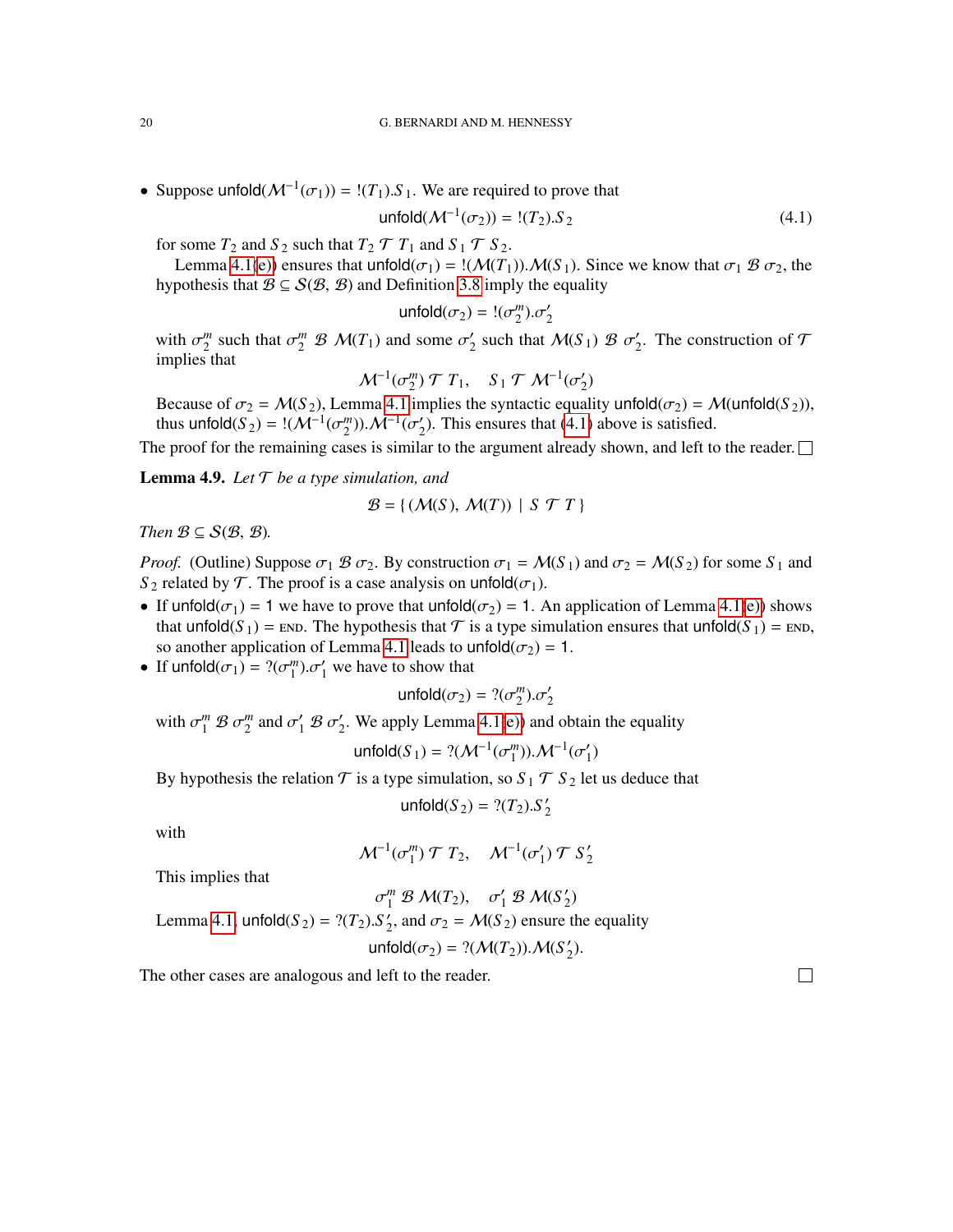The last two results make the proof of full-abstraction straightforward.

<span id="page-20-2"></span>Theorem 4.10. *[ Full-abstraction ] For every T*,  $S \in$  STyp,  $S \leq T$  *if and only if*  $M(S) \subseteq M(T)$ *.* 

*Proof.* Suppose that  $S \leq T$ . Lemma [4.9](#page-19-1) implies that the relation

 $\mathcal{B} = \{ (\mathcal{M}(S), \mathcal{M}(T)) | S \leq T \}$ 

is contained in  $S(\mathcal{B}, \mathcal{B})$ , thus  $\mathcal{B} \subseteq \nu X.S(X, X)$ . Lemma [4.7](#page-18-2) implies that  $\mathcal{B} \subseteq \overline{\Sigma}$ . It follows that  $\mathcal{M}(S) \subsetneq \mathcal{M}(T)$ .

Suppose that  $M(S) \subseteq M(T)$ . Note that  $\subseteq S(\subseteq \subseteq \subseteq)$ . Lemma [4.8](#page-18-3) implies that the relation

$$
\mathcal{T} = \{ (\mathcal{M}^{-1}(\rho), \, \mathcal{M}^{-1}(\sigma)) \mid \rho \subsetneq \sigma \}
$$

is a type simulation, so  $\mathcal{T} \subseteq \text{S}$ . Since *S*  $\mathcal{T}$  *T*, it follows that *S*  $\text{S}$  *T*.

Full-abstraction has two immediate consequence. The first is a result on the decidability of  $\Xi$ .

**Proposition 4.11.** *If*  $\leq$ <sub>b</sub> *is decidable, then relation*  $\subseteq$  *is decidable.* 

*Proof.* First we describe the an algorithm to decide  $\leq$ . In [\[GH05,](#page-42-4) Figure 11, Lemma 10, Corollary 2] an algorithm is presented, which decides  $\leq$  but for a language of types with no input/output of base types. Adding the following two rules to the ones in Figure 11 of that paper we obtain an algorithmic subtyping relation  $\leq$ , that works also for types with input/output of base types.

$$
\frac{\Sigma \vdash S_1 \leq S_2}{\Sigma \vdash ?(\mathtt{t}_1).S_2 \leq ?(\mathtt{t}_2).S_2} \mathtt{t}_1 \leq b \mathtt{t}_2
$$
  

$$
\frac{\Sigma \vdash S_1 \leq S_2}{\Sigma \vdash !(\mathtt{t}_1).S_2 \leq !(\mathtt{t}_2).S_2} \mathtt{t}_2 \leq b \mathtt{t}_1
$$

Thanks to the hypothesis that  $\leq b$  is decidable, Lemma 10, Corollary 2 of [\[GH05\]](#page-42-4) are true also for  $\leq$ and  $\le$ , that is for every session type  $S_1$  and  $S_2$ 

- <span id="page-20-0"></span>i) The algorithmic subtyping  $\vdash S_1 \leq S_2$  terminates
- <span id="page-20-1"></span>ii)  $\vdash S_1 \le S_2$  if and only if  $S_1 \le S_2$

Now we show how to decide whether two session contracts  $\sigma_1$  and  $\sigma_2$  are in the relation  $\overline{\mathbb{Z}}$ .

- 1) Let  $S_1 = \mathcal{M}^{-1}(\sigma_1)$  and  $S_2 = \mathcal{M}^{-1}(\sigma_2)$ . The applications of the function  $\mathcal{M}^{-1}$  terminates because  $\mathcal{M}^{-1}$  is defined inductively,
- 2) apply the algorithmic subtyping to decide whether  $\vdash S_1 \leq S_2$ . Part [\(i\)\)](#page-20-0) above ensures that the algorithm terminates,
- 3) Part [\(ii\)\)](#page-20-1) above ensures that the algorithm has decided whether  $S_1 \le S_2$ ,
- 4) Theorem [4.10](#page-20-2) now implies that if  $S_1 \le S_2$  then  $\sigma_1 \subsetneq \sigma_2$ , and if  $S_1 \not\le S_2$  then  $\sigma_1 \not\subseteq \sigma_2$ .  $\Box$

The second immediate consequence of Theorem [4.10](#page-20-2) is an explanation of type equivalence. *Type equivalence*, denoted  $=_{eq}$ , is the equivalence generated by the subtyping, so that

<span id="page-20-3"></span>
$$
T =_{eq} S \text{ whenever } T \le S \text{ and } S \le T \tag{4.2}
$$

The explanation of  $=_{eq}$  is alternative to the standard one based on tree models of types [\[BH98\]](#page-40-3).

Proposition 4.12. *[ Full-abstraction type equivalence ] For every*  $T, S \in$  **STyp**,  $S =_{eq} T$  *if and only if*  $M(S) \approx M(T)$ *.* 

*Proof.* A direct consequence of the definitions of  $=_{eq}$ ,  $\approx$  and of Theorem [4.10.](#page-20-2)

 $\Box$ 

 $\Box$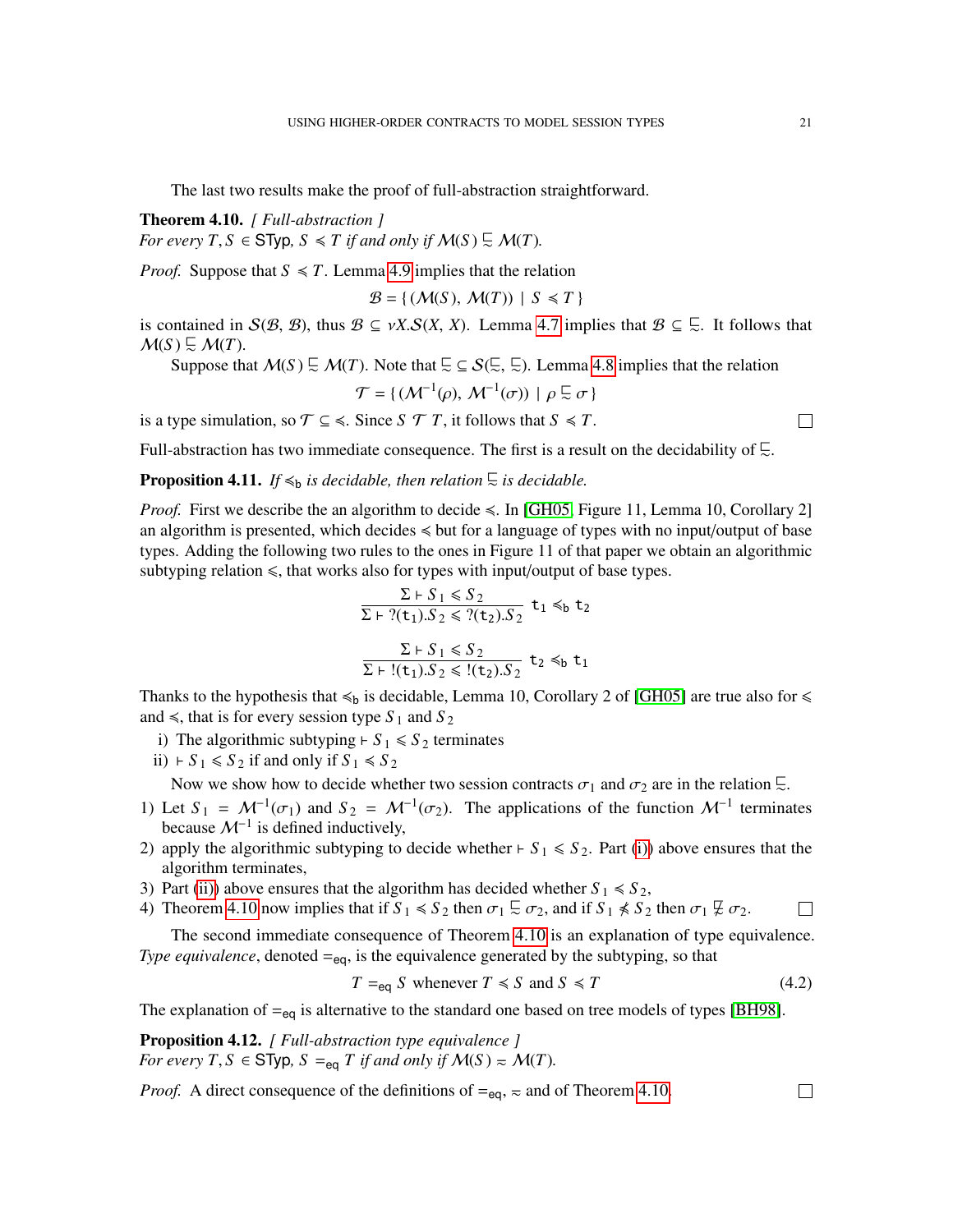$$
\overline{END} = END, \quad \overline{X} = X, \quad \overline{\mu X.S} = \mu \overline{X.S}
$$

$$
\overline{? (M).S} = !(M).\overline{S}, \quad \overline{!(M).S} = ?(M).\overline{S}
$$

$$
\overline{\& \langle 1_1: S_1, \ldots, 1_n: S_n \rangle} = \oplus \langle 1_1: \overline{S_1}, \ldots, 1_n: \overline{S_n} \rangle
$$

$$
\overline{\oplus \langle 1_1: S_1, \ldots, 1_n: S_n \rangle} = \& \langle 1_1: \overline{S_1}, \ldots, 1_n: \overline{S_n} \rangle
$$



<span id="page-21-1"></span>

If B is reasonable, then  $!(\overline{\sigma}) \not\sim_{\mathcal{B}} ?(\sigma)$ , and so  $\sigma$  and  $\overline{\sigma}$  are not in B-mutual compliance.

<span id="page-21-3"></span>Figure 6: The behaviours of the contracts  $\rho$  and  $\sigma$  of Example [5.2](#page-21-2)

## 5. Complements of Contracts

<span id="page-21-0"></span>The converse to Theorem [3.17](#page-15-1) relies on the existence for every session contract  $\sigma$  of a "complementary" session contract produal( $\sigma$ ) that is in B-peer compliance with  $\sigma$ , at least for Bs that satisfy certain minimal conditions. The well-known *syntactic duality* of session types, discussed in the Introduction and defined inductively in Figure [5,](#page-21-1) is an obvious candidate. It is defined for the language of session contracts  $L_{\text{Sט}}$  by structural induction in Figure [5;](#page-21-1) we are primarily interested in it as applied to session contracts SCts. Intuitively to obtain the dual of a contact  $\sigma$ , denoted  $\overline{\sigma}$ ,

- every internal choice is transformed into an external choice
- every external choice is transformed into an internal choice
- inputs are turned into outputs, and outputs into inputs.

But it should be emphasised that in the transformation from  $\sigma$  to  $\overline{\sigma}$  all messages are left unchanged.

Unfortunately, as we will see in the following example, this standard duality transformation does not satisfy our requirements for complementary contracts. First a definition.

<span id="page-21-5"></span>**Definition 5.1.** We say that  $\mathcal{B}$  is *reasonable* whenever  $\sigma_1 \mathcal{B} \sigma_2$  implies

- i) unfold $(\sigma_1)$  *B* unfold $(\sigma_2)$
- ii) if  $\sigma_1 \stackrel{\lambda_1}{\longrightarrow}$  and  $\sigma_2 \stackrel{\lambda_2}{\longrightarrow}$  then  $\lambda_1$  and  $\lambda_2$  are *both* input actions or output actions.
- <span id="page-21-4"></span>iii) if  $\sigma_1 \stackrel{?(\sigma_1^m)}{\longrightarrow} \sigma_1'$  $\frac{1}{1}$  and  $\sigma_2 \stackrel{?(\sigma_2^m)}{\longrightarrow} \sigma_2^{\prime}$ <sup>2</sup> then  $\sigma_1^m \mathcal{B} \sigma_2^m$  and  $\sigma_1' \mathcal{B} \sigma_2^m$ 2

For instance, if  $!(1)$ .1  $\mathcal{B}$  ?(1).1 for some  $\mathcal{B}$ , then  $\mathcal{B}$  is not reasonable.

The family of reasonable relations is not arbitrary. Theorem [3.17](#page-15-1) implies that the  $\subseteq^{\mathcal{B}}$  for every preorder  $\mathcal B$  is reasonable, thus reasonable relations are an over-approximation of the behavioural preorders that we are concerned with.

 $\Box$ 

<span id="page-21-2"></span>**Example 5.2.** In general it is not true that  $\sigma$  complies with its dual  $\bar{\sigma}$ ; if  $\hat{B}$  is reasonable then we can find a contract  $\sigma$  such that  $\sigma \neq_{P2P}^{\mathcal{B}} \overline{\sigma}$ .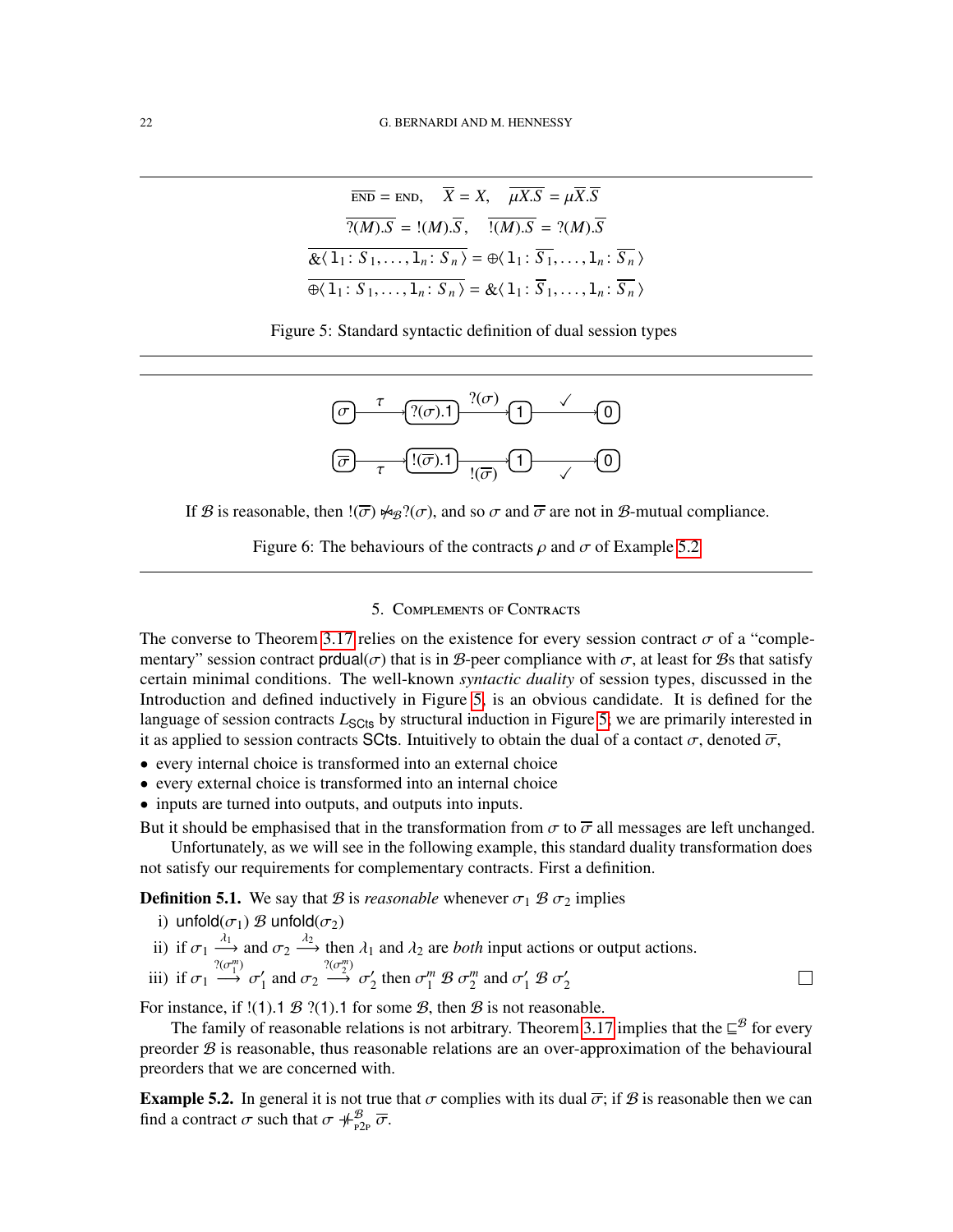For example take  $\sigma$  to be  $\mu x$ .?(*x*).1; here  $\overline{\sigma}$  is  $\mu x$ .!(*x*).1. The behaviour of these contracts is depicted in Figure [6.](#page-21-3) Since unfold( $\sigma$ ) performs inputs, while unfold( $\overline{\sigma}$ ) performs outputs, and  $\overline{B}$ is reasonable, one sees that  $($ unfold $(\overline{\sigma})$ , unfold $(\sigma)$ )  $\notin \mathcal{B}$ , and in turn  $(\overline{\sigma}, \sigma) \notin \mathcal{B}$ . This implies that  $\mathbb{E}(\overline{\sigma}) \nleftrightarrow_{\mathcal{B}} \mathbb{P}(\sigma)$ , and so  $\sigma \parallel \overline{\sigma} \stackrel{\tau}{\longrightarrow}_{\mathcal{B}}$  unfold $(\sigma) \parallel$  unfold $(\overline{\sigma}) \stackrel{\tau}{\longrightarrow}_{\mathcal{B}}$ . But this means that  $\sigma \nleftrightarrow_{\mathbb{P}2\mathbb{P}}^{\mathcal{B}} \overline{\sigma}$  because unfold( $\sigma$ ) does not perform  $\sqrt{\cdot}$ .

5.1. Message-closed contracts. In this section we give a restriction on contracts which ensures that they do indeed comply with their duals. The essential idea is that terms used as messages should have no free occurrences of recursion variables.

## <span id="page-22-2"></span>Definition 5.3. [ Message-closed ]

For any  $\sigma \in L_{\text{S}Cts}$  we say that it is *message-closed*, or *m-closed*, whenever a sub-term of the form  $?(\sigma^m) \cdot \sigma'$  or  $!(\sigma^m) \cdot \sigma'$  occurs in the main body of  $\sigma$  then  $\sigma^m$  is a closed contract, that is, is in SCts. More formally:

- (1) The terms 1 and *x* are *m-closed*
- (2) The term  $\mu x.\sigma'$  is *m*-closed if  $\sigma'$  is *m-closed*.
- (3) The terms  $!(\sigma^m)\sigma'$  and  $!(\sigma^m)\sigma'$  are *m-closed* if  $\sigma'$  is *m-closed* and  $\sigma^m$  is closed.
- (4) The terms  $\sum_{i \in I} ?1_i \sigma_i$  and  $\bigoplus_{i \in I} !1_i \sigma_i$  are *m-closed* if all  $\sigma_i$  are *m-closed*.

It is important to note the *m-closed* is quite a strong condition; if  $\sigma$  is closed then it does not automatically follow that it is *m-closed*. As a counterexample we can take the contract used in Example [5.2,](#page-21-2)  $\mu x$ .?(*x*).1.

The crucial property of *m-closed* terms is that the dual function  $\overline{ }$  is preserved by substitutions. This is expressed in the following lemma where we use  $\bar{s}$  to denote the substitution which maps each variable *X* to *s*(*X*).

## <span id="page-22-0"></span>Lemma 5.4.

(i) *Suppose*  $\sigma \in L_{\text{SCts}}$  *is* m-closed. *Then* 

$$
(a) \ (\sigma s) = (\overline{\sigma})\overline{s}
$$

- (b)  $\overline{\sigma}$  *is* m-closed
- (c) *if*  $s(x)$  *is* m-closed *for every*  $x \in \text{dom}(s)$  *then*  $\sigma s$  *is also* m-closed.
- <span id="page-22-4"></span><span id="page-22-3"></span>(ii) *For every* m-closed  $\sigma \in \text{SCts}$  *and*  $\mu \in \text{Act}_{\tau}$ *,* ,  $\sigma \xrightarrow{\mu} \sigma'$  *implies*  $\sigma'$  *is also* m-closed.

*Proof.* Part (i) is proved by structural induction on  $\sigma$ . Part (ii) uses rule induction on the judgements  $\sigma \stackrel{\mu}{\longrightarrow} \sigma'$ ; the case when  $\sigma$  has the form  $\mu x.\sigma_1$  relies on Part (i) (c).

The requirement that  $\sigma$  be *m-closed* in Lemma [5.4](#page-22-0) is essential. Again the contract  $\sigma = \mu x$ .?(*x*).1, used in Example [5.2,](#page-21-2) provides a counterexample. Let s be the substitution  $[x \mapsto \sigma]$  and let  $\sigma'$ be the body of the recursive definition,  $?(\tilde{x})$ .1, which is not *m-closed*. Then  $\overline{(o's)}$  is the contract  $!(\mu x. ?(x).1).1$  whereas, since  $\overline{\sigma} = \mu x. !(x).1, (\overline{\sigma'})$  is the different contract  $!(\mu x. !(x).1).1.$ 

<span id="page-22-5"></span>**Lemma 5.5.** *For every*  $\sigma \in \text{SCts}$ , *if*  $\sigma$  *is m-closed then* unfold( $\sigma$ ) = unfold( $\overline{\sigma}$ ).

*Proof.* Let unfold $(\sigma) = \rho$ . We have to show that

<span id="page-22-1"></span>
$$
\overline{\rho} = \text{unfold}(\overline{\sigma}) \tag{5.1}
$$

We reason by rule induction on the derivation of the judgement unfold $(\sigma) = \rho$ . The base case is when  $\sigma$  is not a recursive term, in which case  $\rho$  coincides with  $\sigma$  itself. Examining Definition [5.8](#page-25-0) it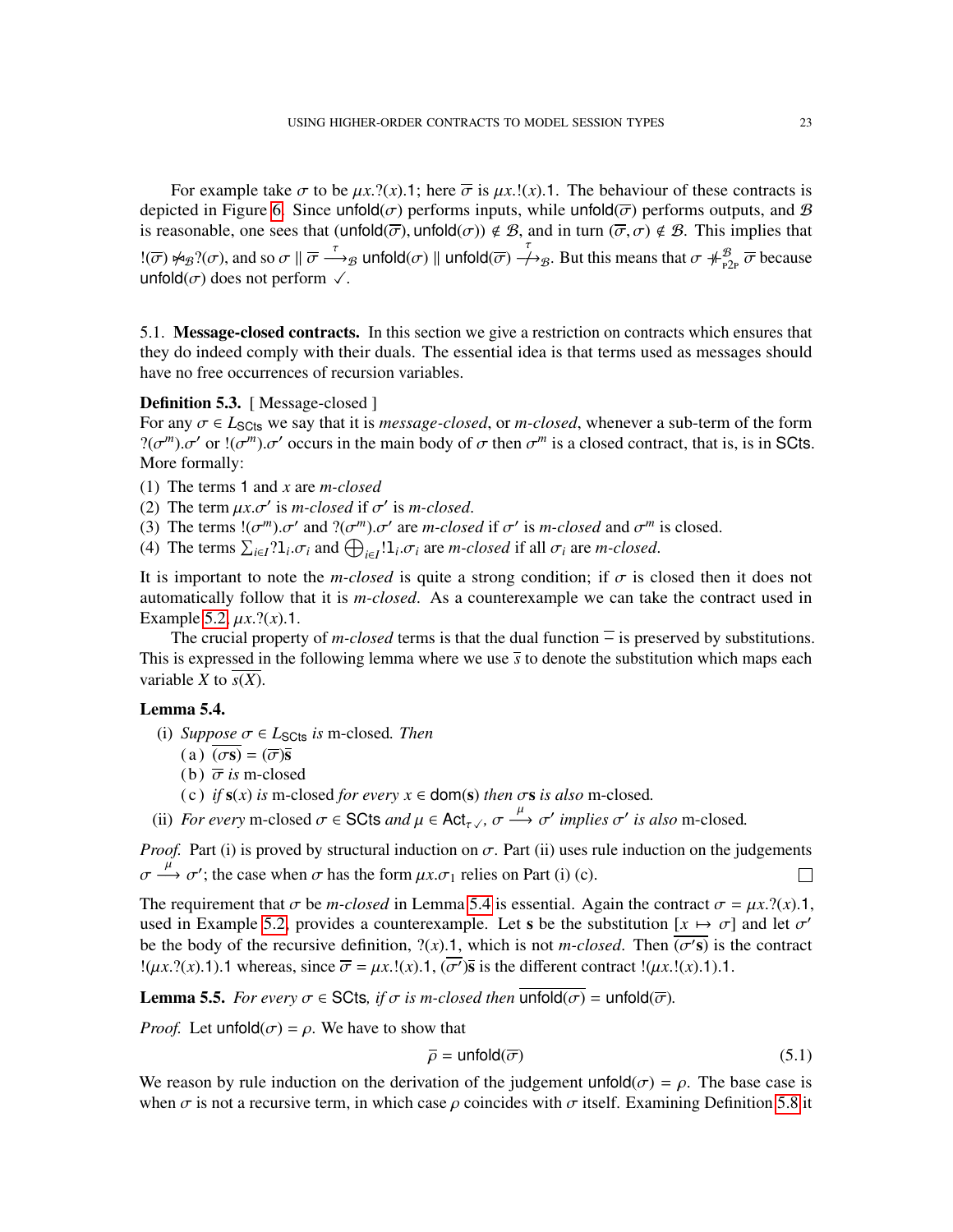is obvious that if  $\overline{\sigma}$  is a recursive term then so is  $\sigma$ ; from this we conclude that unfold $(\overline{\sigma})$  is  $\overline{\sigma}$  itself, from which the required [\(5.1\)](#page-22-1) is trivially true.

The inductive case is when  $\sigma$  has the form  $\mu x. \sigma'$  and unfold( $\sigma$ ) =  $\rho$  because

unfold $(\sigma'[x \mapsto \sigma]) = \rho$ 

The hypothesis that  $\sigma$  is m-closed, and Definition [5.3](#page-22-2) imply that also  $\sigma'$  is m-closed, thus part ((c)) of Lemma [5.4](#page-22-0) lets us prove that  $\sigma'$ [ $x \mapsto \sigma$ ] is m-closed. Thanks to this property of  $\sigma'$ [ $x \mapsto \sigma$ ] we apply the inductive hypothesis to prove that  $\overline{\rho}$  = unfold( $\overline{\sigma'(x \mapsto \sigma)}$ ). So the required [\(5.1\)](#page-22-1) will follow if we show unfold( $\overline{\sigma}$ ) = unfold( $\overline{\sigma'(x \mapsto \sigma)}$ ). Since  $\sigma$  and  $\sigma'$  are m-closed, part ((c)) of Lemma [5.4](#page-22-0) ensures that

<span id="page-23-1"></span>
$$
\overline{\sigma'[x \mapsto \sigma]} = \overline{\sigma'[x \mapsto \overline{\sigma}]} \tag{5.2}
$$

 $\Box$ 

The equality we are after is now easy to prove,

|  | $unfold(\overline{\sigma})$ = $unfold(\mu x.\sigma')$                                       | Because $\overline{\sigma} = \mu x . \sigma'$ |
|--|---------------------------------------------------------------------------------------------|-----------------------------------------------|
|  | = unfold $(\overline{\sigma'}[x \mapsto \mu x.\overline{\sigma'}])$ By definition of unfold |                                               |
|  | $=$ unfold $(\overline{\sigma'}[x \mapsto \overline{\sigma}])$                              | Because $\overline{\sigma} = \mu x . \sigma'$ |
|  | $=$ unfold $(\sigma'[x \mapsto \sigma])$                                                    | Because of $(5.2)$                            |
|  |                                                                                             |                                               |

This last result implies the main property of  $\overline{=}$  over *m-closed* contracts: given a m-closed peer  $\rho$ , its dual  $\bar{\rho}$  has indeed a complementary behaviour, that is  $\bar{\rho}$  is in compliance with  $\rho$ , with respect to any preorder B.

<span id="page-23-4"></span>Lemma 5.6. *Suppose* B *is a reflexive relation. For every session contract* ρ*, we have that either*  $\rho \stackrel{\checkmark}{\longrightarrow} or \rho \parallel \overline{\rho} \stackrel{\tau}{\longrightarrow} g.$ 

*Proof.* To prove the lemma we assume that  $\rho \nightharpoonup \rightarrow$ , and show that  $\rho \parallel \overline{\rho} \stackrel{\tau}{\longrightarrow} g$ . Either  $\rho \stackrel{\tau}{\longrightarrow}$  or  $\rho$  is stable. In the first case we apply [I-Left] to derive the desired  $\rho \parallel \overline{\rho} \stackrel{\tau}{\longrightarrow} g$ . Suppose now that  $\rho$  is stable. The argument proceeds by case analysis on the shape of  $\rho$ , which, in view of our assumption, cannot be 1 and has no top-most recursion. We discuss only three cases. If  $\rho = \langle \sigma, \rho', \rho' \rangle$ , then  $\overline{\rho} = ?(\sigma) \cdot \overline{\rho'}$ . Since by hypothesis  $\mathcal B$  is reflexive,  $!(\sigma) \bowtie_{\mathcal B} ?(\sigma)$ , thus we apply [I-Synch] to derive the required  $\rho \parallel \overline{\rho} \stackrel{\tau}{\longrightarrow} g$ . Suppose now that  $\rho = \bigoplus_{i \in I} \{1_i, \rho_i\}$ . Since  $\rho$  is stable, it must be the case that  $|I| = 1$ , that is  $I = \{k\}$  for some *k*. We know by definition that  $\overline{\rho} = ?1_k \overline{\rho_k}$ , and that  $!1_k \approx_{\mathcal{B}} ?1_k$ , thus we apply rule [I-Synch] to infer the hand-shake  $\rho \parallel \overline{\rho} \stackrel{\tau}{\longrightarrow}_{\mathcal{B}}$ .  $\Box$ 

<span id="page-23-0"></span>**Theorem 5.7.** *Suppose B is a preorder. Then*  $\rho \oplus_{p2p}^B \overline{\rho}$  *for every* m-closed *session contract*  $\rho$ *. Proof.* Let

$$
\mathcal{R} = \{ (\rho_1, \rho_2) \mid \rho \stackrel{\tau}{\longrightarrow} {}^{\star} \rho_1, \overline{\rho} \stackrel{\tau}{\longrightarrow} {}^{\star} \rho_2 \text{ for every } m\text{-closed } \rho \}
$$

It is sufficient to show the set inclusion  $\mathcal{R} \subseteq C^{p2p}(\mathcal{R}, \mathcal{B})$  for any preorder  $\mathcal{B}$ . Pick a pair of contracts  $(\rho_1, \rho_2)$  in the relation R. The construction of R ensures that there exists a contract  $\rho$  which is m-closed, and such that

<span id="page-23-2"></span>
$$
\rho \stackrel{\tau}{\longrightarrow} \star \rho_1, \qquad \overline{\rho} \stackrel{\tau}{\longrightarrow} \star \rho_2 \tag{5.3}
$$

Definition [3.1](#page-10-1) requires us to prove two properties of the pair  $(\rho_1, \rho_2)$ , depending on whether the composition  $\rho_1 \parallel \rho_2$  is stable or not. First assume that

<span id="page-23-3"></span>
$$
\rho_1 \parallel \rho_2 \stackrel{\tau}{\longrightarrow} \rho_3 \tag{5.4}
$$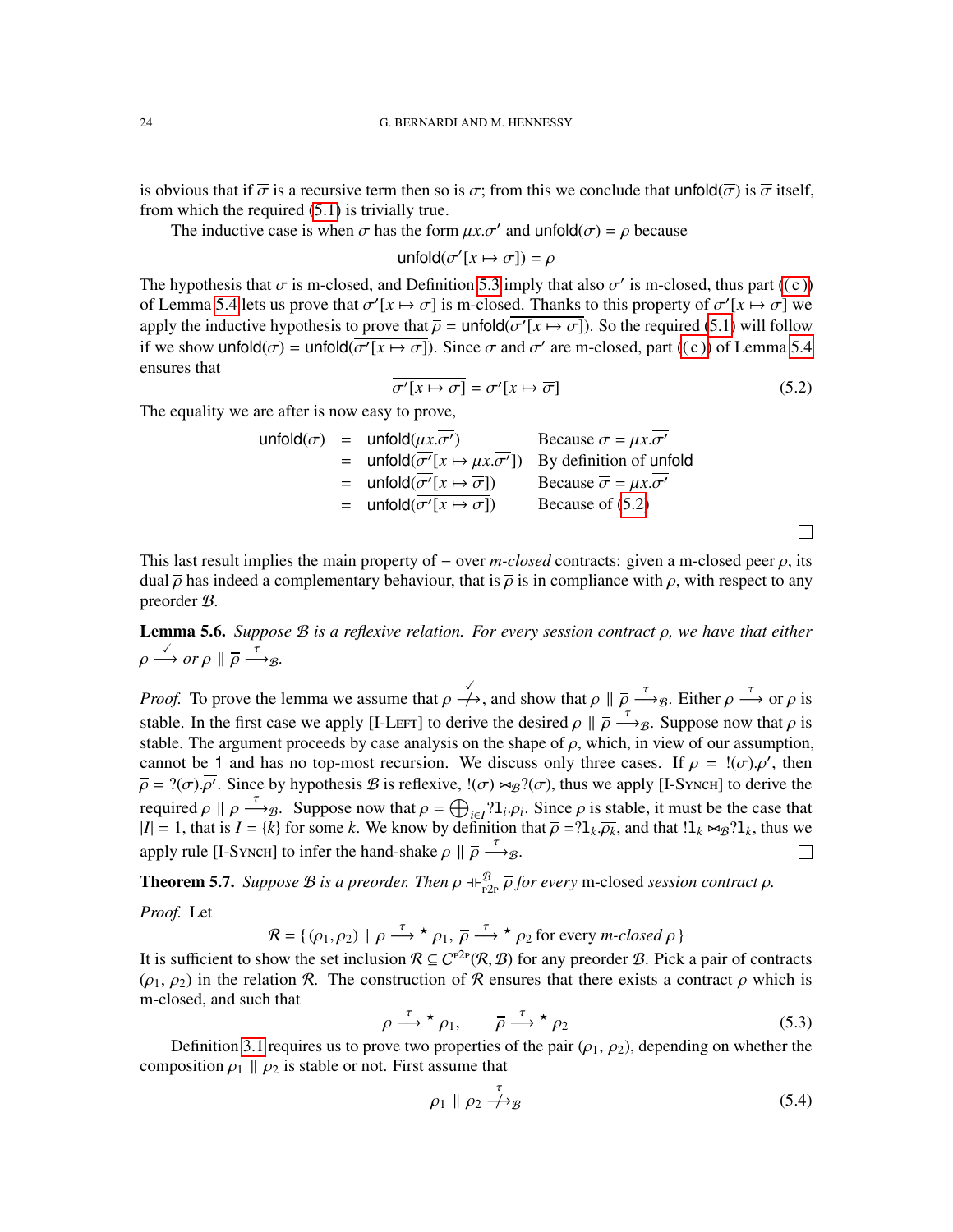We have to show that  $\rho_1 \stackrel{\checkmark}{\longrightarrow}$  and that  $\rho_2 \stackrel{\checkmark}{\longrightarrow}$ . The assumption  $\rho_1 \parallel \rho_2 \stackrel{\checkmark}{\longrightarrow}$  ensures that  $\rho_1 \stackrel{\check{\check{}}{\longrightarrow}}$ ; a property of the unwind function, given in Lemma [A.6](#page-38-0) of the Appendix, then ensures that

$$
\text{unfold}(\rho) \xrightarrow{\tau}{}^{\star}\rho_1
$$

Similar reasoning establishes unfold $\overline{(\rho)} \stackrel{\tau}{\longrightarrow} \star \rho_2$ . In fact by Lemma [5.2](#page-23-1) the latter may be rewritten as  $\overline{\text{unfold}(\rho)} \stackrel{\tau}{\longrightarrow} \star \rho_2$ . Introducing  $\sigma$  to denote unfold( $\rho$ ) we have now established

<span id="page-24-0"></span>
$$
\sigma \stackrel{\tau}{\longrightarrow} \star \rho_1 \text{ and } \overline{\sigma} \stackrel{\tau}{\longrightarrow} \star \rho_2 \tag{5.5}
$$

There is very little scope for performing  $\tau$  transitions in [\(5.3\)](#page-23-2) above, and even less in [\(5.5\)](#page-24-0), since  $\sigma$ cannot be a recursive term of the form  $\mu x$ ..... In fact because of the assumption [\(5.4\)](#page-23-3) we can show that

<span id="page-24-1"></span>
$$
\sigma = \rho_1 \text{ and } \overline{\sigma} = \rho_2 \tag{5.6}
$$

The proof of this fact proceeds by a case analysis on the syntactic structure of  $\sigma$ . The only possibility for generating a  $\tau$  transition in [\(5.5\)](#page-24-0) is when either  $\sigma$  or its dual  $\overline{\sigma}$  is an internal choice { ! $1_i.\sigma_i$  |  $i \in I$  }, where  $|I| > 1$ . Without loss of generality suppose the former. Then  $\bar{\sigma}$  is  $\sum_{I} ?1_i \sigma_i$  and  $\rho_1 \parallel \rho_2$  must take the form  $1_k \sigma_k \parallel \sum_l 2l_i \sigma_i$ , for some  $k \in I$ . An application of [I-Synch] gives a  $\tau$  transition,  $\rho_1 \parallel \rho_2 \stackrel{\tau}{\longrightarrow}$ <sub>B</sub>, thereby contradicting the assumption [\(5.4\)](#page-23-3).

An application of Lemma [5.6,](#page-23-4) together with the just established [\(5.6\)](#page-24-1), immediately gives lets us show  $\rho_1 \xrightarrow{\checkmark}$ , from which  $\rho_2 \xrightarrow{\checkmark}$  also follows, since  $\rho_2$  is  $\overline{\sigma}$ .

Now suppose that  $\rho_1 \parallel \rho_2 \stackrel{\tau}{\longrightarrow} B \rho_1'$  $\frac{1}{1}$  ||  $\rho_2'$  $\gamma_2'$ , we have to prove that  $\rho_1'$  $\frac{1}{1}R\rho'_2$  $y_2'$ . This will follow if we exhibit a m-closed contract  $\hat{\rho}$  such that  $\hat{\rho} \stackrel{\tau}{\longrightarrow} \star \rho_1'$ '<sub>1</sub>, and  $\overline{\hat{\rho}} \stackrel{\tau}{\longrightarrow} \star \rho_2'$  $\frac{1}{2}$ . We reason by case analysis on the rule of Figure [4](#page-11-0) used to infer the silent move  $\rho_1 \parallel \rho_2 \stackrel{\tau}{\longrightarrow}_B \rho_1'$  $\frac{1}{1}$   $\parallel \rho'_2$  $\frac{1}{2}$ .

If [I-Lefr] was applied, then  $\rho_1 \stackrel{\tau}{\longrightarrow} \rho_1'$  $\frac{1}{1}$  and  $\rho'_2$  $\gamma_2' = \rho_2$ . The desired  $\hat{\rho}$  is the contract  $\rho$  itself. If rule [I-RIGHT] again the  $\hat{\rho}$  we are after is  $\rho$  itself.

The last case to discuss is when  $\rho_1 \parallel \rho_2 \stackrel{\tau}{\longrightarrow}_B \rho_1'$  $\frac{1}{1}$  ||  $\rho_2'$  $\frac{1}{2}$  is inferred applying rule [I-Synch]. In this case  $\rho_1 \stackrel{\lambda_1}{\longrightarrow} \rho'_1$  $\gamma'_1, \rho_2 \stackrel{\lambda_2}{\longrightarrow} \rho'_2$  $\chi'_2$ , and  $\lambda_1 \bowtie_B \lambda_2$ . We have already proven that the contract  $\rho_1$  is m-closed, thus Part  $\left(\text{(ii)}\right)$  of Lemma [5.4](#page-22-0) imply that  $\rho_1$  $\eta_1$  is m-closed. We pick as candidate  $\hat{\rho}$  the contracts  $\rho_1$  $\frac{7}{1}$ . To finish the proof it suffices to show that  $\rho'_2$  $y'_2 = \overline{\rho'_1}$  $\eta_1'$ . We proceed by case analysis on  $\lambda_1$ , and there are four cases to discuss, for  $\lambda_1$  is either an input or an output, action, and there are two subcases depending on the action being first-order or higher-order. We discuss only two cases involving higher-order actions and one involving first-order actions.

Suppose that  $\lambda_1 = ?(\sigma_1)$ . In view of the restrictive syntax of contracts, it must be the case that  $\rho_1 = ?(\sigma) \cdot \rho'_1$ . Now  $\rho \xrightarrow{\tau} \star \rho'_1$ '<sub>1</sub> implies that  $\text{unfold}(\rho) = ?(\sigma) . \rho'_1$ .

Since  $\lambda_1 \bowtie_B \lambda_2$ ,  $\lambda_2 = !(\sigma')$  for some  $\sigma'$ , and  $\rho_2 = ?(\sigma') \cdot \rho'_2$ . The last fact and  $\overline{\rho} \stackrel{\tau}{\longrightarrow} \star \rho_2$  imply that unfold $(\overline{\rho}) = \rho_2$ . An application of Lemma [5.5](#page-22-5) lets us obtain that  $\rho_2 = \text{unfold}(\overline{\rho}) = \frac{1}{(\sigma)} \cdot \overline{\rho'_1}$  $\frac{1}{1}$ . It follows that  $\rho'_2$  $y'_2 = \overline{\rho'_1}$  $'_{1}$ , as required.

If  $\lambda_1 = 1(\sigma)$ , or  $\lambda_1 = 1$ **t**, or  $\lambda_1 = 2$ **t**, the argument is analogous to the previous one.

Suppose now that  $\lambda_1 = 1$ . It must be the case that  $\text{unfold}(\rho) = \bigoplus_{i \in I} 1_i \cdot \rho_i$ , and for some  $k \in I$ ,  $\rho_1 = \prod_k \rho_k$ . The construction of R ensures that

<span id="page-24-2"></span>
$$
\overline{\rho} \xrightarrow{\tau} \star \rho_2 \tag{5.7}
$$

and this implies that  $\text{unfold}(\overline{\rho}) \stackrel{\tau}{\longrightarrow} \star \rho_2$ . By definition  $\overline{\text{unfold}(\rho)} = \sum_{i \in I} ?1_i \overline{\rho_i}$ , thus commutativity (Lemma [5.5\)](#page-22-5), ensures that unfold( $\overline{\rho}$ ) =  $\sum_{i \in I}$ ? $1_i \overline{\rho_i}$ . Observe that unfold( $\overline{\rho}$ )  $\rightarrow$ , thus Eq. [\(5.7\)](#page-24-2) above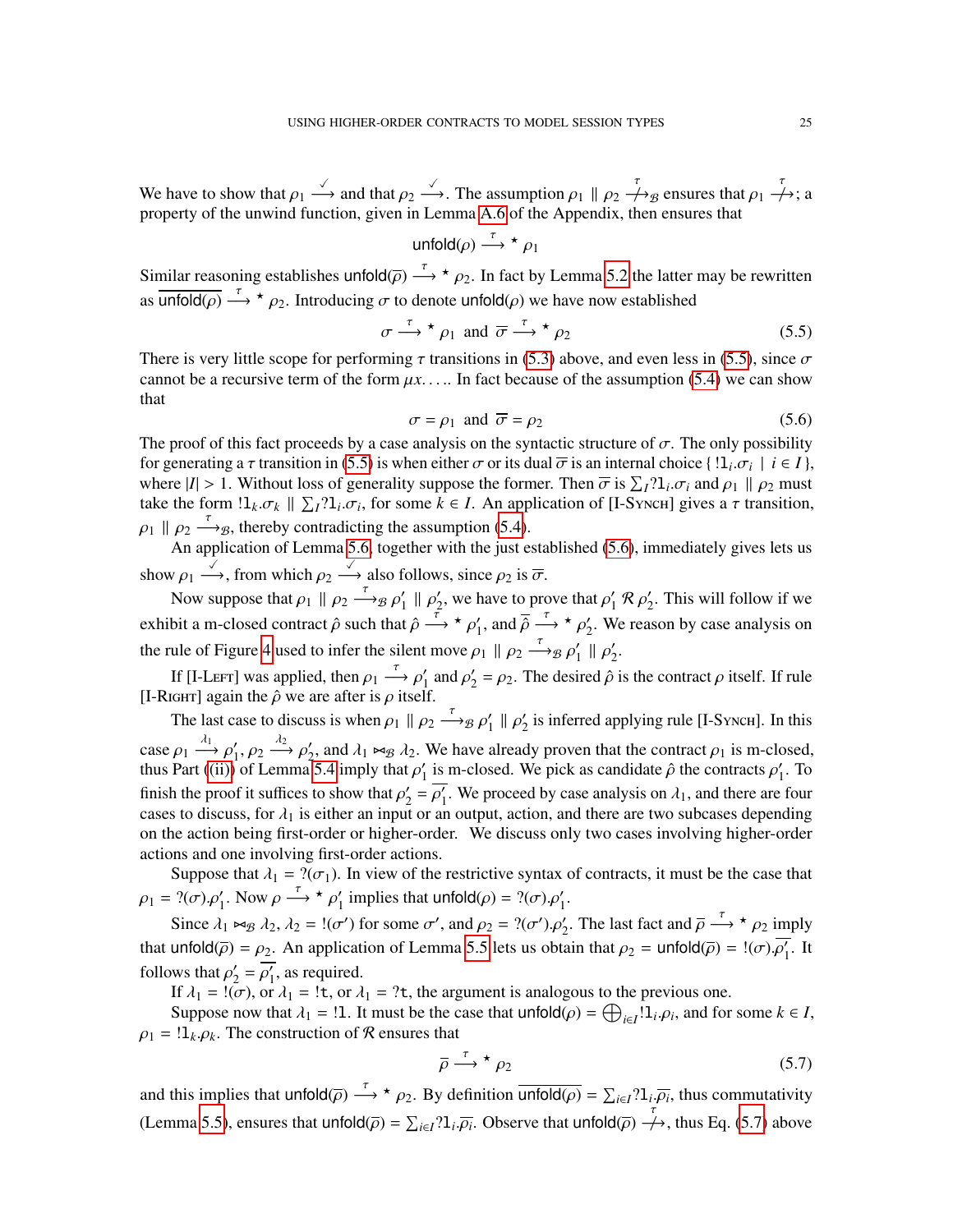implies that  $\rho_2$  = unfold( $\overline{\rho}$ ), so  $\rho_2 = \sum_{i \in I} ? 1_i \overline{\rho_i}$ . As  $\rho_2 \stackrel{\lambda_2}{\longrightarrow} \rho_2'$  $\mathcal{L}_2'$  and  $!1_k \bowtie_{\mathcal{B}} \lambda_2$ , it follows that  $\lambda_2 = ?1_k$ , and  $\rho'_{2}$  $\gamma_2' = \overline{\rho_k}$ . The equality  $\rho_k = \rho_1'$  $\frac{1}{1}$  now lets us conclude that  $\rho'_2$  $y'_{2} = \overline{\rho'_{1}}$  $\frac{1}{1}$ , which is the fact we were after.  $\Box$ 

5.2. Extension to arbitrary session contracts. Our intention here is use Theorem [5.7](#page-23-0) to find a complement for all session contracts. This is achieved in two steps. First for each  $\sigma \in \mathsf{SCts}$  we construct a *behaviourally equivalent* contract  $\text{mcl}(\sigma)$  which is *m-closed*. The required complement of  $\sigma$ , which we will denote by produal( $\sigma$ ) will be taken to be the standard dual of mcl( $\sigma$ ).

#### <span id="page-25-0"></span>Definition 5.8. [ M-closure ]

For any  $\sigma \in L_{\text{S}Cts}$  and any s such that  $f(v(\sigma)) \subseteq dom(s)$  the term  $mclo(\sigma, s)$  is defined by structural induction as follows:

$$
\text{mclo}(\sigma, \mathbf{s}) = \begin{cases}\n1 & \text{if } \sigma = 1, \\
x & \text{if } \sigma = x, \\
!\text{t.mclo}(\sigma', \mathbf{s}) & \text{if } \sigma = !\text{t}.\sigma', \\
? \text{t.mclo}(\sigma', \mathbf{s}) & \text{if } \sigma = ?\text{t}.\sigma', \\
!(\sigma^m \mathbf{s}).\text{mclo}(\sigma', \mathbf{s}) & \text{if } \sigma = !(\sigma^m).\sigma', \\
? (\sigma^m \mathbf{s}).\text{mclo}(\sigma', \mathbf{s}) & \text{if } \sigma = ?(\sigma^m).\sigma', \\
? (\sigma^m \mathbf{s}).\text{mclo}(\sigma', \mathbf{s}) & \text{if } \sigma = ?(\sigma^m).\sigma', \\
\sum_{i \in I}!1_i.\text{mclo}(\sigma_i, \mathbf{s}) & \text{if } \sigma = \sum_{i \in I}?1_i.\sigma_i, \\
\bigoplus_{i \in I}?1_i.\text{mclo}(\sigma', \mathbf{s}) & \text{if } \sigma = \bigoplus_{i \in I}!1_i.\sigma_i, \\
\mu x.\text{mclo}(\sigma', \mathbf{s} \cdot [\mathbf{x} \mapsto \sigma \mathbf{s}]) & \text{if } \sigma = \mu x.\sigma'\n\end{cases}
$$

Note that in the last clause the substitution  $s \cdot [x \mapsto \sigma s]$  is well-defined, as  $\sigma s$  is closed. For  $\sigma \in \text{SCts}$  we let mcl( $\sigma$ ), called the *m-closure* of  $\sigma$ , denote mclo( $\sigma$ , $\varepsilon$ ).

The intuition behind mclo( $\sigma$ , s) is that an m-closed term equivalent to  $\sigma$ , can be constructed by (1) keeping track in the accumulator s of all the substitutions that take place unfolding  $\sigma$ , and by (2) applying these substitutions only to the messages of  $\sigma$ , and not the continuations.

<span id="page-25-1"></span>**Example 5.9.** In this example we apply the function  $mc(-)$  to two session contracts. The first is the contract  $\rho = \mu x$ .?(*x*).1 that we already used in Example [5.2.](#page-21-2) By definition we have the equalities

$$
mcl(\rho) = mcl(\mu x. ?(x).1, \varepsilon)
$$
  
=  $\mu x.mclo( ?(x).1, [x \mapsto \rho])$   
=  $\mu x. ?(\rho).mclo(1, [x \mapsto \rho])$   
=  $\mu x. ?(\rho).1$ 

Since  $\rho$  is closed, the contract mclo( $\rho$ ,  $\varepsilon$ ) is m-closed.

Now we apply mcl(−) to a more involved contract, namely  $\sigma = \mu x.\mu y.$ ?(*y*).*x*. The following equalities are true by definition,

mcl(σ) = mclo(µ*x*.µ*y*.?(*y*).*x*, ε)

$$
mcl(\sigma) = mcl(\mu x.\mu y. ?(y).x, \varepsilon)
$$
  
\n
$$
= \mu x.(mcl(\mu y. ?(y).x, [x \mapsto \sigma]))
$$
  
\n
$$
= \mu x.\mu y.(mcl(\sigma(3(y).x, s)))
$$
  
\n
$$
= \mu x.\mu y. ?(\mu y. ?(y). \sigma).mcl(\sigma(x, s)))
$$
  
\n
$$
= \mu x.\mu y. ?(\mu y. ?(y). \sigma).x
$$
  
\n
$$
= \mu x.\mu y. ?(\mu y. ?(y). \sigma).x
$$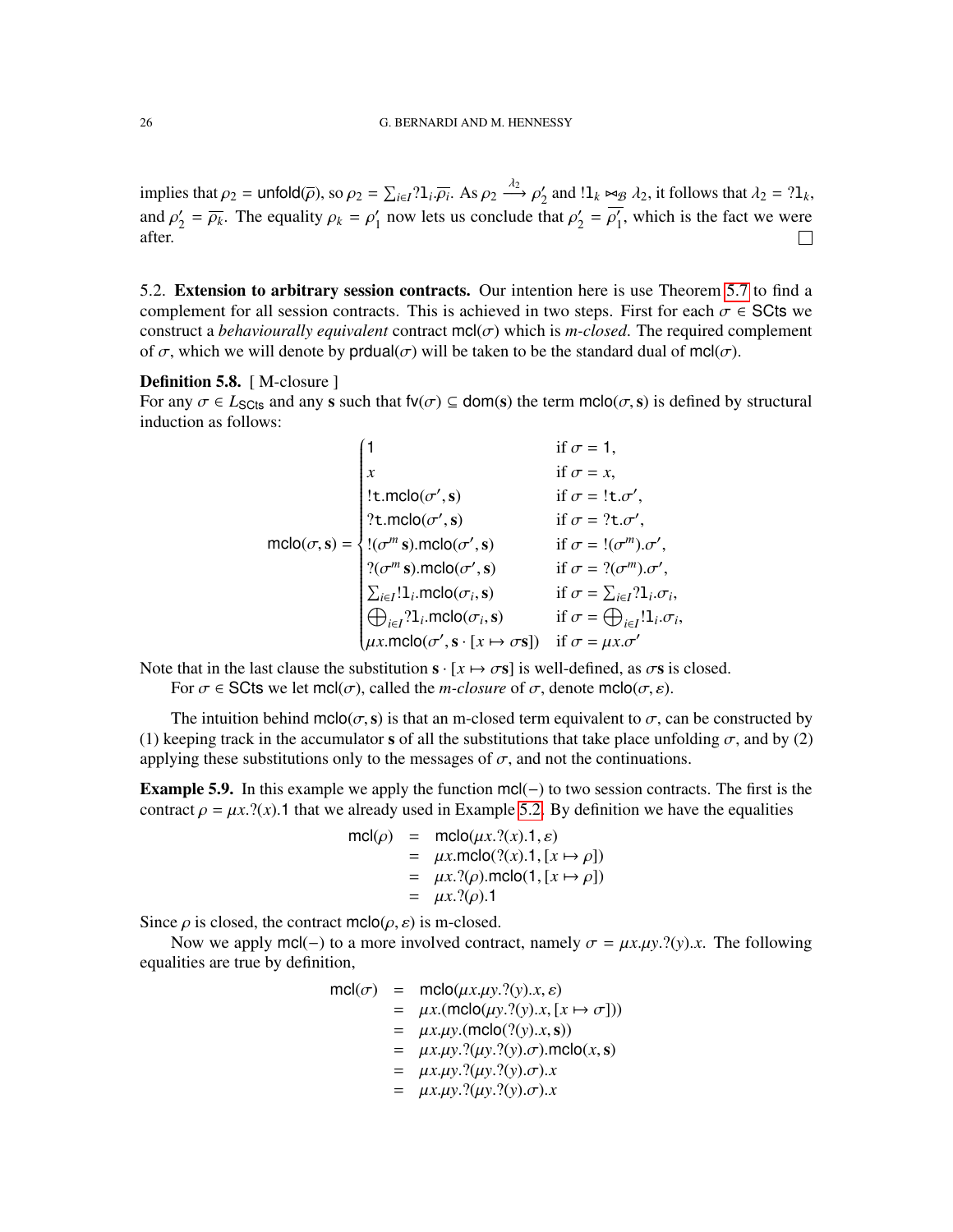where  $\mathbf{s} = [x \mapsto \sigma, y \mapsto \mu y. ?(y) \cdot \sigma]$ . Since  $\sigma$  is closed also the contract  $\mu y. ?(y) \cdot \sigma$  is closed, thus the contract mclo( $\sigma$ ,  $\varepsilon$ ) is m-closed.

## <span id="page-26-0"></span>**Lemma 5.10.** *Suppose*  $fv(\sigma) \subseteq dom(s)$ *. Then*  $mclo(\sigma, s)$  *is* m-closed.

*Proof.* By structural induction on  $\sigma$ .

First suppose  $\sigma$  has the form  $\mu x.\sigma'$ . By definition mclo( $\sigma$ ,  $s$ ) =  $\mu x$ .mclo( $\sigma'$ ,  $s \cdot [x \mapsto \sigma s]$ ). Since  $\text{dom}(s) \subseteq \text{dom}(s \cdot [x \mapsto \sigma s])$ , also the inclusion  $f v(\sigma') \subseteq \text{dom}(s \cdot [x \mapsto \sigma s])$  is true, and we apply induction to conclude that  $\text{mclo}(\sigma', \mathbf{s} \cdot [x \mapsto \sigma \mathbf{s}])$  is *m-closed*; by definition this means  $\sigma$  is *m-closed*.

As another case suppose  $\sigma$  has the form  $!(\sigma^m)\sigma'$ . Here mclo( $\sigma$ , s) is  $!(\sigma^m s)$ .mclo( $\sigma'$ , s). Induction gives that  $\text{mclo}(\sigma', \mathbf{s})$  is *m-closed*, and since  $\text{fv}(\sigma^m) \subseteq \text{fv}(\mathbf{s})$  we know  $\sigma^m \mathbf{s}$  is closed; this means that by definition  $\sigma$  is *m-closed*.

All remaining cases are either similar, or trivial.

Because of Lemma [5.10](#page-26-0) we know from Theorem [5.7](#page-23-0) that  $\text{mcl}(\rho)$  complies with  $\text{mcl}(\rho)$  for every session contract  $\rho$ . We now show that that mcl( $\rho$ ) and  $\rho$  are behaviourally equivalent, in that they comply with exactly the same contracts. This involves first establishing a sequence of technical lemmas.

<span id="page-26-1"></span>**Lemma 5.11.** *For every*  $\sigma \in L_{\text{S}Cts}$ *, and substitutions*  $\mathbf{s}_1$ *,*  $\mathbf{s}_2$ *, if*  $\mathbf{s}_1(x) = \mathbf{s}_2(x)$  *for every*  $x \in \mathfrak{f}v(\sigma)$ *, then*  $mclo(\sigma,s_1) = molo(\sigma,s_2)$ , whenever both are defined.

*Proof.* Straightforward by structural induction on  $\sigma$ .

Given a substitution  $\mathbf{s} = [x_1 \mapsto \sigma_1, \dots, x_n \mapsto \sigma_n]$ , we let mcl(s) =  $[x_1 \mapsto \text{mcl}(\sigma_1), \dots, x_n \mapsto \sigma_n]$ mcl $(\sigma_n)$ ].

<span id="page-26-4"></span>**Proposition 5.12.** *Let*  $\sigma \in L_{\text{SCls}}$ *, and suppose that*  $f(v(\sigma)) \subseteq dom(s_1) \cup dom(s_2)$ *. Then* mclo( $\sigma s_1, s_2$ ) =  $\text{mclo}(\sigma, \mathbf{s}_2 \cdot \mathbf{s}_1) \text{mclo}(\mathbf{s}_1)$ .

*Proof.* By structural induction on  $\sigma$ . We examine the three most interesting cases.

(1) First suppose  $\sigma$  is a variable *z*. The hypothesis implies that *z* is either in dom(s<sub>1</sub>) or dom(s<sub>2</sub>). Suppose that  $z \in \text{dom}(s_1)$ . The left hand side is by definition mclo( $s_1(z)$ ,  $s_2$ ) but because  $s_1(z)$  is always a closed term, by Lemma [5.11,](#page-26-1) this is the same as  $\text{mclo}(s_1(z), \varepsilon)$ , that is  $\text{mcl}(s_1(z))$ . This is precisely the right hand side: by definition mclo(*z*,  $s_2 \cdot s_1$ ) = *z*, so applying the substitution mcl( $s_1$ ) to *z* we have mcl( $s_1(z)$ ).

On the other hand if  $z \in \text{dom}(s_2)$  and  $z \notin \text{dom}(s_1)$  then both sides evaluate to the term z.

(2) Suppose  $\sigma$  has the form  $\mu x.\sigma'$ . Here mclo( $\sigma$ ,  $s_2 \cdot s_1$ ) =  $\mu x$ .mclo( $\sigma'$ ,  $s_2 \cdot s_1 \cdot [x \mapsto \sigma(s_2 \cdot s_1)]$ ). So the right hand side is equal to

$$
(\mu x. (\text{mclo}(\sigma', \mathbf{s}_2 \cdot \mathbf{s}_1 \cdot [x \mapsto \sigma(\mathbf{s}_2 \cdot \mathbf{s}_1)])) \text{ mcl}(\mathbf{s}_1)
$$

Applying the definition of substitution we get

$$
\mu x. (mclo(\sigma', s_2 \cdot s_1 \cdot [x \mapsto \sigma s_2 \cdot s_1]) mclo(s_1^{\setminus x})) \tag{5.8}
$$

We show that the left hand side can be rewritten in this form also. First we apply the substitution  $s_1$  to  $\sigma$  and get

<span id="page-26-2"></span>
$$
\sigma \mathbf{s}_1 = \mu x. (\sigma' \mathbf{s}_1^{\setminus x})
$$

Then applying the definition of  $m\text{clo}(-, -)$  we have

$$
\begin{aligned} \text{mclo}(\sigma \mathbf{s}_1, \mathbf{s}_2) &= \mu x.(\text{mclo}(\sigma' \mathbf{s}_1^{x}, \mathbf{s}_2 \cdot [x \mapsto (\sigma \mathbf{s}_1) \mathbf{s}_2])) \\ &= \mu x.(\text{mclo}(\sigma' \mathbf{s}_1^{x}, \mathbf{s}_2 \cdot [x \mapsto \sigma(\mathbf{s}_2 \cdot \mathbf{s}_1)])) \end{aligned} \tag{5.9}
$$

 $\Box$ 

<span id="page-26-3"></span> $\Box$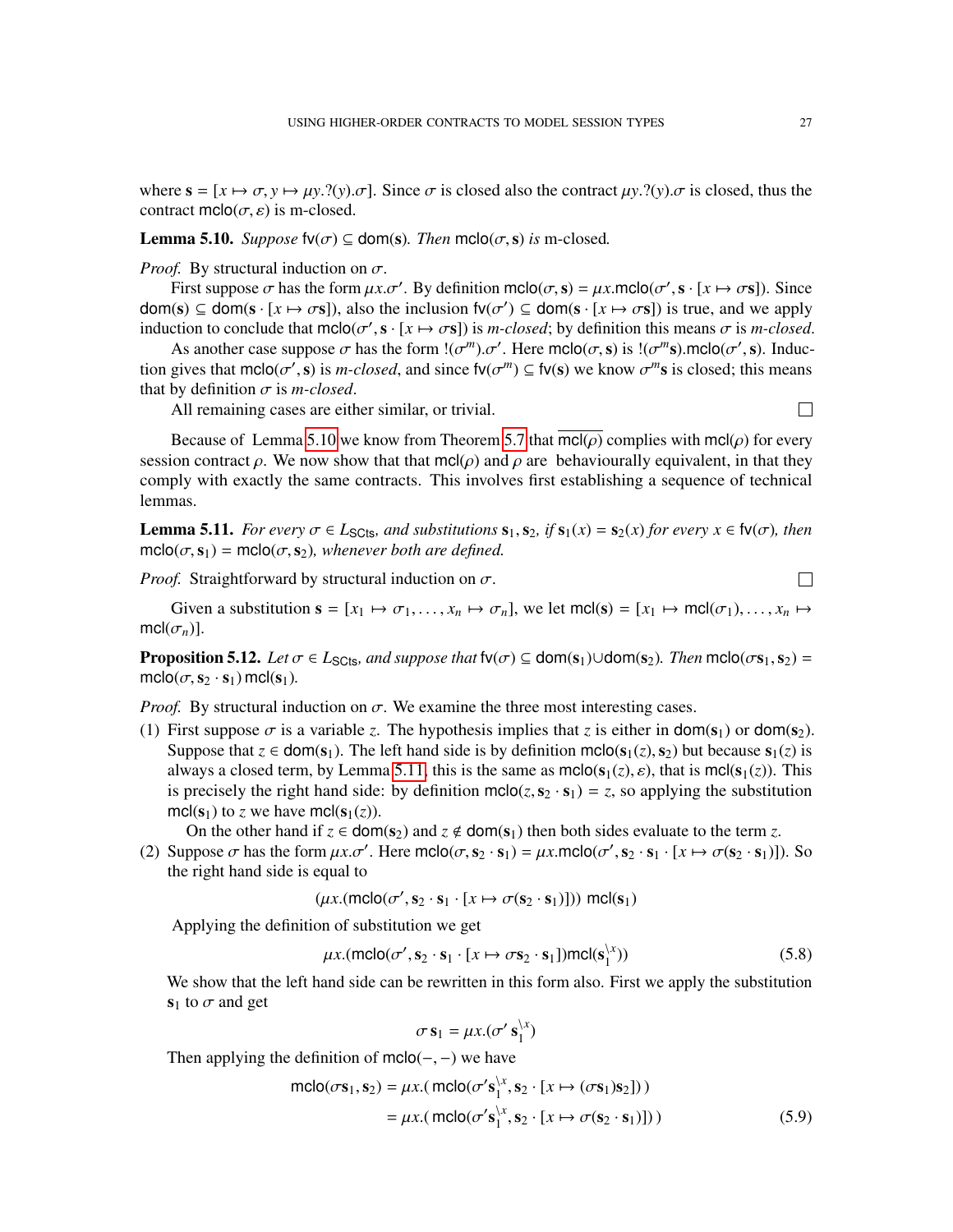Since  $fv(\sigma') \subseteq dom(s)_{i}^{\setminus x}$  $\binom{1}{1} \cup \text{dom}(s_2 \cdot [x \mapsto \sigma(s_2 \cdot s_1)])$  induction lets us infer

$$
\mathsf{mclo}(\sigma' \mathbf{s}_1^{\setminus x}, \mathbf{s}_2 \cdot [x \mapsto \sigma(\mathbf{s}_2 \cdot \mathbf{s}_1)]) = \mathsf{mclo}(\sigma', \mathbf{s}_2 \cdot [x \mapsto \sigma(\mathbf{s}_2 \cdot \mathbf{s}_1)] \cdot \mathbf{s}_1^{\setminus x}) \mathsf{mcl}(\mathbf{s}_1^{\setminus x})
$$

The substitution  $[x \mapsto \rho] \cdot \mathbf{s}_1^{\setminus x}$  $\frac{1}{1}$  can also be written as  $\mathbf{s}_1 \cdot [x \mapsto \rho]$ , for any  $\rho$ , thus

$$
\mathbf{s}_2 \cdot [x \mapsto \sigma(\mathbf{s}_2 \cdot \mathbf{s}_1)] \cdot \mathbf{s}_1^{\setminus x} = \mathbf{s}_2 \cdot \mathbf{s}_1 \cdot [x \mapsto \sigma(\mathbf{s}_2 \cdot \mathbf{s}_1)]
$$

which means that rewriting [\(5.9\)](#page-26-2) above, we get

$$
\mathsf{mclo}(\sigma \mathbf{s}_1, \mathbf{s}_2) = \mu x. (\mathsf{mclo}(\sigma', \mathbf{s}_2 \cdot \mathbf{s}_1 \cdot [x \mapsto \sigma(\mathbf{s}_2 \cdot \mathbf{s}_1)]) \mathsf{mcl}(\mathbf{s}_1^{\setminus x}))
$$

Thus the left hand side coincides with [\(5.8\)](#page-26-3) above, as required.

(3) Suppose  $\sigma$  has the form  $?(\sigma^m)\cdot \sigma'$ . By definition mclo $(\sigma, s_2 \cdot s_1) = ?(\sigma^m(s_2 \cdot s_1))$ .mclo $(\sigma', s_2 \cdot s_1)$ and we know by Lemma [5.10](#page-26-0) that  $\sigma^m$  ( $s_2 \cdot s_1$ ) is a closed term. So the right hand side can be written as

 $?(\sigma^m(s_2 \cdot s_1))$ .(mclo( $\sigma^{\prime}, s_2 \cdot s_1$ ) mcl( $s_1$ ))

Here induction can be applied to the residual, and therefore the right hand side now looks like

$$
?(\sigma^m(s_2 \cdot s_1)). \, \text{mclo}(\sigma' s_1, s_2)
$$

But this is exactly mclo( $\sigma s_1, s_2$ ), that is the left hand side.

We will use a specific instance of this Proposition, captured in the following Corollary:

<span id="page-27-0"></span>**Corollary 5.13.** *For every*  $\sigma_2 \in \mathsf{SCts}$ *, and*  $\sigma_1 \in L_{\mathsf{SCts}}$ *, if*  $\mathsf{fv}(\sigma_1) \subseteq \{x\}$ *, then* 

$$
\text{mcl}(\sigma_1[x \mapsto \sigma_2]) = \text{mclo}(\sigma_1, [x \mapsto \sigma_2]) [x \mapsto \text{mcl}(\sigma_2)]
$$

*Proof.* An immediate application of Proposition [5.12,](#page-26-4) with  $s_2$  instantiated to the empty substitution, and  $s_1$  the singleton substitution  $[x \mapsto \sigma_2]$ .  $\Box$ 

<span id="page-27-1"></span>**Proposition 5.14.** *Let*  $\sigma_1 \in \text{SCts}$ .

- (1)  $\sigma_1 \stackrel{\checkmark}{\longrightarrow}$  *if and only if*  $\textsf{mcl}(\sigma_1) \stackrel{\checkmark}{\longrightarrow}$ *, moreover* (2) *for every*  $\mu \in \text{Act}_\tau$ ,
	- (a)  $\sigma_1 \xrightarrow{\mu} \sigma_2$  *implies* mcl( $\sigma_1$ )  $\xrightarrow{\mu}$  mcl( $\sigma_2$ )
	- (b) *conversely,* mcl( $\sigma_1$ )  $\stackrel{\mu}{\longrightarrow}$   $\sigma'$  *implies*  $\sigma' = \text{mcl}(\sigma_2)$  *for some*  $\sigma_2$  *satisfying*  $\sigma_1$   $\stackrel{\mu}{\longrightarrow}$   $\sigma_2$

*Proof.* Suppose that  $\sigma_1 \stackrel{\checkmark}{\longrightarrow}$ , the syntax of session contracts implies that  $\sigma_1 = 1$ , thus by definition mcl( $\sigma_1$ ) = 1, hence mcl( $\sigma_1$ )  $\stackrel{\checkmark}{\longrightarrow}$ . Conversely, if mcl( $\sigma_1$ )  $\stackrel{\checkmark}{\longrightarrow}$  then the syntax ensures that mcl( $\sigma_1$ ) = 1, thus the definition of mcl(-) implies that  $\sigma_1 = 1$ , and plainly  $\sigma_1 \xrightarrow{\checkmark}$ .

Now let  $\mu \in \text{Act}_{\tau}$ . The proofs of both (1) and (2) are by structural induction on  $\sigma_1$ . We look briefly at (2). Observe that  $mcl(\sigma_1) \stackrel{\mu}{\longrightarrow}$  ensures that  $\sigma_1 \neq 1$ .

- (a) Suppose  $\sigma_1 = \langle (\sigma^m) . \sigma'_1 \rangle$ . By definition mcl( $\sigma_1$ ) =  $\langle (\sigma^m) . \text{mcl}(\sigma'_1) \rangle$  $'_{1}$ ), hence the contract mcl( $\sigma_{1}$ ) performs only the action mcl( $\sigma_1$ )  $\stackrel{!(\sigma^m)}{\longrightarrow} \sigma'$  with  $\sigma' = \text{mcl}(\sigma'_1)$ <sup>'</sup><sub>1</sub>). By letting  $\sigma_2 = \sigma'_1$  we obtain immediately  $\sigma' = \text{mcl}(\sigma_2)$ , and  $\sigma_1 \stackrel{!(}\longrightarrow \sigma_2$ .
- (b) Suppose  $\sigma_1$  is  $\mu x.\sigma'_1$ . Here mcl( $\sigma_1$ ) by definition is  $\mu x$ .mclo( $\sigma'_1$  $'_{1}$ , [ $x \mapsto \sigma_{1}$ ]). So the only possible move mcl( $\sigma_1$ )  $\xrightarrow{\mu} \sigma'$  is with  $\mu = \tau$  and  $\sigma'$  of the form mclo( $\sigma'_1$  $'_{1}$ ,  $[x \mapsto \sigma_{1}])$   $[x \mapsto \text{mcl}(\sigma_{1})]$ . By Corollary [5.13](#page-27-0) this is the same as mcl $(\sigma_1)$  $\sigma_1$ [ $x \mapsto \sigma_1$ ]). Setting  $\sigma_2$  to be  $\sigma_1$ <sup>'</sup>  $\gamma_1$  [ $x \mapsto \sigma_1$ ] the result follows, because  $\sigma_1 \stackrel{\tau}{\longrightarrow} (\sigma'_1)$  $\frac{1}{1}$  [ $x \mapsto \sigma_1$ ]).

$$
\qquad \qquad \Box
$$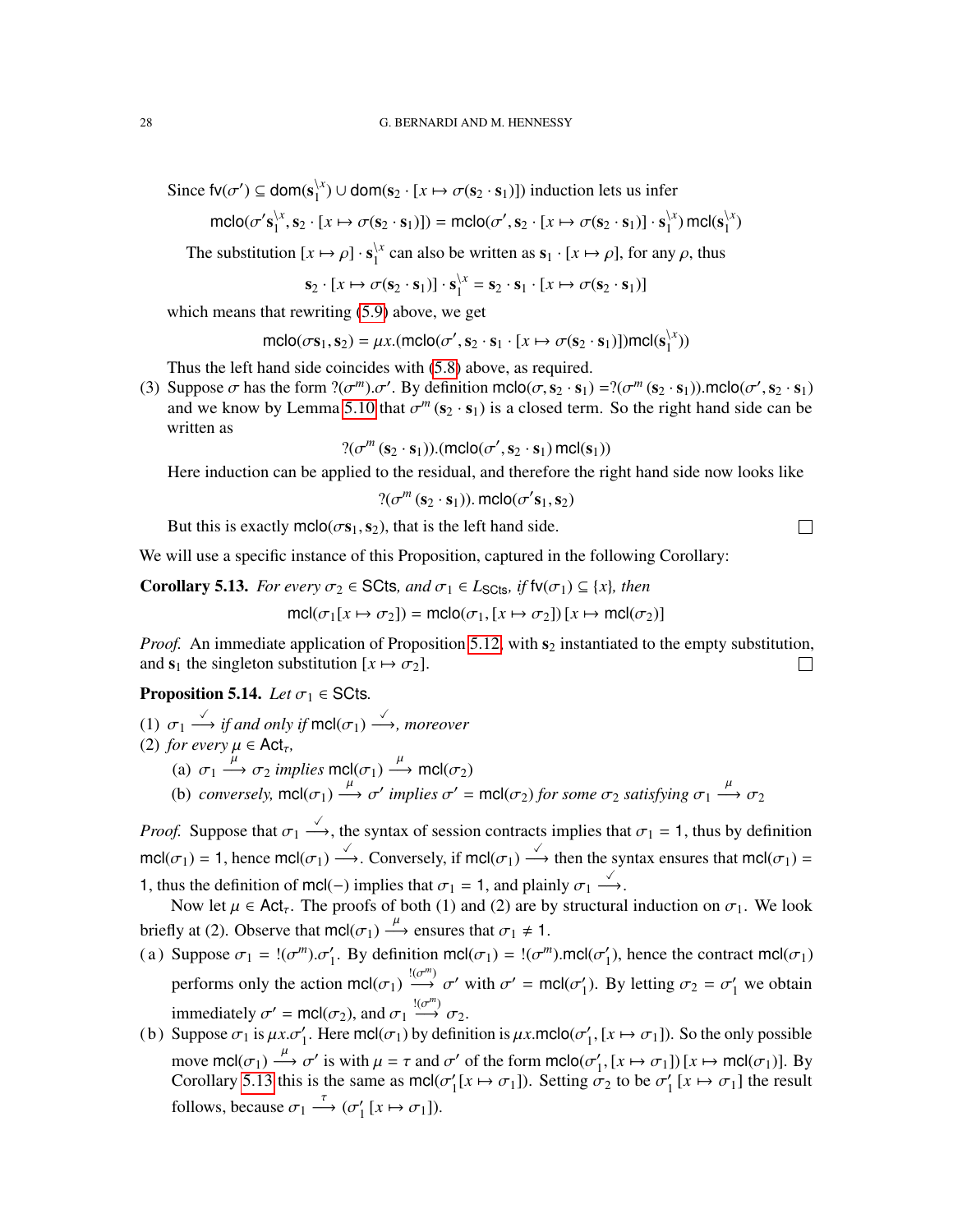(c) All other possibilities for  $\sigma$  are treated as in case [\(\(iv\)\)](#page-7-4).

<span id="page-28-2"></span>**Proposition 5.15.** *For every session contract*  $\sigma \in \text{SCts}$ ,  $\sigma \sim \text{mel}(\sigma)$ *.* 

*Proof.* Let R be the set { $(\sigma, \text{mcl}(\sigma))$  |  $\sigma \in \text{SCts}$ }. It is straightforward to use Proposition [5.14](#page-27-1) to show that  $\mathcal R$  is a strong bisimulation, as given in Definition [3.3.](#page-11-2)  $\Box$ 

<span id="page-28-0"></span>**Definition 5.16.** [ Peer-duality ] For every session contract  $\rho \in \mathsf{SCts}$ , let produal $(\rho)$  denote mcl $(\rho)$ .

<span id="page-28-1"></span>**Theorem 5.17.** *Suppose B is a preorder. Then*  $\rho \dashv E_{p2p}^B$  prdual( $\rho$ ) *for every session contract*  $\rho \in$  SCts.

*Proof.* From Lemma [5.10](#page-26-0) we know that  $mcl(\rho)$  is *m-closed* and therefore an application of Theo-rem [5.7](#page-23-0) gives mcl $(\rho)$  +  $\vdash_{P2P}^{\mathcal{B}}$  prdual $(\rho)$ .

We also know from Proposition [5.15](#page-28-2) that  $\rho \sim \text{mcl}(\rho)$ , and so the required  $\rho \dashv_{P2P}^B$  produal $(\rho)$  $\Box$ follows by Proposition [3.5.](#page-12-0)

5.3. The complement function. In the original extended abstract of the current paper, [\[BH14\]](#page-41-2) we proposed an alternative function cplmt(−) in order to construct the complementary contracts required by Theorem [3.16;](#page-15-0) this function was proposed independently in [\[BP12\]](#page-41-5), but for a different purpose.

In this section we show that the function cplmt(−) suffers the same issue of the standard duality: there exists a  $\sigma$  which is not in B-peer compliance with its proposed complement cplmt( $\sigma$ ), for every reasonable  $B$  (Example [5.21\)](#page-29-0).

We begin by recalling the necessary definitions, and then we present a series of examples.

## Definition 5.18. [ Complement ]

Let cplmt :  $L_{\text{SCts}} \longrightarrow L_{\text{SCts}}$  be defined inductively as follows,

$$
\text{cplmt}(\sigma) = \begin{cases}\n1 & \text{if } \sigma = 1, \\
x & \text{if } \sigma = x, \\
? \text{t.cplmt}(\sigma') & \text{if } \sigma = ! \text{t.}\sigma', \\
! \text{t.cplmt}(\sigma') & \text{if } \sigma = ? \text{t.}\sigma', \\
?(\sigma^m)\text{cplmt}(\sigma') & \text{if } \sigma = !(\sigma^m)\text{.}\sigma', \\
!(\sigma^m)\text{.} \text{cplmt}(\sigma') & \text{if } \sigma = ?(\sigma^m)\text{.}\sigma', \\
!(\sigma^m)\text{.} \text{cplmt}(\sigma_i) & \text{if } \sigma = ?\text{t.}\sigma_i, \\
\bigoplus_{i \in I} !1_i.\text{cplmt}(\sigma_i) & \text{if } \sigma = \bigoplus_{i \in I} ?1_i.\sigma_i, \\
\text{ax.cplmt}(\sigma' \mid \sigma \mapsto x]) & \text{if } \sigma = \mu x.\sigma'\n\end{cases}
$$

We say that  $cplmt(\sigma)$  is the *complement* of  $\sigma$ .

In the definition above the application of  $[\sigma \mapsto x]$  to  $\sigma'$  stands for the substitution of  $\sigma$  in place of x in the message fields that appear in  $\sigma'$ . The definition is the following,

 $\Box$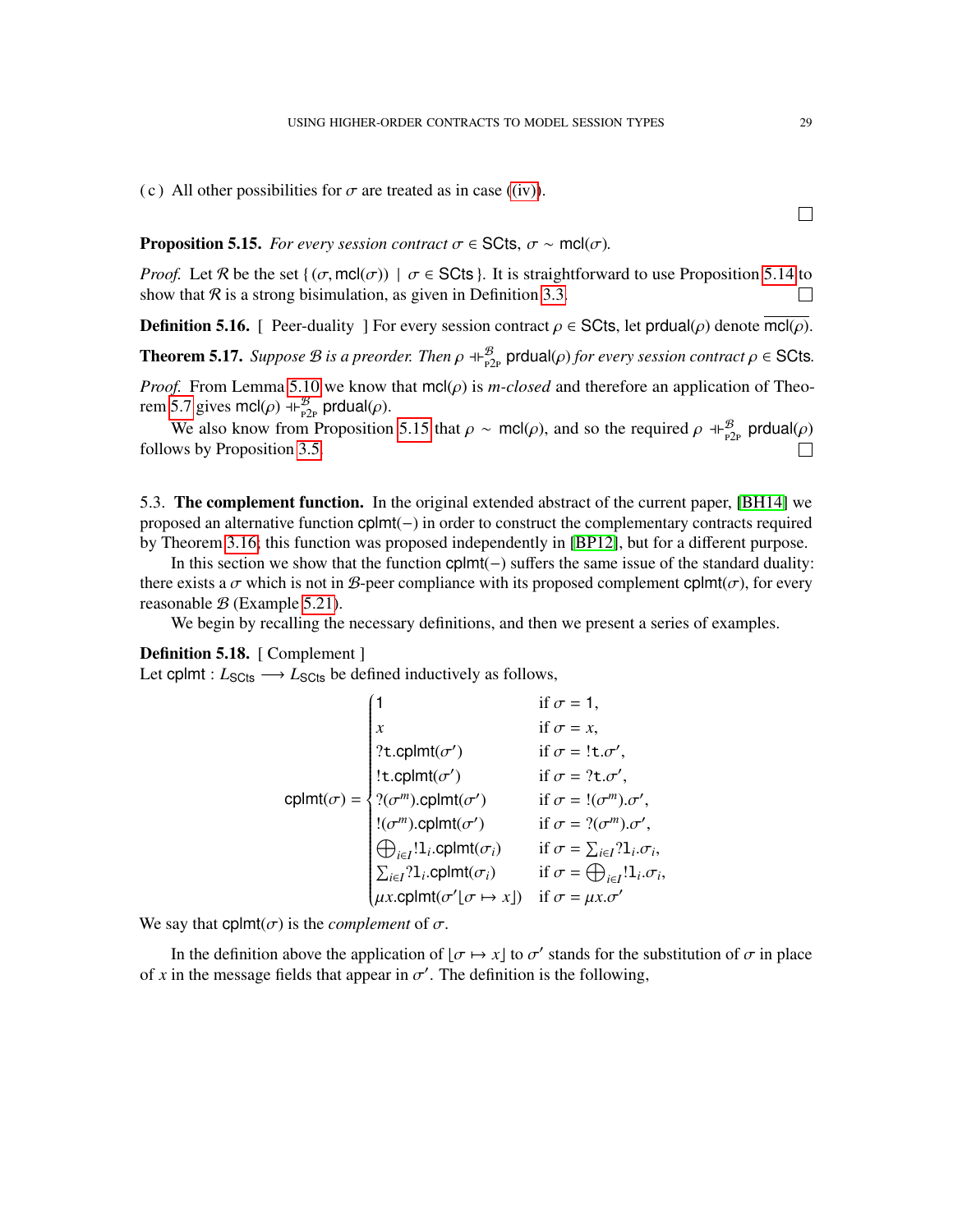$$
\rho[\sigma \mapsto x] = \begin{cases}\n1 & \text{if } \rho = 1, \\
y & \text{if } \rho = y, \\
?t.(\rho'[\sigma \mapsto x]) & \text{if } \rho = ?t. \rho', \\
!t.(\rho'[\sigma \mapsto x]) & \text{if } \rho = !t. \rho', \\
?(\rho''[\sigma \mapsto x]).(\rho'[\sigma \mapsto x]) & \text{if } \rho = ?(\rho''), \rho', \\
!(\rho''[\sigma \mapsto x]).(\rho'[\sigma \mapsto x]) & \text{if } \rho = !(\rho''), \rho', \\
\mu y.(\rho'[\sigma \mapsto x]) & \text{if } \rho = \mu y. \rho' \text{ and } y \neq x, \\
\mu x. \rho' & \text{if } \rho = \mu x. \rho'\n\end{cases}
$$

Example 5.19 ( Inner substitution ). In this example we show how the application of inner substitutions acts on terms. Fix a term  $\sigma \in \text{SCts}$ , by definition  $(?(y).y)[\sigma \mapsto y] = ?(\sigma).y$ . This equality shows that inner substitutions operate on the variables that appear free in the message parts of terms, and not on the ones in the continuations. We have likewise the equality  $(2(y).x)|\sigma \mapsto x| = 2(y).x$ because x appears free only in the continuation of the term  $?(\gamma)$ . As usual the substitution does not act on closed variables, thus  $(\mu y. ?(y).x)|\sigma \mapsto y| = \mu y. ?(y).x.$ 

As the application of  $\sigma \mapsto x$  does not change the number of prefixes that appear in a term, cplmt( $\sigma$ ) is defined for every session type term  $\sigma$ .

<span id="page-29-1"></span>Example 5.20 ( Complement function ). In this example we prove that in general the function cplmt(–) does not compute m-closed terms. Recall the type  $\sigma$  we used in Example [5.9,](#page-25-1) namely  $\sigma = \mu x.\sigma'$ , where  $\sigma' = \mu y. ?(y).x$ . Calculations let us prove the equality

$$
cplmt(\sigma) = \mu x.\mu y.!(\mu y.?(y).x).x
$$

The crucial observation here is that the contract  $cplmt(\sigma)$  is not m-closed, for it contains the message  $\mu y$ .?(*y*).*x*, which is an open term.

<span id="page-29-0"></span>**Example 5.21.** In this example we show a contract  $\sigma$  such that  $\sigma \neq \beta_P^B$  cplmt( $\sigma$ ) for every reasonable B. Recall the type  $\sigma = \mu x.\mu y. ?(y).x$  of Example [5.9.](#page-25-1) In Example [5.20](#page-29-1) we have proven that

cplmt( $\sigma$ ) =  $\mu x.\mu y.!(\sigma')$ .*x* where  $\sigma' = \mu y. ?(y).x$ 

Fix a reasonable relation B. We want to prove that  $\sigma \neq_{P2P}^B$  cplmt $(\sigma)$ . Since  $\sigma \stackrel{\tau}{\longrightarrow}$  unfold $(\sigma)$  and cplmt( $\sigma$ )  $\stackrel{\tau}{\longrightarrow}$  unfold(cplmt( $\sigma$ )), it suffices to prove that

<span id="page-29-2"></span>
$$
\text{unfold}(\sigma) \neq_{P2P}^{\mathcal{B}} \text{unfold}(\text{cplmt}(\sigma)) \tag{5.10}
$$

Let us unfold the terms  $\sigma$  and cplmt $(\sigma)$ ,

$$
\begin{array}{rcl}\n\text{unfold}(\sigma) & = & \text{unfold}( \mu x. \mu y. ?(y).x) \\
& = & \text{unfold}(\mu y. ?(y). \sigma) \\
& = & ?(\mu y. ?(y). \sigma). \sigma \\
\text{unfold}(\text{cplmt}(\sigma)) & = & \text{unfold}( \mu x. \mu y. !(\mu y. ?(y).x).x) \\
& = & \text{unfold}( \mu y. !(\mu y. ?(y).cplmt(\sigma)).cplmt(\sigma)) \\
& = & !(\mu y. ?(y).cplmt(\sigma)).cplmt(\sigma)\n\end{array}
$$

As preliminary fact, observe that  $($ unfold $($ cplmt $(σ))$ , unfold $(σ)) \notin B$ , because unfold $($ cplmt $(σ))$ performs an output action, unfold $(\sigma)$  performs an input action, and  $\mathcal B$  is reasonable. It follows that  $(\text{cplmt}(\sigma), \sigma) \notin \mathcal{B}.$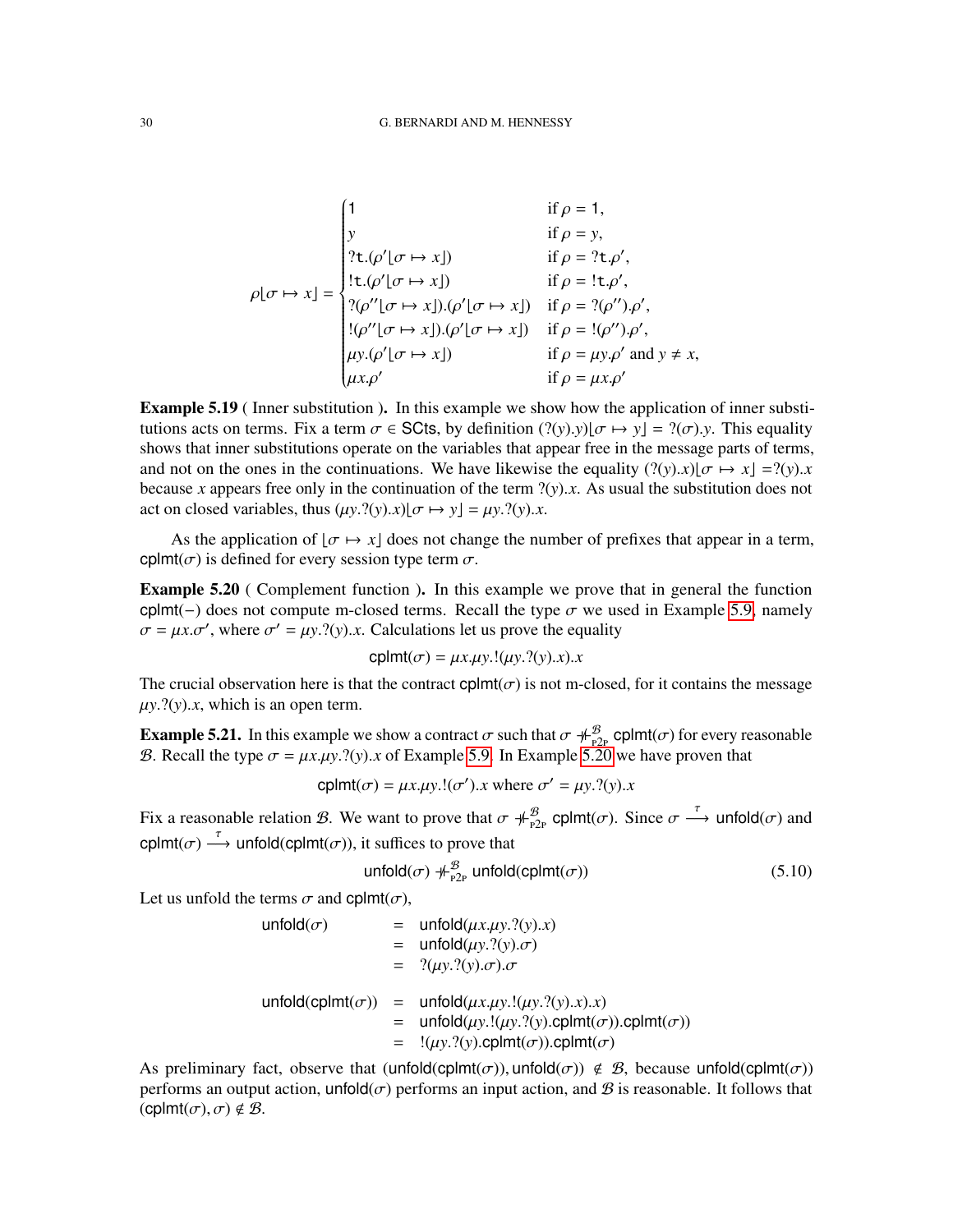<span id="page-30-1"></span>
$$
\frac{\Theta; \Gamma \vdash P \triangleright \Delta \cdot \kappa^+ : T^+ \cdot \kappa^- : T^-}{\Theta; \Gamma \vdash (\nu \kappa) P \triangleright \Delta} T^+ \mathcal{D} T^- \quad [CRes]
$$



Let  $\sigma_1 = \mu y$ .?(*y*).cplmt( $\sigma$ ) and  $\sigma_2 = \mu y$ .?(*y*). $\sigma$ . Plainly, unfold(cplmt( $\sigma$ )) = !( $\sigma_1$ ).cplmt( $\sigma$ ), and unfold $(\sigma) = ?(\sigma_2) \sigma$ .

Since unfold $(\sigma) \stackrel{\sqrt{\phantom{0}}}{\rightarrow}$ , Eq. [\(5.10\)](#page-29-2) will follow if we show that

unfold $(\sigma) \parallel$  unfold(cplmt $(\sigma)$ )  $\stackrel{\tau}{\to}_{\mathcal{B}}$ 

Thanks to the syntax of the contracts unfold( $\sigma$ ), unfold(cplmt( $\sigma$ )), and rule [I-Synch], we have to show that  $!(\sigma_1) \not\sim_B ?(\sigma_2)$ . In view of the definition of  $\bowtie_B$  we have to prove that  $(\sigma_1, \sigma_2) \notin \mathcal{B}$ . The visible moves unfold $(\sigma_1) \stackrel{?(\sigma_1)}{\longrightarrow}$  cplmt $(\sigma)$ , and unfold $(\sigma_2) \stackrel{?(\sigma_2)}{\longrightarrow} \sigma$ , together with  $(\text{cplmt}(\sigma), \sigma) \notin \mathcal{B}$ , and part [\(iii\)\)](#page-21-4) of Definition [5.1,](#page-21-5) ensure the desired  $(\sigma_1, \sigma_2) \notin \mathcal{B}$ , thus  $\sigma \#_{P2P}^{\mathcal{B}}$  cplmt( $\sigma$ ).

The argument used in the previous example can be adapted to show that that the complement function on session types does not commute with the unfolding function:

there exists a *T*  $\in$  Typ, such that cplmt(unfold(*T*))  $\neq_{eq}$  unfold(cplmt(*T*))

<span id="page-30-0"></span>5.4. Discussion. Here we briefly discuss the use of the duality operator  $\overline{T}$  in type-checking systems for session types. For processes we use the syntax of [\[YV07\]](#page-42-5), and the type-checking rules given on page 89, and in Figure 6 on page 80 of the same paper. For convenience we display in Figure [7](#page-30-1) a slightly generalised version of the main rule involving duality; there  $\kappa^+$ ,  $\kappa^-$  must have associated types  $T^+$ ,  $T^-$  satisfying  $T^+$   $\mathcal{D}$   $T^-$ . Here  $\mathcal{D}$  is some relation over types which intuitively captures the notion of ensuring complementary behaviour. In [\[YV07\]](#page-42-5) this is actually instantiated to duality:  $T^+ \mathcal{D} T^-$  if  $\overline{T^+} = T^-$ .

Let us now reconsider the program *P* in Example [1.2](#page-3-2) from the Introduction and discuss, informally, how it can be assigned a type. In order to use this instantiation of the rule in Figure [7](#page-30-1) we need to assign to  $\kappa_f^+$ ,  $\kappa_f^-$  types satisfying  $T^+ \mathcal{D} T^-$ . For convenience we work up to the type equivalence  $=$ <sub>eq</sub> generated by the subtyping relation.

Assume that *z* be at type  $T_z$  (this could be stated in the syntax itself by using the annotation *z*:  $T_z$ ). Since *z* replaces the formal parameter *x* in the recursion *X*[*z*,  $\kappa_f^-$ ], one expects  $T_x$ , the type of *x*, to be equivalent to  $T_z$ ,  $T_x =_{eq} T_z$ . By inspecting the syntax

throw  $x[k_f^+];\mathbf{0} \parallel \text{catch } y(z) \text{ in } ...$ 

we also know that the endpoint *x* is used according to the type  $T_x =_{eq}$  !( $T^+$ ). END, and that  $T^+$  must be a subtype of  $T_z$ , and so of  $T_x$ ,  $T^+ \le T_x$ . The last inequality is trivially satisfied by letting  $T^+ =_{eq} T_x$ , and this leaves us with the equation  $T^+ =_{eq} (T^+)$ . END. A session type that satisfies it is the following one,

$$
T^+ = \mu X.!(X)._{END}
$$

For *P* to be typable it is necessary also that the type of  $\kappa_{\rm f}$  $f^$ , namely  $T^-$ , be complementary to  $T^+$ . Since in *X*[*z*,  $\kappa_f^-$ ] the endpoint  $\kappa_f^$  $f_{\text{f}}$  replaces *y*, it must be the case that  $T^{-} =_{\text{eq}} T_y$ . At each iteration *y* is used to read *only once* an endpoint of type *T<sup>z</sup>* , so

$$
T_y =_{eq}
$$
 ?( $T_z$ ).END =<sub>eq</sub> ?( $T_x$ ).END =<sub>eq</sub> ?( $T^+$ ).END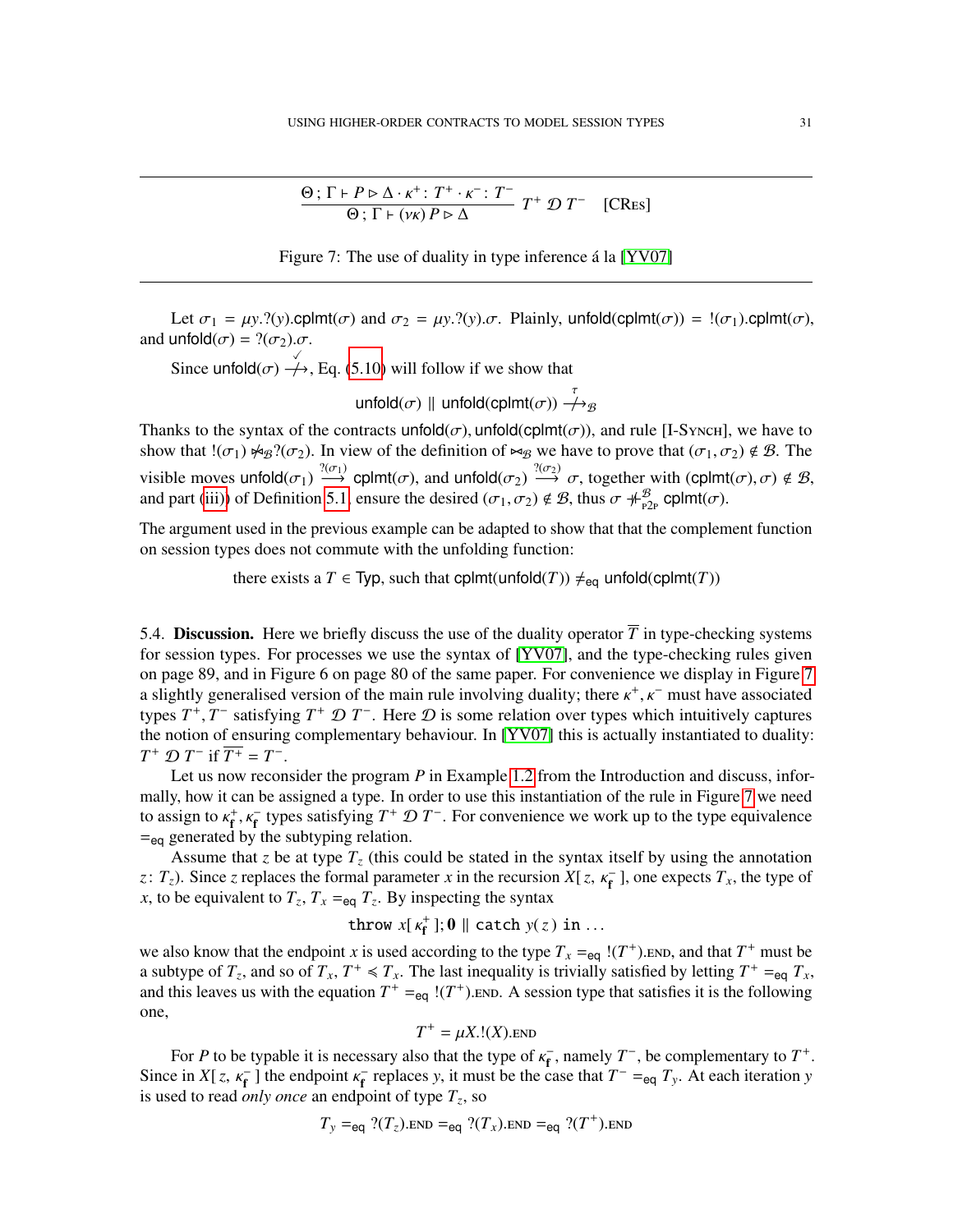and thus  $T^- = ?(T^+)$ . END. It may seem counter-intuitive that the behaviour of a process that uses an endpoint according to the type  $T^+$ , i.e.  $\mu X$ .!(*X*). END, be complementary to the behaviour of a process that uses the other endpoint according to type  $T^-$ , i.e.  $?({T^+})$ . END. But this is easily understood if we unfold the types:

$$
\begin{array}{rcl}\n\text{unfold}(T^+) & = & !(T^+).\text{END} \\
\text{unfold}(T^-) & = & ?(T^+).\text{END}\n\end{array}
$$

More formally, since  $M(T^{-})$  = unfold( $M(prdual(T^{+})))$ ) Theorem [5.17](#page-28-1) ensures that for any preorder B, we have  $\mathcal{M}(T^-)$  +  $\vdash_{P_2P}^{\mathcal{B}} \mathcal{M}(T^+)$ , and by using the types  $T^+$  and  $T^-$  we can type *P* (see Appendix [B\)](#page-38-1). Our discussion shows that in general if an endpoint  $\kappa^+$  is used as prescribed by a type  $T^+$ , then the other endpoint of the session, i.e.  $\kappa^+$ , needs to be used according to a type  $T^-$  which contains the type of  $\kappa^+$ . In other terms, to know how a system uses  $\kappa^-$  one needs to know how the system uses  $\kappa^+$ .

Our proposal is to amend the type-checking system in [\[YV07\]](#page-42-5) by using the variation of the rule [CRES] in Figure [7](#page-30-1) where

$$
T^+ \mathcal{D} T^- \text{ whenever } \mathsf{prdual}(T^+) = T^- \tag{5.11}
$$

Here we use prdual in the obvious manner as an operator on types although formally it has only been defined on contracts. This version of the rule has a behavioural justification due to Theorem [5.17](#page-28-1) and the interpretation  $M$  of types as contracts. It ensures that  $T^+$  interpreted as a contract is in  $\mathcal{B}$ -mutual compliance with  $T^-$ :  $\mathcal{M}(T^+)$  +  $\mathcal{B}_{P2p}$   $\mathcal{M}(T^-)$ .

This version of the rule, using prdual also leads to a more powerful type-checking system. Using it we can type the program *P* from Example [1.2.](#page-3-2) In Appendix [B](#page-38-1) we give all the details of a derivation tree for of  $\vdash$  *P*, but using the generic rule from Figure [7.](#page-30-1) The construction of this derivation tree gives rise to a series of conditions on types, which boil down to:

<span id="page-31-2"></span><span id="page-31-0"></span>
$$
T_x =_{\text{eq}} (T_x). \text{END} \tag{5.12}
$$

<span id="page-31-3"></span><span id="page-31-1"></span>
$$
T_{y} =_{\text{eq}} ?(T_{x}).\text{END}
$$
 (5.13)

$$
T_x \mathcal{D} T_y \tag{5.14}
$$

We have already argued that [\(5.12\)](#page-31-0) is satisfied by  $T^+$ , and that [\(5.13\)](#page-31-1) is satisfied by the  $T^-$  we discussed earlier on, so if we choose  $\mathcal D$  as in [\(5.11\)](#page-31-2) above [\(5.14\)](#page-31-3) is also satisfied. Thus the derivation of  $\vdash$  *P* exists with our suggested modified inference rule.

If we choose  $\mathcal D$  to be the standard duality, then [\(5.14\)](#page-31-3) is not satisfied, because  $\overline{T^+} \neq_{eq} T^-$ , and so we cannot derive  $\vdash$  *P*.

Thus far, we have discussed only session types. The type systems that use session types, though, use the duality also to type channel (i.e. non session) types.

As an example, consider the type discipline of [\[Vas12\]](#page-42-10). In that paper channels are resources that can be replicated, while session endpoints are resources that cannot be replicated. This distinction is borne out by the types, which are pairs  $(q, T)$ , or simply  $qT$ , where  $q$  is a qualifier that can be either un (unbound) or lin (linear), and *p* is a *pretype*. Pretypes are elements of STyp.

<span id="page-31-4"></span>**Example 5.22.** [ Replication and ever-lasting communications ] we write the next process using the syntax of [\[Vas12\]](#page-42-10),

$$
Q = (vxy)(\overline{x}\langle x \rangle.0 \parallel \ln y(z).\overline{z}\langle z \rangle.0)
$$

The process  $\hat{O}$  creates two fresh names  $\hat{x}$  and  $\hat{y}$ , then sends  $\hat{x}$  sends over itself, to the process un  $y(z)$ . $\overline{z}(z)$ .0, which is a replicated input. Upon reception of *x* over *y*, the replicated input reduces to  $\bar{x}(x)$ .0 || un  $y(z)$ . $\bar{z}(z)$ .0. This entails a livelock, and no communication takes place.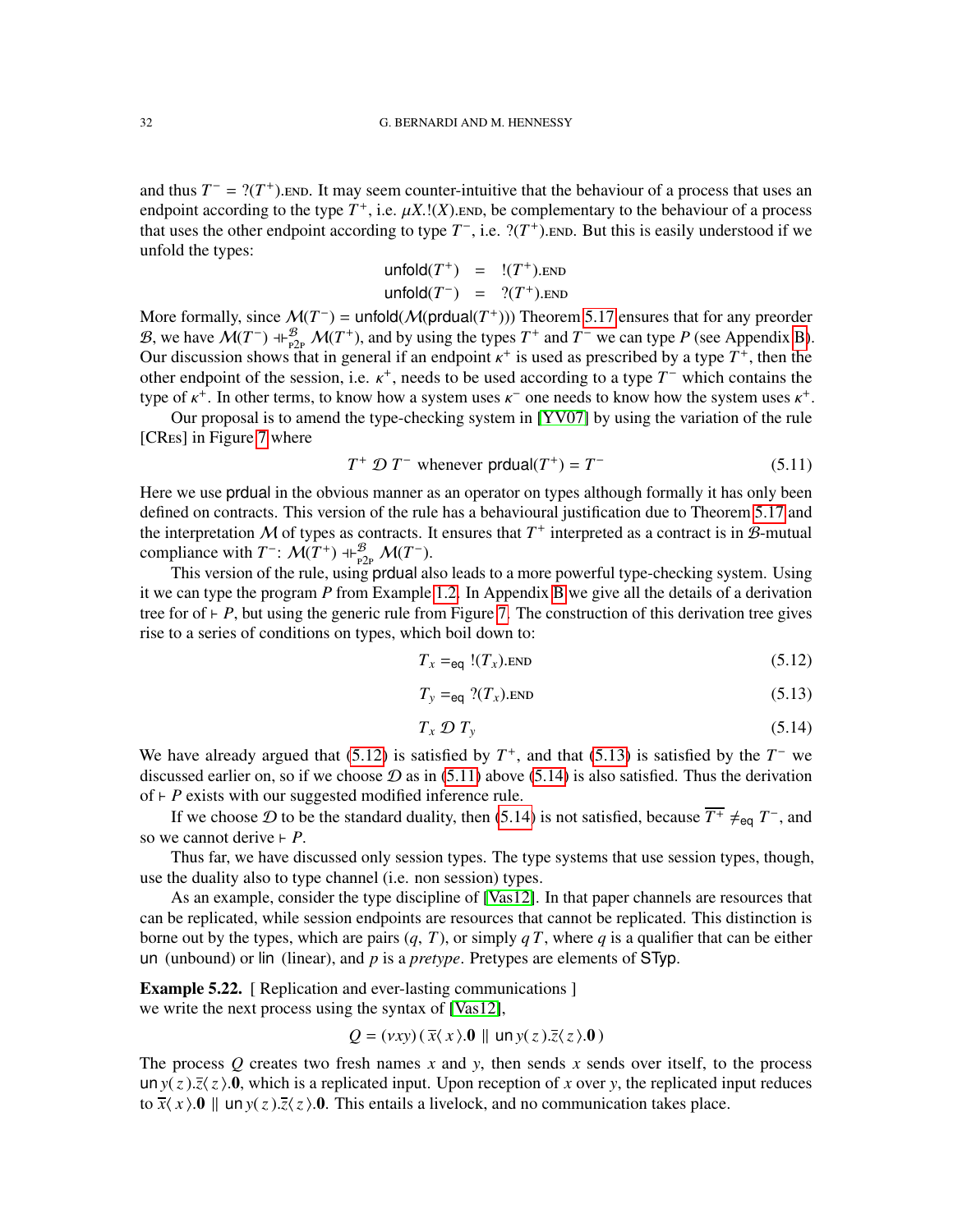<span id="page-32-1"></span>
$$
\frac{\Gamma, x \colon T^+, y \colon T^- \vdash P}{\Gamma \vdash (vxy)P} T^+ \mathcal{D} T^-
$$
 [T-Res]

Figure 8: The use of duality in type inference  $\acute{a}$  la [\[Vas12\]](#page-42-10)

Since *x* sends itself, it must be an unbound resource, that is it can be duplicated. The syntax un  $y(z)$ . $\bar{z}(z)$ .0 means that also the name *y* can be duplicated. In turn the types of both *x* and *y* will be decorated with the qualifier un .

To show that  $\vdash Q$  we use the derivation rules of [\[Vas12\]](#page-42-10), but replacing the rule that depends on the duality, namely [T-Res] of that paper, with the rule in Figure [8.](#page-32-1) The derivation of  $\vdash Q$ , whose details are in Appendix [B,](#page-38-1) depends on the satisfaction of three requirements, namely

$$
T_x =_{eq}
$$
 un  $!(T_x)$ .  
END,  $T_y =_{eq}$  un  $?(T_x)$ .  
END,  $T_x \mathcal{D} T_y$ 

Also in this case the power of the type system can be improved by using prdual in place of the standard duality. If, modulo the qualifiers, we instantiate  $D$  as in [\(5.11\)](#page-31-2) then we can derive  $\vdash Q$ , while if we instantiate  $D$  to the standard type duality, then we cannot derive  $\vdash Q$ . The details are in Appendix [B.](#page-38-1)

## 6. Conclusion

<span id="page-32-0"></span>In this paper we proposed a new model for recursive higher-order session types [\[HVK98\]](#page-42-1), which is fully-abstract with respect to the subtyping relation [\[GH05\]](#page-42-4). The interpretation of session types maps them into higher-order session contracts. This is a sublanguage of higher-order contracts for web-services.

To construct the model, we have equipped those contracts with a novel behavioural theory. In our theory the observable behaviour of contracts is expressed via a standard LTS, but the interactions of contracts are parametrised over preorders Bs. The result is a family of LTS. For each one of them we defined a mutual compliance,  $+\frac{B}{p2p}$ . Then we defined a family of behavioural preorders,  $\subseteq^B$ , such that  $\sigma_1 \sqsubseteq^B \sigma_2$  is all the contracts in B-mutual compliance with  $\sigma_1$  is in B-mutual compliance with  $\sigma_2$ . The preorder that models the subtyping is the greatest solution of the equation  $X = \mathbb{E}^X$ , and Theorem [4.10](#page-20-2) shows that the model is fully-abstract.

The technical development relies on a coinductive syntactic characterisation of the preorders  $\subseteq^{\mathcal{B}}$  (Corollary [3.19\)](#page-16-0). The completeness of the characterisation depends on the existence for every contract  $\rho$  of a contract  $\sigma$  in *B*-mutual compliance with  $\rho$ , at least when B is a preorder. To prove this we introduced a novel function called *peer-dual*, and we have shown that this function improves on the standard duality, in that it allows us to type more well-formed processes.

Moreover, the examples in Section [5.4](#page-30-0) suggest that type checking algorithms based on the standard inductive duality, are not complete with respect to type disciplines based on the *coinductive duality* of [\[GH05,](#page-42-4) Def. 9].

In summary, the contributions of this paper are two, namely

- the first fully-abstract model of the subtyping for session types of [\[GH05\]](#page-42-4),
- the definition of a novel type duality, which leads to type systems more powerful than the one relying on the standard definition of type duality [\[HVK98\]](#page-42-1).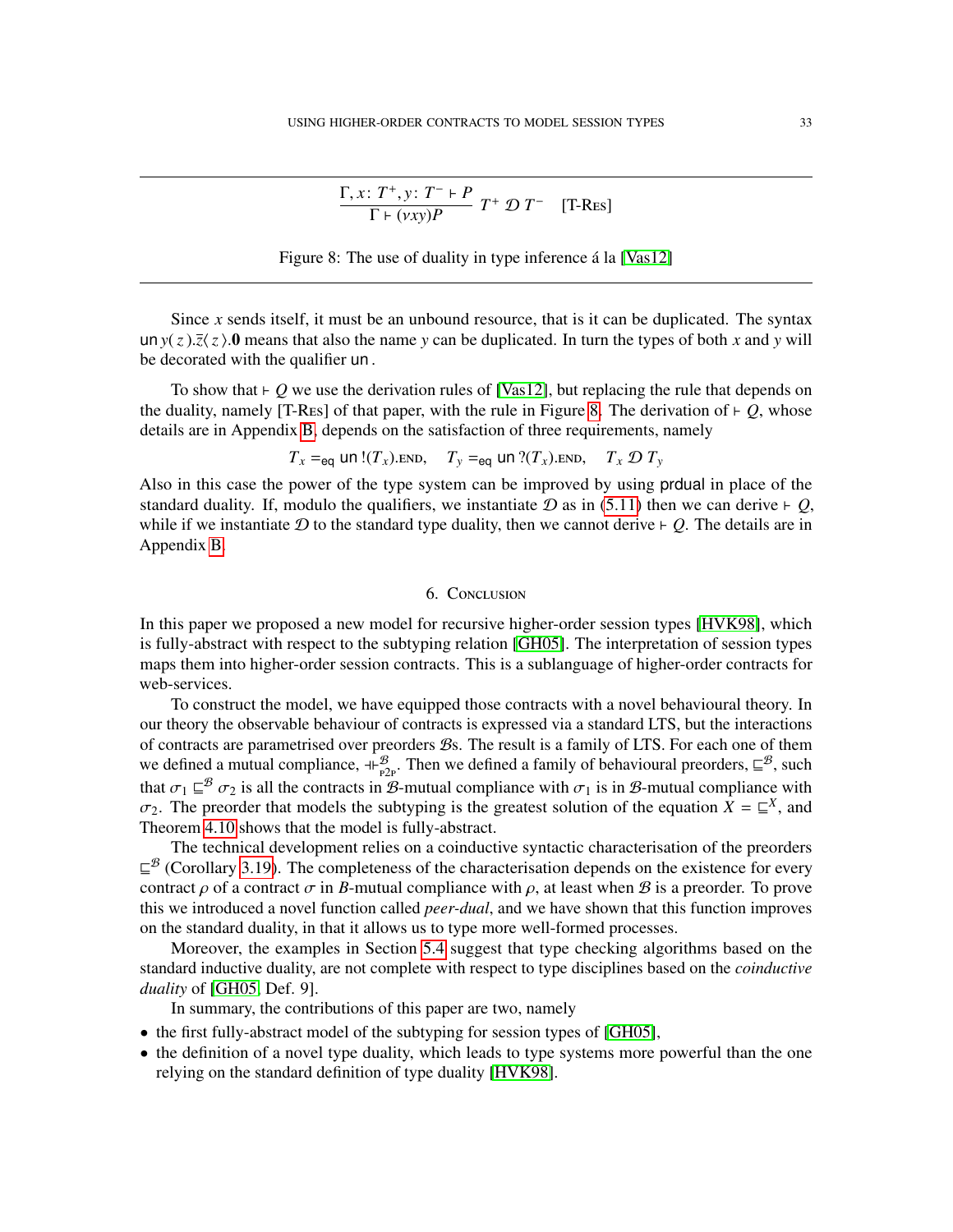6.1. Related work. The material in sections 2,3, and 4 is adapted from chapter 8 of [\[Ber13\]](#page-40-4). Lemma [4.9](#page-19-1) in this paper is analogous to Lemma 8.1.5 of [\[Ber13\]](#page-40-4), of that thesis. Lemma 8.1.5 relies on Lemma 7.2.18 (also of [\[Ber13\]](#page-40-4)) which turns out to be false: and a counter example is the session contract  $\mu x$ .!(*x*).1. Spurred on by this problem, we investigated a novel definition of type duality, that we described in Section [5.](#page-21-0)

Contracts for web-services: First-order contracts for web-services and the notion of contract compliance have been proposed first in [\[CCLP06\]](#page-41-6), and have been improved on in [\[LP07\]](#page-42-9). In [\[CCLP06\]](#page-41-6) a sub-contract relation is defined, which leads to the definition of compliance. In contracts, in [\[LP07\]](#page-42-9) the compliance is defined in terms of the LTS of contracts, and then, in the style of testing theory [\[DH84\]](#page-41-7), the sub-contract preorder is defined using the compliance. All the subsequent works including this paper - adhere to that style.

The most recent accounts of first-order contracts for web-services are [\[Pad10,](#page-42-2) [CGP09\]](#page-41-1). A striking difference between the two papers is the treatment of infinite behaviours. In [\[Pad10\]](#page-42-2) infinite behaviours are expressed by recursive contracts, whereas in [\[CGP09\]](#page-41-1) there is no recursive construct, µ*X*.−, and the theory accounts for infinite behaviours by using a *coinductively* defined language. Our treatment of infinite behaviours follows the lines of [\[Pad10\]](#page-42-2).

Both [\[Pad10,](#page-42-2) [CGP09\]](#page-41-1) define a subcontract preorder for contracts of server processes, a more generous *weak* subcontract. They propose mechanisms to coerce contracts, namely orchestrators [\[Pad10\]](#page-42-2) and filters [\[CGP09\]](#page-41-1), and show that if two contracts,  $\sigma_1$ ,  $\sigma_2$  are in the weak subcontract, then there exists a coercion *f* such that  $\sigma_1$  and  $f(\sigma_2)$  are in the subcontract relation [\[Pad10,](#page-42-2) Corollary 3.11], [\[CGP09,](#page-41-1) Theorem 3.9].

The authors of [\[CGP09\]](#page-41-1) introduce also a compliance for processes, and show that if contracts are associated to processes by a relation that satisfies a number of properties (Definition 4.2 in that paper), then two processes are in compliance if the associated contracts are in compliance (see Theorem 4.5 there).

Session types: Session types has been presented for the first time in [\[THK94\]](#page-42-0). There the language for types is higher-order and without recursion, and the type duality is defined inductively in the obvious way. The main result of [\[THK94\]](#page-42-0) is that well-typed programs cannot incur in communication errors (see Theorem 5.10 there). This type-safety result is a landmark of session types, and is proven is almost every presentation of session typed languages.

The original presentation of [\[THK94\]](#page-42-0) has been extended extended to recursive higher-order session types in [\[HVK98\]](#page-42-1), where also the definition of type duality that we reported in Figure [5](#page-21-1) has been proposed. The authors of [\[HVK98\]](#page-42-1) argue in favour of program abstractions, that help programmers structure the interaction of processes around sessions. As in [\[THK94\]](#page-42-0), the proposed result is that a "typable program never reduces into an error" (see Theorem 5.4 (3) of [\[HVK98\]](#page-42-1)). In [\[YV07,](#page-42-5) pag. 86, paragraph 4], though, it is shown that that result is not true, that is the type system of [\[HVK98\]](#page-42-1) does not satisfy type-safety. The authors of [\[YV07\]](#page-42-5) amend the type system of [\[HVK98\]](#page-42-1), thereby achieving type-safety (see Theorem 3.4 of [\[YV07\]](#page-42-5)).

Subtyping for recursive higher-order session types has been introduced in [\[GH05\]](#page-42-4), along with a *coinductive* definition of the duality. In addition to the standard type-safety result (Theorem 2), the authors show also a type-checking algorithm which they prove sound (Theorem 5) wrt the type system. The proof of soundness, though, relies on a relation between the inductive and the coinductive dualities (Proposition 5 there) which in general is false; a counter example is provided by the session type  $\mu X$ .!(*X*).end. The consequence is that there is the possibility that the algorithm of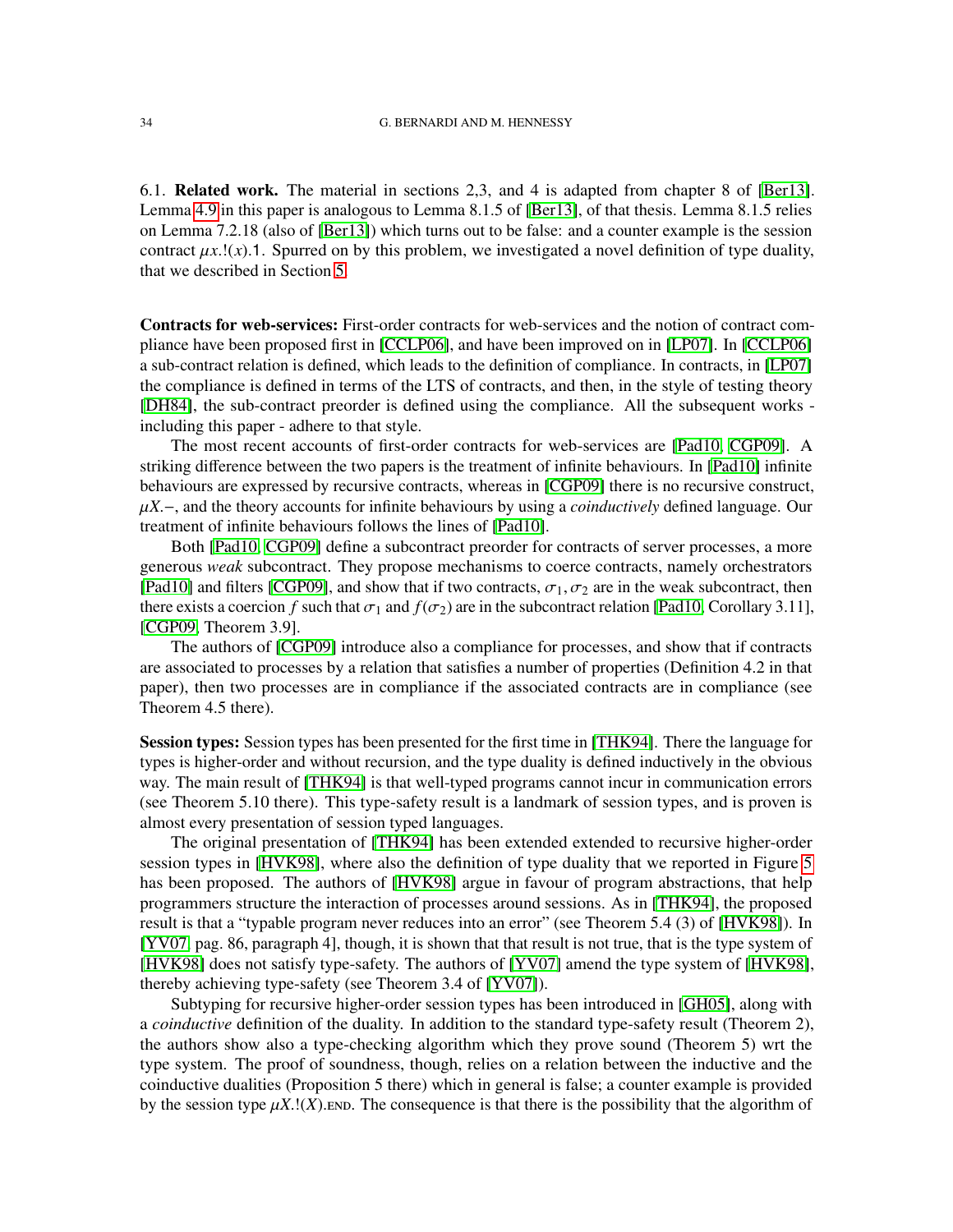```
type T = \{T \text{ . end }
```

```
def f (x: T, y: dual of T) =new a \ b: T
        x!a |
        y?z. f!(z, b)
{ }
```
<span id="page-34-0"></span>Figure 9: Script in SePI for the process *P* of Example [1.2](#page-3-2)

[\[GH05\]](#page-42-4), if employed in more general settings, may not be sound, that is reject programs which are well-typed.

An alternative "fair" subtyping has been proposed recently in [\[Pad11\]](#page-42-13). There session types are higher-order and recursive, their operational semantics is defined by parametrising the interactions of session types on pre-subtyping relations, and the fair subtyping is defined as a greatest fixed point (Definition 2.4).

In our development we adopted the same technique of [\[Pad11\]](#page-42-13). However, our aim was to model the standard subtyping of [\[GH05\]](#page-42-4), while Padovani focuses on the properties of his fair subtyping.

An overview of the major development of session types is [\[DCd09\]](#page-41-0).

Session types have been fertile ground for theoretical studies as well as for implementations. For instance, a programming language equipped with session types is SePI [\[FV13\]](#page-42-14). In SePI, the process *P* of Example [1.2](#page-3-2) is rendered by the code in Figure [9,](#page-34-0) and the type checker accepts *P*, because it uses the *coinductive* duality rather than the inductive one [\[Vas13\]](#page-42-15).

**Models of Gay & Hole subtyping:** The first attempt to model the Gay & Hole subtyping of  $[GH05]$ in terms of a compliance preorder appeared in [\[LP08\]](#page-42-16). For a comparison of that research and our work the reader is referred to [\[BH12\]](#page-41-4). The authors of [\[Bd10\]](#page-40-0) have shown the first sound model of this subtyping restricted to first-order session types, by using a subset of contracts for web-services, a mutual compliance, called *orthogonality*, and the preorder generated by it. The B-peer compliances we used in this work generalises to parametrised LTSs the orthogonality of [\[Bd10\]](#page-40-0).

Following the approach of [\[Bd10\]](#page-40-0), in [\[BH12\]](#page-41-4) we have shown a fully-abstract model of the subtyping, but using the standard asymmetric compliance and an intersection of the obvious server and client preorders.

An alternative definition of the model proposed in [\[BH12\]](#page-41-4) can be found in [\[Ber13,](#page-40-4) Chapter 5], where must testing of [\[DH84\]](#page-41-7) is used in place of the compliance. This entails immediately the differences between the standard subtyping of [\[GH05\]](#page-42-4) and the fair one of [\[Pad11\]](#page-42-13), for they are just the differences between must preorder and the should preorder.

This paper subsumes [\[BH12\]](#page-41-4) in the sense that Theorem [4.10](#page-20-2) of this work implies Theorem 5.2 of [\[BH12\]](#page-41-4).

The authors of [\[Bd10\]](#page-40-0) have also extended their work to higher-order session types. However in their recent work [\[BdL13\]](#page-40-1) only a subset of types is modelled, for instance the types  $\mu X$ .!(*X*).end is ruled out, and has no behavioural interpretation at all. This is because the authors of [\[BdL13\]](#page-40-1) use the standard definition of syntactic duality, and define the LTS of contracts by stratification. In contrast with [\[BdL13\]](#page-40-1), we have argued that types as  $\mu X$ .!(X). END are necessary to type a series of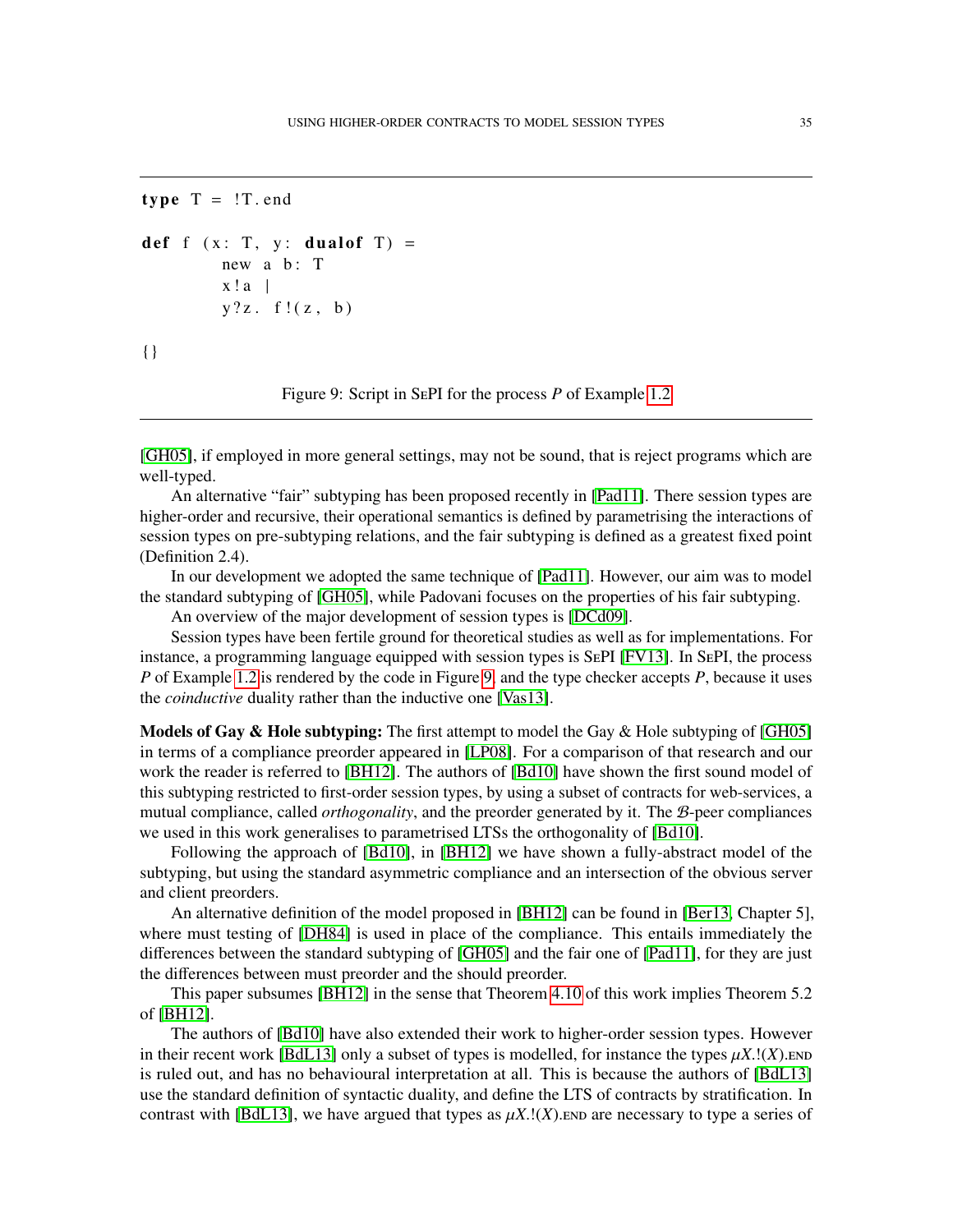well-formed processes. Because of this, we have replaced the standard type duality function,  $\overline{\sigma}$ , with our novel *peer-duality* function,  $prdual(\sigma)$ , and we have defined the LTS of contracts *coinductively*. As a result, the type  $\mu X$ .!(X). END in our theory is given the following observable behaviour, where  $\rho = \mathcal{M}(\mu X.!(X).$ END):



Semantic subtyping: We view our main result as a behavioural or *semantic* interpretation of Gay & Hole subtyping. There is an alternative well-developed approach to semantic theories of types and subtyping [\[FCB08\]](#page-42-17) in which the denotation of a type is given by the set of values which inhabit it, and subtyping is simply subset inclusion. This apparent simplicity is tempered by the fact that for non-trivial languages, such as the pi-calculus [\[CDV08\]](#page-41-8), there is a circularity in the constructions due to the fact that determining which terms are values depends in turn on the set of types. This circularity is broken using a technique called *bootstrapping* or *stratification*, essentially an inductive approach. The research using this approach which is closest to our results on Gay  $\&$  Hole subtyping may be found in [\[CDCGP09\]](#page-41-9); this contains a treatment of a very general language of session types, an extension of Gay & Hole types. But there are essential differences. The most important is that their model does not yield a semantic theory of Gay & Hole subtyping. Their subtyping relation,  $\leq$ , is defined via an LTS generated by considering the transmission of values rather than session types; effectively subtyping is not allowed on messages. The resulting subtyping is very different than our focus of concern, the Gay & Hole subtyping relation  $\leq$ . For example the preorder  $\leq$  has bottom elements, in contrast to  $\leq$ , and ?(Int).end  $\leq$  ?(Real).end whereas ?(Int).end  $\nleq$  ?(Real).end. The particular use of *stratification* (Theorem 2.6) is also complex, and rules out the use of session types such as  $\mu X$ .! $(X)$ . END. Finally they use as types infinite regular trees whereas we prefer to work directly with recursive terms, as proposed in [\[GH05\]](#page-42-4); for example this allows us to discuss the inadequacies of the type-checking rules of [\[YV07\]](#page-42-5).

Nevertheless the extended language of sessions types of [\[CDCGP09\]](#page-41-9) is of considerable significance. It would be interesting to see if it can be interpreted behaviourally using our co-inductive approach, particularly endowed with a larger subtyping preorder more akin to the standard Gay  $\&$ Hole relation [\[GH05\]](#page-42-4).

*Further behavioural models:* Recently, a behavioural model for multi-party first-order session types appeared [\[DY13\]](#page-41-10), which is based on communicating automata rather than contracts for webservices. The focus of [\[DY13\]](#page-41-10) is not to model the subtyping.

6.2. Future work. In [\[BH12\]](#page-41-4), building on [\[Bd10\]](#page-40-0), we have already developed a result similar to the full-abstraction of Section [4,](#page-17-0) but for for *first-order* session contracts, and using a combination of *server* and *client* subcontract relations. We leave as future work showing how this approach can be recovered from our *peer* subcontract relation.

Even though standard models of recursive types are based on regular trees [\[PS96,](#page-42-6) [BH98\]](#page-40-3), tree models for recursive higher-order session types are still lacking. We plan to develop such a model, and to show the connection with the notions we used in this paper. Establishing such a connection will help us motivating the complement function, and showing its connection with other notions of duality, for instance the co-inductive one of [\[GH05,](#page-42-4) Def. 9].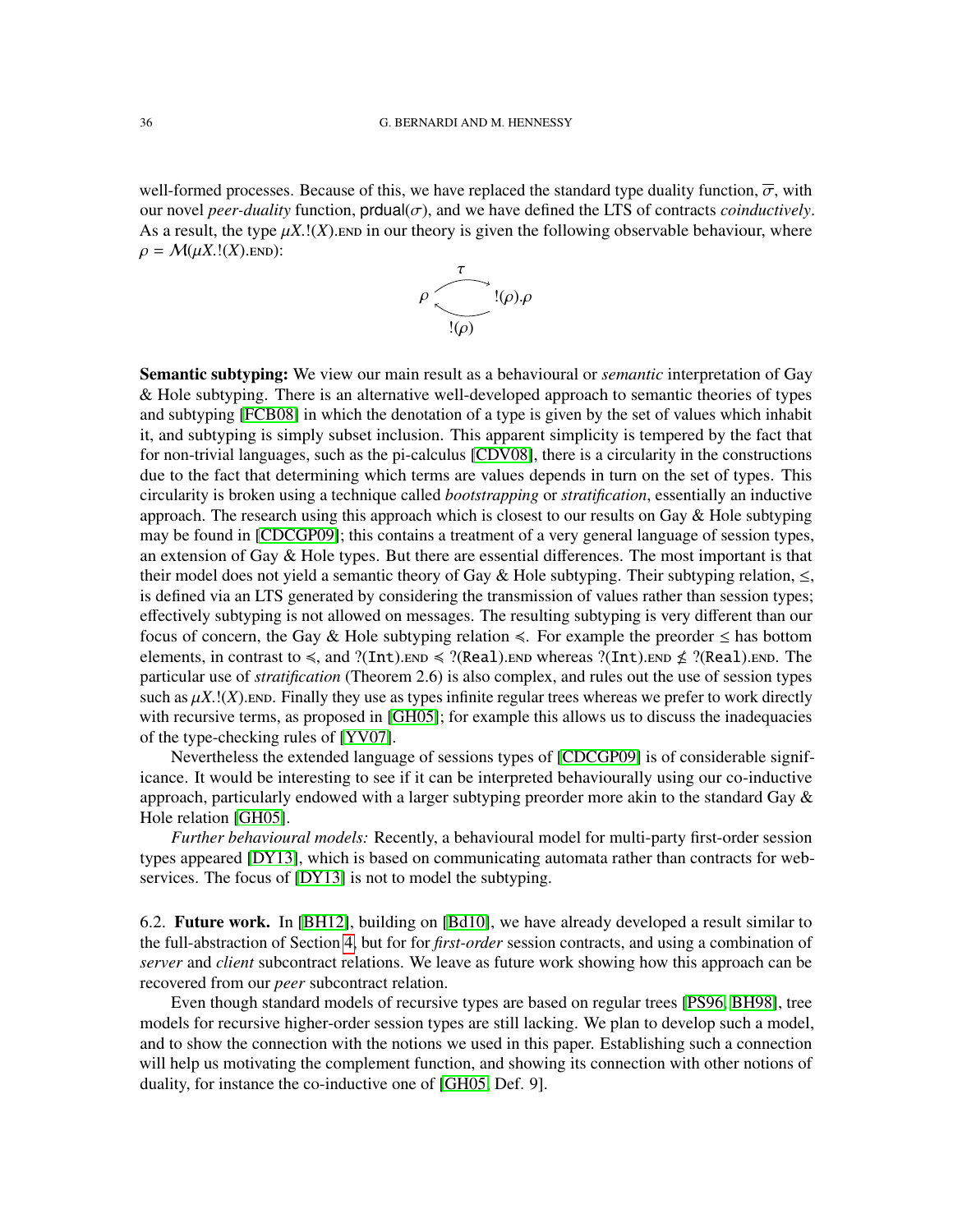Recently, type disciplines based on session types have been proposed, which guarantee that well-typed programs are free from deadlocks [\[DCdY07,](#page-41-11) [Wad12,](#page-42-18) [VV13\]](#page-42-19). However, all those papers deal but with finite (i.e. non recursive) types. We plan to investigate whether the semantic techniques we used in this work lead to type systems for recursive session types that guarantee deadlock freedom.

*Acknowledgements.* The authors would like to thank Vasco Vasconcelos for having provided the SePI code shown in Figure [\(9\)](#page-34-0), for his remarks on the SePI type checker, and for having brought the type  $\mu x.\mu y. ?(y).x$  of Example [5.21](#page-29-0) to our attention.

#### Appendix A. Standard Definitions

<span id="page-36-0"></span>The following definitions apply equally well to the language of session types and the language of session contracts. Periodically we change from one to the other in the exposition.

In the language  $L_{\text{SCEs}}$  we have the standard notion of free and bound occurrences of the recursion variables *X*, *Y*, . . . which lead to the standard notion of closed terms.

A.1. Substitutions. A substitution is a finite partial map from variables to closed terms. Here we use as an example language that of session contracts, thus for the language  $L_{\text{Sט}}$  a substitution takes the form

$$
s: var \rightharpoonup SCts
$$

where dom(s) is a finite subset of var. Substitutions are composed by letting  $s_1 \cdot s_2$  have as domain  $dom(s_1) \cup dom(s_2)$ , with

$$
\mathbf{s}_1 \cdot \mathbf{s}_2(x) = \begin{cases} \mathbf{s}_1(x), & \text{if } x \in \text{dom}(\mathbf{s}_1) \\ \mathbf{s}_2(x), & \text{if } x \in \text{dom}(\mathbf{s}_2), \ x \notin \text{dom}(\mathbf{s}_1) \end{cases}
$$

This, together with the empty substitution, denoted  $\varepsilon$ , endows the collection of substitutions with the structure of a monoid. We use two further operations on substitutions:  $s^x$  has as domain dom(s) – {*x*} and acts like s on all variables in its domain, while for any operator *g*, *g*(s) is the substitution with the same domain as **s** and maps each *X* in this set to  $g(s(x))$ .

The action of a substitution on a term *T*, written *T*s, is defined by structural induction on *T*. Thus for the language *L*<sub>SCts</sub> the definition is as follows:

$$
\rho s = \begin{cases}\n1 & \text{if } \rho = 1 \\
y & \text{if } \rho = y, y \notin \text{dom}(s) \\
s(y) & \text{if } \rho = y, y \in \text{dom}(s) \\
?t.(\rho's) & \text{if } \rho = ?t.\rho' \\
!t.(\rho's) & \text{if } \rho = !t.\rho' \\
?(\rho''s).(\rho's) & \text{if } \rho = ?(\rho''), \rho' \\
!(\rho''s). \rho's & \text{if } \rho = !(\rho''), \rho' \\
\mu y.(\rho's)^y & \text{if } \rho = \mu y. \rho'\n\end{cases}
$$

Here the important clause is the last one; when applying s to the recursive term  $\mu y . \rho'$  it applies the restricted substitution  $s^y$ , which leaves the variable *y* untouched, to the body  $\rho'$ . Note that no notion of  $\alpha$ -conversion is required.

It is easy to show the standard compositional property of substitutions, namely  $(\rho s_1)s_2$  =  $\rho$  (s<sub>1</sub> · s<sub>2</sub>), by structural induction on  $\rho$ .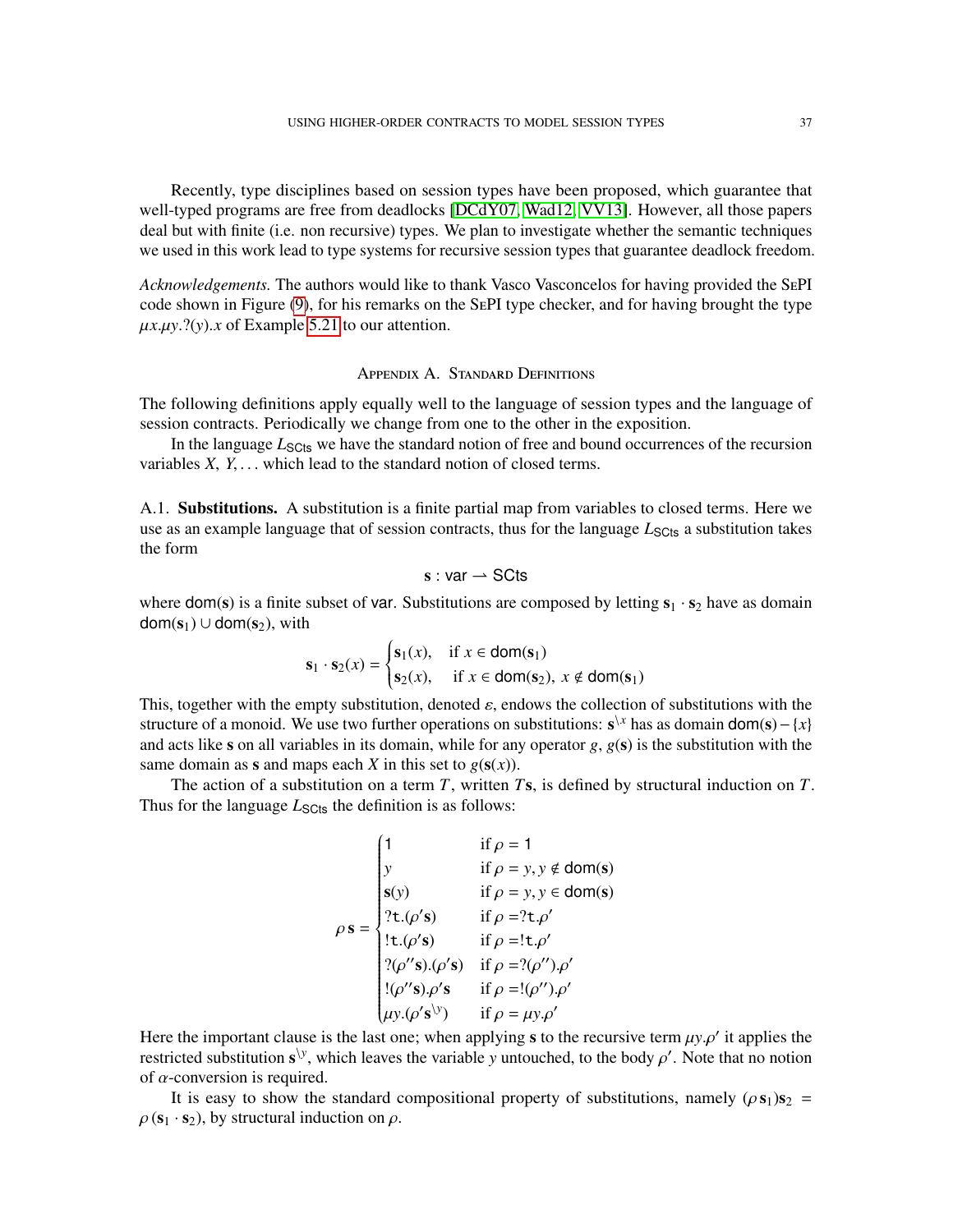$$
\frac{S[X \mapsto \mu X.S] \text{ unfolded } T}{\mu X.S \text{ unfolded } T} \qquad \qquad \frac{\mu X.S}{T \text{ unfolded } T}
$$

$$
\frac{T \text{unfold } T}{T}
$$

<span id="page-37-0"></span>Figure 10: Inference rules for the unfolding of terms.

A.2. **Unfoldings.** The unfolding of a closed session term from  $L_{STVD}$  is defined *inductively*, as the *least* fixed point of the functional generated by the rules in Figure [10.](#page-37-0)

It is easy to check that unfold is a function over closed session terms, that is if *S* unfold  $T_1$  and *S* unfold  $T_2$  then  $T_1 = T_2$ . For this reason we use the standard functional notation unfold(*S*) to denote the unfolding of *S* . However, this function is not total, as the following example explains.

Example A.1. Observe that there is no finite inference using the rules from Figure [10](#page-37-0) that lets us derive an unfolding of  $\mu X.X$ . The reason is that the last rule in the derivation has to be

$$
\frac{\frac{1}{\mu X.X \text{ unfold } T}}{\mu X.X \text{ unfold } T}
$$

which leads to a circularity. For this reason  $\text{unfold}(\mu X.X)$  is undefined.

It is easy to check also that the function is idempotent, unfold(unfold $(S)$ ) = unfold $(S)$ . In fact unfold( $S$ ) is reminiscent of a *head-normal form*, in the sense that it must take one of the first five forms in the grammar for *L*STyp in Figure [1.](#page-6-1)

In order to isolate the terms whose subterms can be unfolded, we use the notion of guarded. Our definition is a mild generalisation of the standard one. Recall that all the constructors but  $\mu X$ .− are non-recursive.

#### **Definition A.2.** [ Guarded ]

We say a recursion variable *X* is guarded in  $T \in L_{STyp}$  if every occurrence of *X* in *T* appears under a non-recursive type constructor. Then we say that a term  $S \in L_{\text{STVD}}$  is *guarded* if whenever  $\mu X.T$  is a subterm of *S* then *X* is guarded in *T*.

**Example A.3.** Every variable *X* is a term, and it is not guarded (in itself). In the terms  $\mu X$ .?(*X*).end and  $\mu X$ .?(END).*X* the variable *X* is guarded, for it appears under the constructor ?(−).–, and so the whole terms are guarded.

Let  $T = \mu Y$ .*Y* and  $S = \&\langle 1: T \rangle$ . The variable *Y* is guarded in the term *S*, for it occurs underneath the type constructor  $\&\langle - \rangle$ , and it is not guarded in the term *T*, because there it occurs directly after the recursive constructor µ*Y*.−.

Neither *S* nor *T* are guarded. The reason is that *S* is a subterm of itself, and of *T*, and *Y* is not guarded in *S* .

The application of a substitution to a term *T* in which every variable is guarded preserves the top-most constructor of *T*. This phenomenon lets us prove the next lemma.

<span id="page-37-1"></span>**Lemma A.4.** *For every*  $T \text{ ∈ } L_{\text{STvp}}$  *and substitution* s, *if every variable in*  $T$  *appears guarded, then* unfold(*T*s) *is defined.*

*Proof.* The proof is by structural induction on *T*. Every variable in *T* appears guarded, thus *T* cannot be a variable.

The only case worth discussion is when  $T = \mu Y T'$ , for in every other case an application of the axiom in Figure [10](#page-37-0) ensures the result.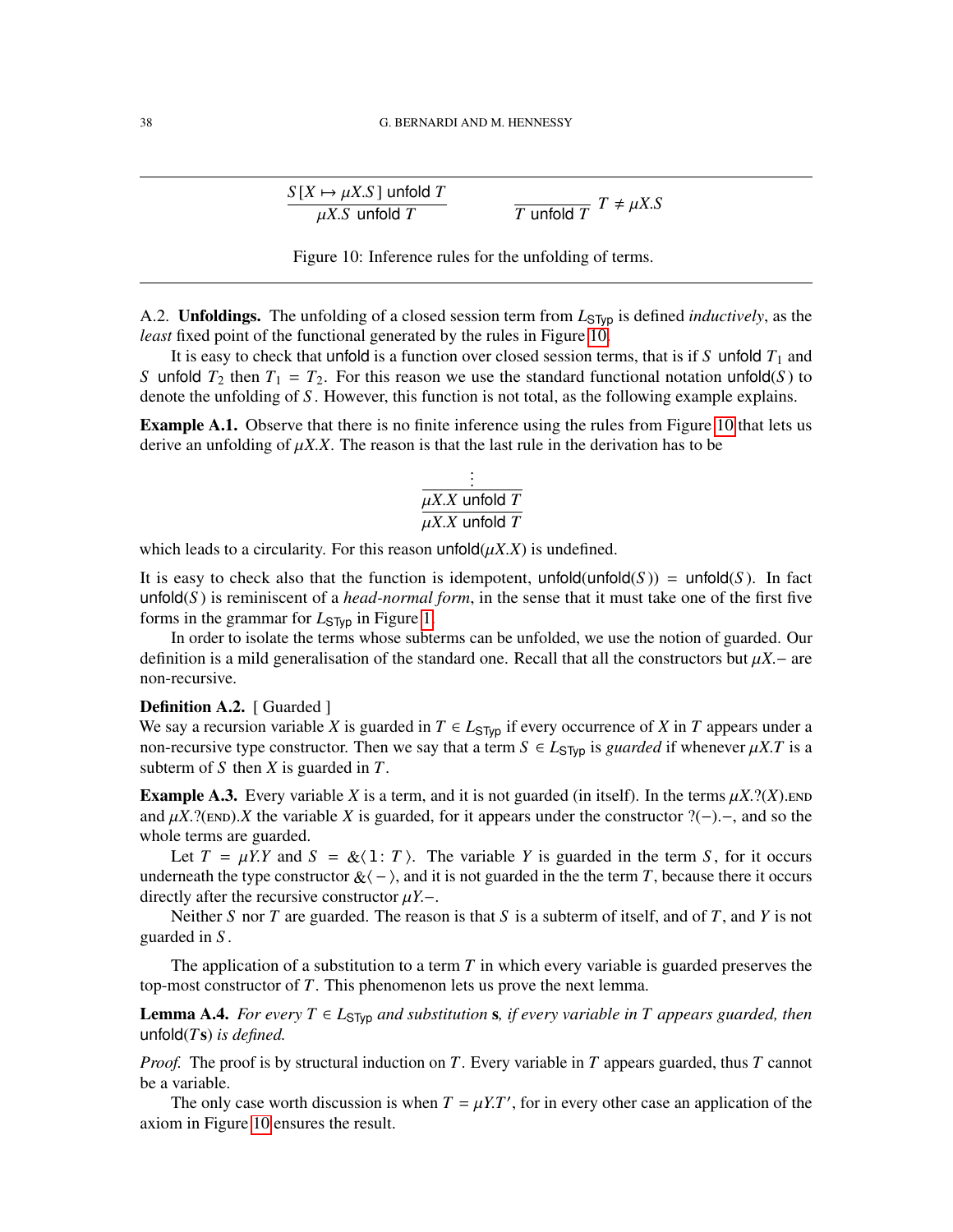So suppose  $T = \mu Y \cdot T'$ . Then  $Ts = \mu Y \cdot (T' \cdot s^{\setminus Y})$ . The hypothesis implies that every variable in *T*<sup> $\prime$ </sup> is guarded, and since *T*<sup> $\prime$ </sup> is a subterm of *T*, by structural induction we know that unfold(*T*'s<sup> $\prime$ </sup>) is defined for every substitution s'.

Let us pick the particular substitution  $\mathbf{s}' = \mathbf{s}^{\setminus Y} \cdot \mathbf{s}''$ , where  $\mathbf{s}''$  maps the variable *Y* to *T*s. We know by induction that we can infer

$$
T'(\mathbf{s}^{\setminus Y}\cdot\mathbf{s}'')
$$
unfold R

for some *R*. But by compositionality we know  $T'(\mathbf{s}^{Y} \cdot \mathbf{s}'') = (T' \mathbf{s}^{Y}) \mathbf{s}''$  and so one application of the rule on the right in Figure [10](#page-37-0) gives the required

## *T*s unfold *R*

**Lemma A.5.** *If T* is a guarded closed term in  $L_{\text{STyp}}$  then unfold(*T*) *is defined.* 

*Proof.* For every substitution s, since *T* is closed,  $Ts = T$ . Lemma [A.4](#page-37-1) ensures that unfold(*Ts*) is defined, so unfold $(T)$  is defined. П

The main properties used of the unfold function are now collected in the following lemma:

<span id="page-38-0"></span>**Lemma A.6.** *For every session contract*  $\sigma \in \mathsf{SCts}$ ,

(a) *if*  $\sigma \stackrel{\tau}{\longrightarrow} \star \sigma'$  *and*  $\sigma'$  *is stable, then*  $\text{unfold}(\sigma) \stackrel{\tau}{\longrightarrow} \star \sigma'$ *.* 

(b) *if*  $\sigma$  *is* m-closed *then so is* unfold( $\sigma$ ).

*Proof.* Recall that all terms in SCts are closed and guarded, and therefore by the previous lemma, applied to session contracts, unfold( $\sigma$ ) is defined. For convenience let it be denoted by  $\rho$ .

The proof of (a) now proceeds by induction on the derivation of  $\sigma$  unfold  $\rho$  from the rules in Figure [10,](#page-37-0) and a case analysis on the structure of  $\sigma$ . The only non-trivial case is when  $\sigma$  has the form  $\mu x.\sigma_1$ .

Since  $\sigma'$  is stable and there is exactly one rule from Figure [3](#page-10-0) which can apply to  $\mu x.\sigma_1$ , the sequence of transitions  $\sigma \stackrel{\tau}{\longrightarrow} \star \sigma'$  must actually take the form

$$
\mu x.\sigma_1 \xrightarrow{\tau} \sigma_1[x \mapsto \sigma] \xrightarrow{\tau} \star \sigma'
$$

By induction unfold $(\sigma_1[x \mapsto \sigma]) \stackrel{\tau}{\longrightarrow} \star \sigma'$ . The result now follows since by the rules of Figure [3](#page-10-0) we know unfold( $\rho[x \mapsto \sigma]$ ) coincides with  $\rho$ .

The proof of statement (b) has a similar structure.

Note that in the statement of Lemma [A.6\(](#page-38-0)a) the hypothesis that  $\sigma'$  be stable is essential. As a counterexample consider the case when  $\sigma$  is  $\mu x.\mu y.$ !!.*x*. We have  $\sigma \stackrel{\tau}{\longrightarrow} \star \mu y.$ !!. $\sigma$  but unfold $(\sigma) \stackrel{\tau}{\longrightarrow} \star$  $\mu$ *y*.!l. $\sigma$ , since unfold $(\sigma)$  is !l. $\sigma$ .

#### Appendix B. Type derivations

<span id="page-38-1"></span>In this appendix we discuss the derivation trees needed to prove the typing judgement  $\vdash$  *P* and  $\vdash$  *Q*, where *P* and *Q* are the processes respectively of Example [1.2](#page-3-2) and Example [5.22.](#page-31-4)

Recall the type equivalence  $=_{eq}$  defined in Section [4](#page-17-0) [\(4.2\)](#page-20-3). To use the typing rules of [\[YV07\]](#page-42-5) and [\[Vas12\]](#page-42-10) we reason up-to type equivalence.

We discuss first the derivation of  $\vdash$  *P*, which is shown in In Figure [11.](#page-39-0) The rules we used are given in [\[YV07,](#page-42-5) pag. 89], and the ones not defined there are defined in Figure 6 of the same paper. The only difference between our presentation and [\[YV07\]](#page-42-5) is that in rule [CRES] we use a relation  $D$ 

 $\Box$ 

 $\Box$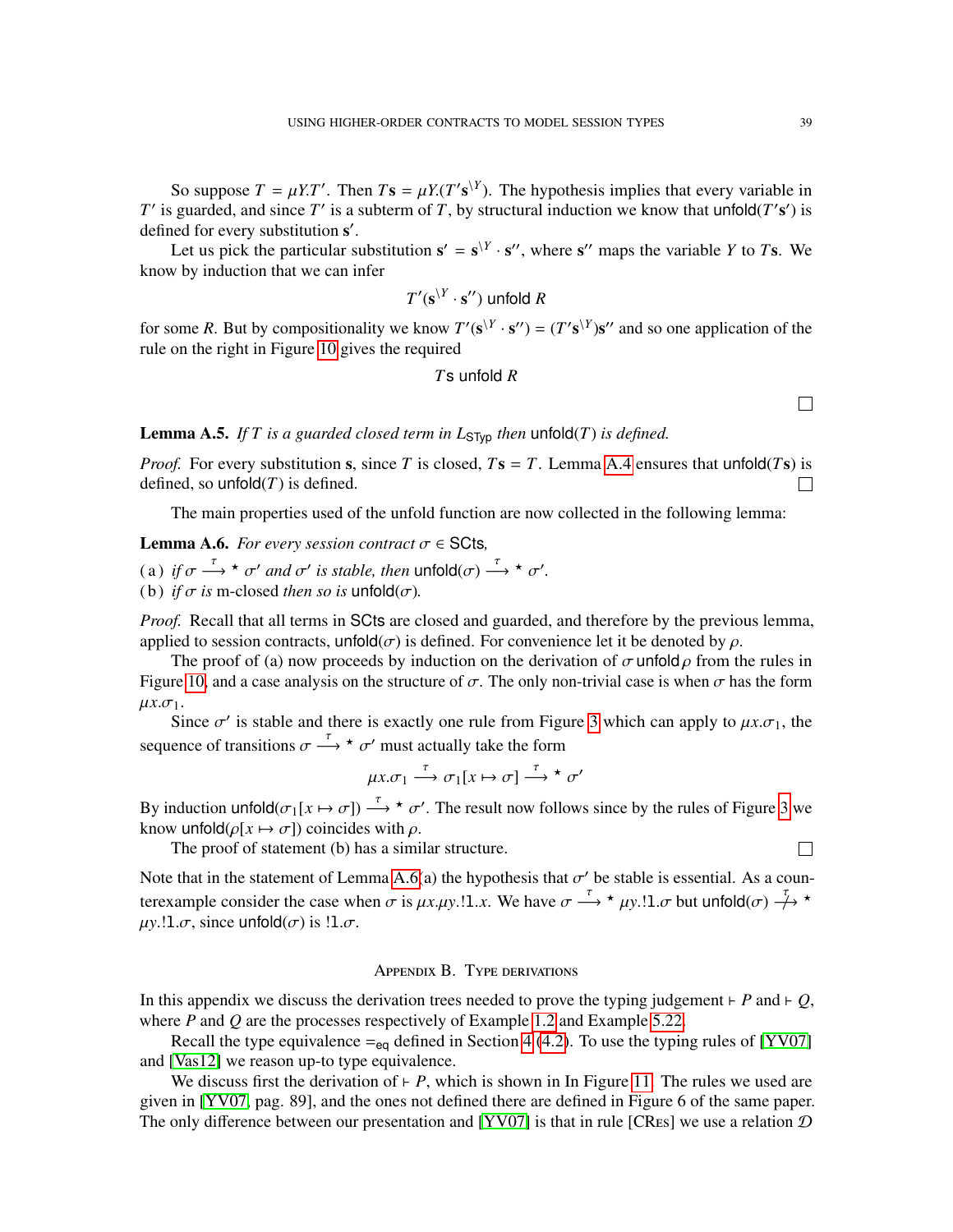y: END completed  
\n
$$
\overline{X}: T_x, T_y \mapsto X(z, \kappa_f^{-}) \mapsto y: END, z: T_z, \kappa_f^{-}: T_f^{-}
$$
 [VaR]<sup>C</sup>  
\n $\overline{X}: T_x, T_y \mapsto \text{catch } y(z) \text{ in } X(z, \kappa_f^{-}) \mapsto y: ?(T_z).END, \kappa_f^{-}: T_f^{-}$  [Car]<sup>B</sup>  
\n $\frac{x: END \text{ completed}}{X: T_x, T_y \mapsto \mathbf{0} \times x: END}$  [INACT]  
\n $\overline{X}: T_x, T_y \mapsto \text{throw } x[\kappa_f^{+}]; \mathbf{0} \mapsto x: !(T_f^{+}).END, \kappa_f^{+}: T_f^{+}$  [THR]<sup>A</sup>  $\frac{::}{(***)}$  [Conc]  
\n $\overline{X}: T_x, T_y \mapsto \text{throw } x[\kappa_f^{-}]; \mathbf{0}||$   
\n $\underline{\text{catch } y(z) \text{ in } X(z, \kappa_f^{-}) \mapsto x: T_x, y: T_y, \kappa_f^{-}: T_f^{-}, \kappa_f^{+}: T_f^{+}$   $T_f^{+} \mathcal{D} T_f^{-};$  [CRes]  
\n $\overline{\text{catch } y(z) \text{ in } X(x, \kappa_f^{-}) \mapsto x: T_x, y: T_y$   
\n $\vdots$   $\frac{\mathbf{0} \text{ completed}}{\mathbf{0} \times \mathbf{0} \times \mathbf{0} \times \mathbf{0} \times \mathbf{0} \times \mathbf{0} \times \mathbf{0} \times \mathbf{0} \times \mathbf{0} \times \mathbf{0} \times \mathbf{0} \times \mathbf{0} \times \mathbf{0} \times \mathbf{0} \times \mathbf{0} \times \mathbf{0} \times \mathbf{0} \times \mathbf{0} \times \mathbf{0} \times \mathbf{0} \times \mathbf{0} \times \mathbf{0} \times \mathbf{0} \times \mathbf{0} \times \mathbf{0} \times \mathbf{0} \times \mathbf{0} \times \mathbf{0} \times \mathbf{0} \times \mathbf{0} \times \mathbf{0} \times \mathbf{0} \times \mathbf{0} \times \mathbf{0} \times \mathbf{0} \times \mathbf{0}$ 

<span id="page-39-0"></span>Figure 11: Derivation tree to infer  $\vdash$  *P* in the type system of [\[YV07\]](#page-42-5), but with rule [CRes] of our Figure [7](#page-30-1)

instead of the duality  $\overline{\cdot}$ . This allows us to compare the typability of *P* using prdual and  $\overline{\cdot}$  as duality relations.

The existence of the derivation tree depends on the satisfaction of the constraints that we gather building the tree. In Figure [11](#page-39-0) the constraints and the rule applications that generate them are labelled respectively with A, B, C.

We show how to satisfy the conditions, which are the following ones.

$$
T_x =_{eq} \quad \frac{!(T_f^+).END}{T_y} \qquad T_x =_{eq} \quad T_z
$$
  

$$
T_y =_{eq} \quad \frac{?(T_z).END}{T_y} \qquad T_y =_{eq} \quad T_f^-
$$
  

$$
T_x \quad \mathcal{D} \quad T_y \qquad T_f^+ \quad \mathcal{D} \quad T_f^-
$$

We let  $T_z$  and  $T_f^ T_f$  to be definitionally equal to, respectively,  $T_x$  and  $T_y$ . In view of these definitions, the constraints we have to satisfy are the following ones,

$$
T_x =_{eq} \t!(T_f^+).END \t T_x \t D \t T_y
$$
  

$$
T_y =_{eq} \t? (T_x).END \t T_f^+ \t D \t T_y
$$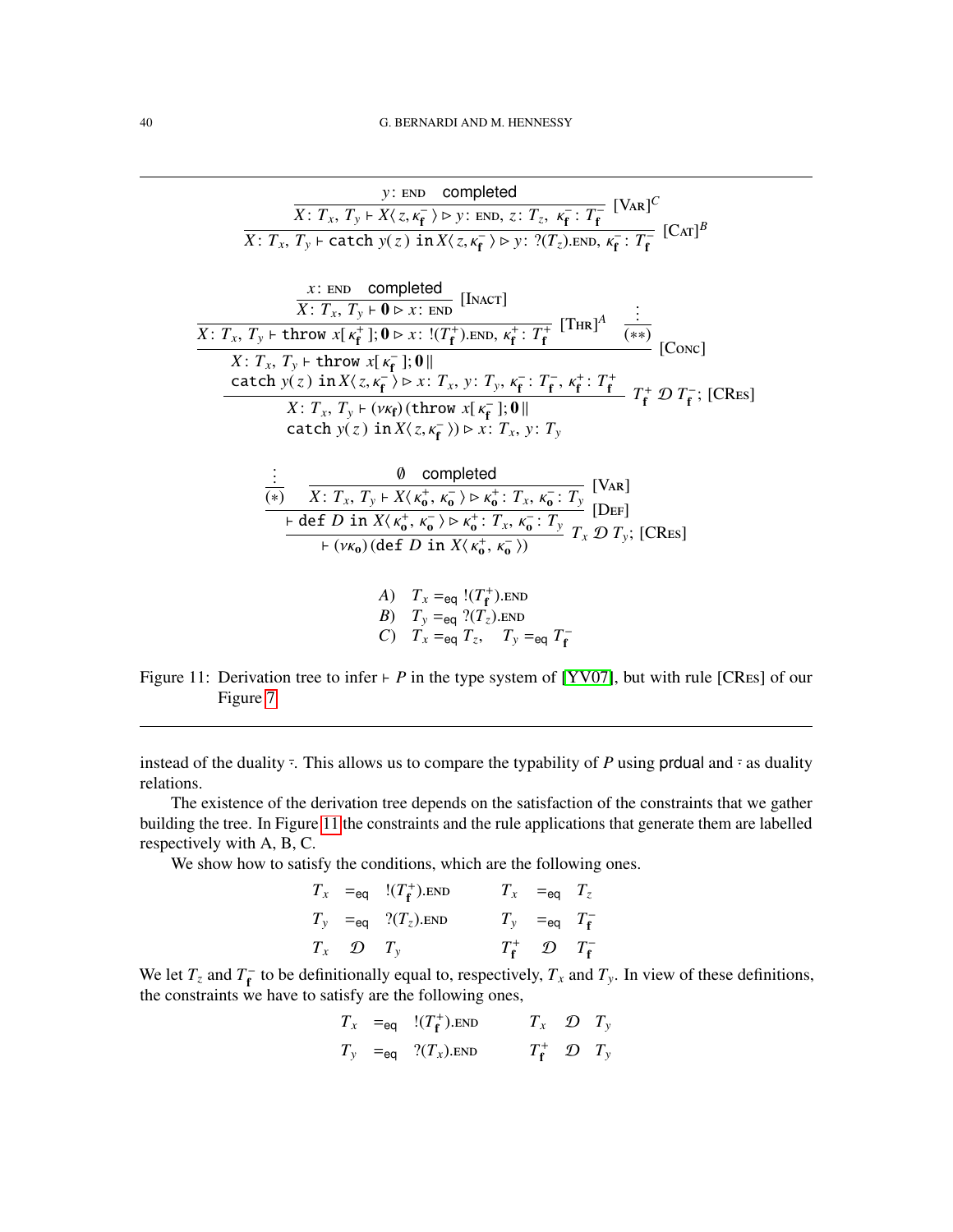Given the condition that  $T_x \mathcal{D} T_y$  an obvious way to satisfy  $T_f^+ \mathcal{D} T_y$  is to let  $T_f^+$  be definitionally  $T_x$ . This leaves us with three conditions

$$
T_x =_{eq} I(T_x)
$$
.END,  $T_y =_{eq} I(T_x)$ .END,  $T_x \mathcal{D} T_y$ 

The two equations are solved by letting  $T_x = \mu X$ .!(*X*). END, and  $T_y = ?(\mu X$ .!(*X*). END. END. If we take D to be  $\bar{f}$ , then the types  $T_x$  and  $T_y$  cannot satisfy  $T_x \mathcal{D} T_y$ , because  $\overline{T_x} \neq_{\text{eq}} T_y$ . If we take D to be prdual, then the condition on  $\mathcal{D}$  is satisfied, because cplmt( $T_x$ ) =  $_{eq} T_y$ .

Now we discuss the derivation of  $\vdash$  *Q*, where

$$
Q = (vxy)(\overline{x}\langle x \rangle.0 \parallel \ln y(z).\overline{z}\langle z \rangle.0)
$$

is the process we already used in Example [5.22.](#page-31-4) We show the derivation tree in Figure [12.](#page-41-12) Let us adapt our notions to the setting of [\[Vas12\]](#page-42-10). We use the the syntax given in Figure 3 of that paper,

|    |            | <b>Qualifiers</b>          |
|----|------------|----------------------------|
|    | lin        | linear                     |
|    | un         | unrestricted               |
| ∷≔ |            | <b>Types</b>               |
|    | Bool       | boolean                    |
|    | <b>END</b> | termination                |
|    |            | $(q, T)$ qualified pretype |

where our terms  $T, S, \ldots$  are considered *pretypes*, and a type *t* is pair composed by a qualifier and a pretype. Now we lift the relation  $=_{eq}$  (i.e. the equivalence due to  $\leq$ ) to types by writing  $(q, T) =_{eq} (q', T')$  whenever  $q = q'$  and  $T =_{eq} T'$ . We also lift the duality function produal(−) to types, and let

<span id="page-40-5"></span>
$$
prdualQ(q, T) = (q, prdual(T))
$$
\n(2.1)

This definition is analogous to the one in [\[Vas12,](#page-42-10) Figure 4], but there the standard duality is employed.

The premises of the rules used in the derivation tree of Figure [12](#page-41-12) ensure that  $T_y =_{eq}$  un  $? (T_z)$ . END, and the two equations A) and B) in that figure have the same solution, so  $T_z \le T_x$ . It turn this implies that  $T_y =_{eq}$  un ?( $T_x$ ). END. The existence of the derivation tree depends on two conditions, namely

$$
T_x =_{eq}
$$
 un  $!(T_x)$ .  
END,  $T_x \mathcal{D} T_y$ 

We already know that the equation is satisfied by the type  $\hat{T} = \text{un } \mu X$ .!(*X*). END, so we have just to find a  $\mathcal D$  such that  $\hat T \mathcal D T_y$ . If we instantiate  $\mathcal D$  to the function proval Q defined [\(2.1\)](#page-40-5) above, then the condition  $\hat{T} \mathcal{D} T_y$  is satisfied. If we instantiate  $\mathcal D$  to the standard duality, then that condition is not satisfied, so a derivation tree necessary to conclude  $\vdash$  *Q* does not exist.

#### **REFERENCES**

<span id="page-40-4"></span><span id="page-40-3"></span><span id="page-40-2"></span><span id="page-40-1"></span><span id="page-40-0"></span>[AN01]  $\qquad$  A. Arnold and D. Niwinski. *Rudiments of*  $\mu$ *-calculus*. Studies in Logic and the Foundations of Mathematics. Elsevier, 2001. [Bd10] Franco Barbanera and Ugo de'Liguoro. Two notions of sub-behaviour for session-based client/server systems. In Temur Kutsia, Wolfgang Schreiner, and Maribel Fernandez, editors, ´ *PPDP*, pages 155–164. ACM, 2010. [BdL13] Franco Barbanera and Ugo de' Liguoro. Sub-behaviour relations for session-based client/server systems. submitted for publication, 2013. [Ber13] Giovanni Bernardi. *Behavioural Equivalences for Web Services*. PhD thesis, Trinity College Dublin, 2013. Available at https://www.scss.tcd.ie/∼bernargi. [BH98] Michael Brandt and Fritz Henglein. Coinductive axiomatization of recursive type equality and subtyping. *Fundam. Inform.*, 33(4):309–338, 1998.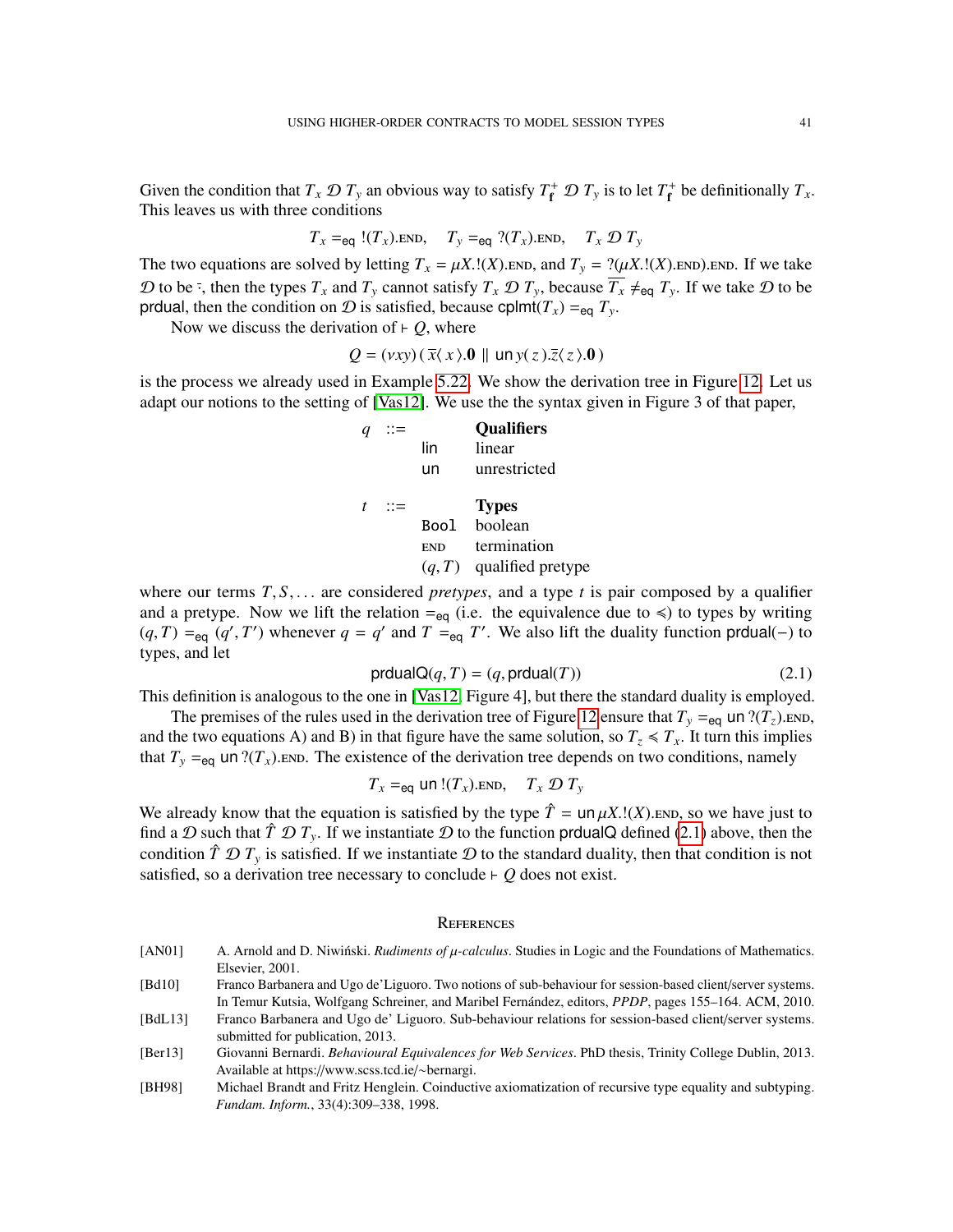$$
\frac{z: T_z \vdash z: \text{un } I(T_z). \text{END } z: T_z \vdash z: T_z \quad \overline{y: \text{ END}, z: \text{ END} \vdash \mathbf{0}} \quad [T\text{-Inacr}]}{y: \text{ END}, z: T_z \vdash \overline{z} \langle z \rangle . \mathbf{0}} \quad [T\text{-Our}]^B
$$
\n
$$
\frac{\text{un } (y: \text{un } ?(T_z). \text{END } y: \text{un } ?(T_z). \text{END} \vdash y: \text{un } ?(T_z). \text{END } (\ast \ast)}{y: T_y \vdash \text{un } y(z). \overline{z} \langle z \rangle . \mathbf{0}} \quad [T\text{-Inal}]
$$
\n
$$
x: T_x \vdash x: \text{un } I(T_x). \text{END } x: T_x \vdash x: T_x \quad \overline{x: \text{END} \vdash \mathbf{0}} \quad [T\text{-Inacr}]
$$
\n
$$
\frac{x: T_x \vdash \overline{x} \langle x \rangle . \mathbf{0}}{x: T_x \vdash \overline{x} \langle x \rangle . \mathbf{0}} \quad [\text{Inoup } y(z). \overline{z} \langle z \rangle . \mathbf{0}} \quad [T\text{-Ras}] \quad T_x \mathbf{D} T_y
$$
\n
$$
\xrightarrow{\text{iv.}} (vxy) (\overline{x} \langle x \rangle . \mathbf{0} \parallel \text{un } y(z). \overline{z} \langle z \rangle . \mathbf{0})} [T\text{-Res}] \quad T_x \mathbf{D} T_y
$$

A) 
$$
T_x =_{eq} I(T_x)
$$
.END  
B)  $T_z =_{eq} I(T_z)$ .END

- <span id="page-41-12"></span>Figure 12: Derivation tree to infer  $\vdash Q$  in the type system of [\[Vas12\]](#page-42-10), but with rule [T-Res] of our Figure [8](#page-32-1)
- <span id="page-41-11"></span><span id="page-41-10"></span><span id="page-41-9"></span><span id="page-41-8"></span><span id="page-41-7"></span><span id="page-41-6"></span><span id="page-41-5"></span><span id="page-41-4"></span><span id="page-41-3"></span><span id="page-41-2"></span><span id="page-41-1"></span><span id="page-41-0"></span>[BH12] Giovanni Bernardi and Matthew Hennessy. Modelling session types using contracts. In Sascha Ossowski and Paola Lecca, editors, *SAC*, pages 1941–1946. ACM, 2012. [BH14] Giovanni Bernardi and Matthew Hennessy. Using higher-order contracts to model session types (extended abstract). In Paolo Baldan and Daniele Gorla, editors, *CONCUR 2014 - Concurrency Theory - 25th International Conference, CONCUR 2014, Rome, Italy, September 2-5, 2014. Proceedings*, volume 8704 of *Lecture Notes in Computer Science*, pages 387–401. Springer, 2014. [BP12] Viviana Bono and Luca Padovani. Typing copyless message passing. *Logical Methods in Computer Science*, 8(1), 2012. [CCLP06] Samuele Carpineti, Giuseppe Castagna, Cosimo Laneve, and Luca Padovani. A formal account of contracts for web services. In Mario Bravetti, Manuel Núñez, and Gianluigi Zavattaro, editors, WS-FM, volume 4184 of *Lecture Notes in Computer Science*, pages 148–162. Springer, 2006. [CDCGP09] Giuseppe Castagna, Mariangiola Dezani-Ciancaglini, Elena Giachino, and Luca Padovani. Foundations of session types. In António Porto and Francisco Javier López-Fraguas, editors, PPDP, pages 219–230. ACM, 2009. [CDV08] Giuseppe Castagna, Rocco De Nicola, and Daniele Varacca. Semantic subtyping for the pi-calculus. *Theor. Comput. Sci.*, 398(1-3):217–242, 2008. [CGP09] Giuseppe Castagna, Nils Gesbert, and Luca Padovani. A theory of contracts for web services. *ACM Trans. Program. Lang. Syst.*, 31(5):1–61, 2009. Supersedes the article in POPL '08. [DCd09] Mariangiola Dezani-Ciancaglini and Ugo de'Liguoro. Sessions and session types: An overview. In Cosimo Laneve and Jianwen Su, editors, *WS-FM*, volume 6194 of *Lecture Notes in Computer Science*, pages 1–28. Springer, 2009. [DCdY07] Mariangiola Dezani-Ciancaglini, Ugo de'Liguoro, and Nobuko Yoshida. On progress for structured communications. In Gilles Barthe and Cédric Fournet, editors, TGC, volume 4912 of *Lecture Notes in Computer Science*, pages 257–275. Springer, 2007. [DH84] Rocco De Nicola and Matthew Hennessy. Testing equivalences for processes. *Theoretical Computer Science*, 34:83–133, 1984. [DH11] Romain Demangeon and Kohei Honda. Full abstraction in a subtyped pi-calculus with linear types. In Joost-Pieter Katoen and Barbara König, editors, CONCUR, volume 6901 of Lecture Notes in Computer *Science*, pages 280–296. Springer, 2011. [DY13] Pierre-Malo Denielou and Nobuko Yoshida. Multiparty compatibility in communicating automata: Charac- ´ terisation and synthesis of global session types. In Fedor V. Fomin, Rusins Freivalds, Marta Z. Kwiatkowska,